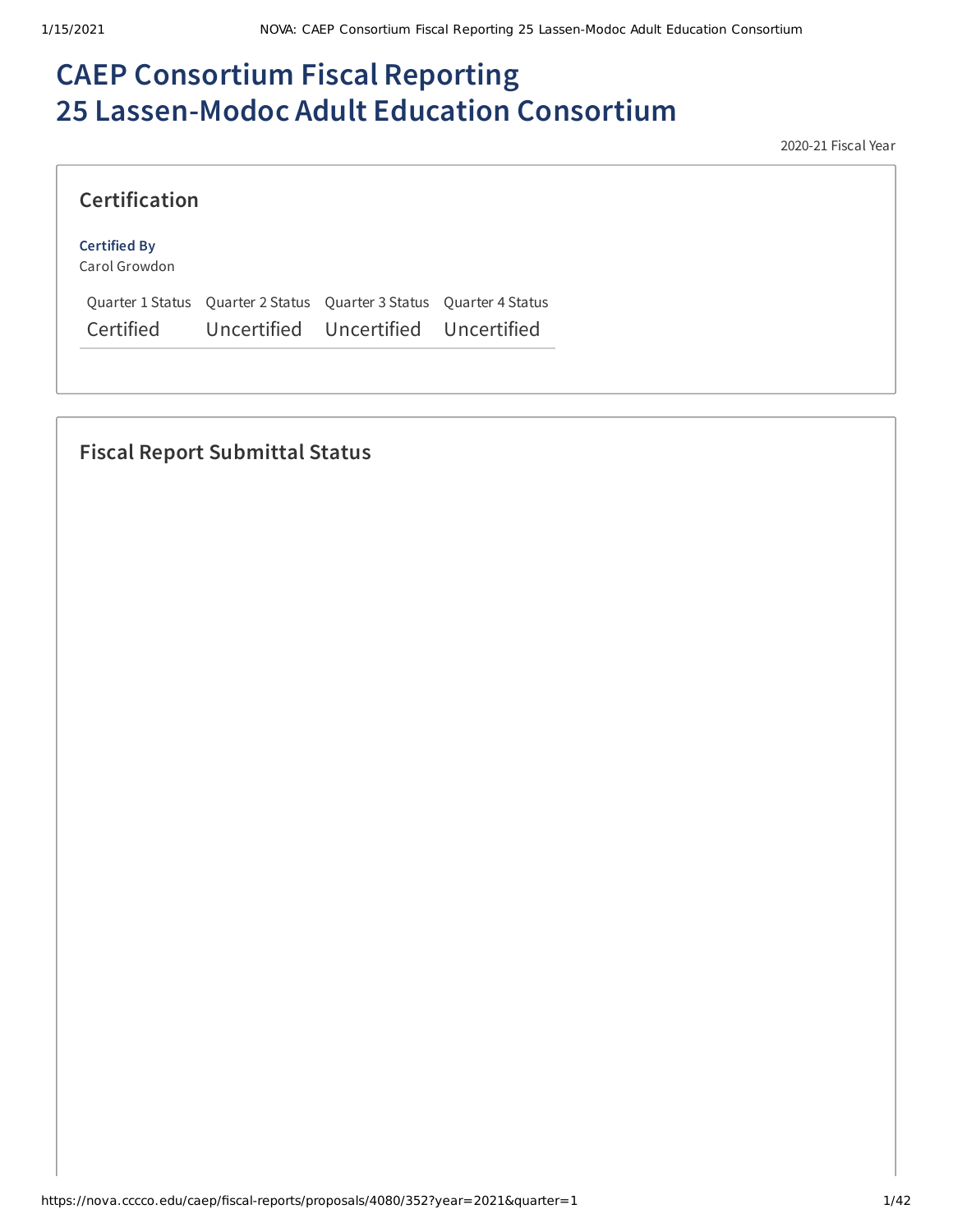| Member<br>Agency                             | Quarter 1 | Quarter 2     | Quarter 3     | Quarter 4     |
|----------------------------------------------|-----------|---------------|---------------|---------------|
| <b>Big Valley</b><br>Joint<br>Unified        | Submitted | Not Submitted | Not Submitted | Not Submitted |
| Fort Sage<br>Unified                         | Submitted | Not Submitted | Not Submitted | Not Submitted |
| Lassen CCD                                   | Submitted | Not Submitted | Not Submitted | Not Submitted |
| Lassen Co.<br>Office of<br>Education         | Submitted | Not Submitted | Not Submitted | Not Submitted |
| Lassen<br><b>Union High</b>                  | Submitted | Submitted     | Not Submitted | Not Submitted |
| Modoc Co.<br>Office of<br>Education          | Submitted | Not Submitted | Not Submitted | Not Submitted |
| Modoc<br>Joint<br>Unified                    | Submitted | Submitted     | Not Submitted | Not Submitted |
| <b>Shaffer</b><br>Union<br><b>Elementary</b> | Submitted | Not Submitted | Not Submitted | Not Submitted |
| Surprise<br><b>Valley Joint</b><br>Unified   | Submitted | Not Submitted | Not Submitted | Not Submitted |
| Westwood<br>Unified                          | Submitted | Not Submitted | Not Submitted | Not Submitted |

# **Big Valley Joint Unified**

**Big Valley Joint Unified Q1 Report (7/1 - 9/30)**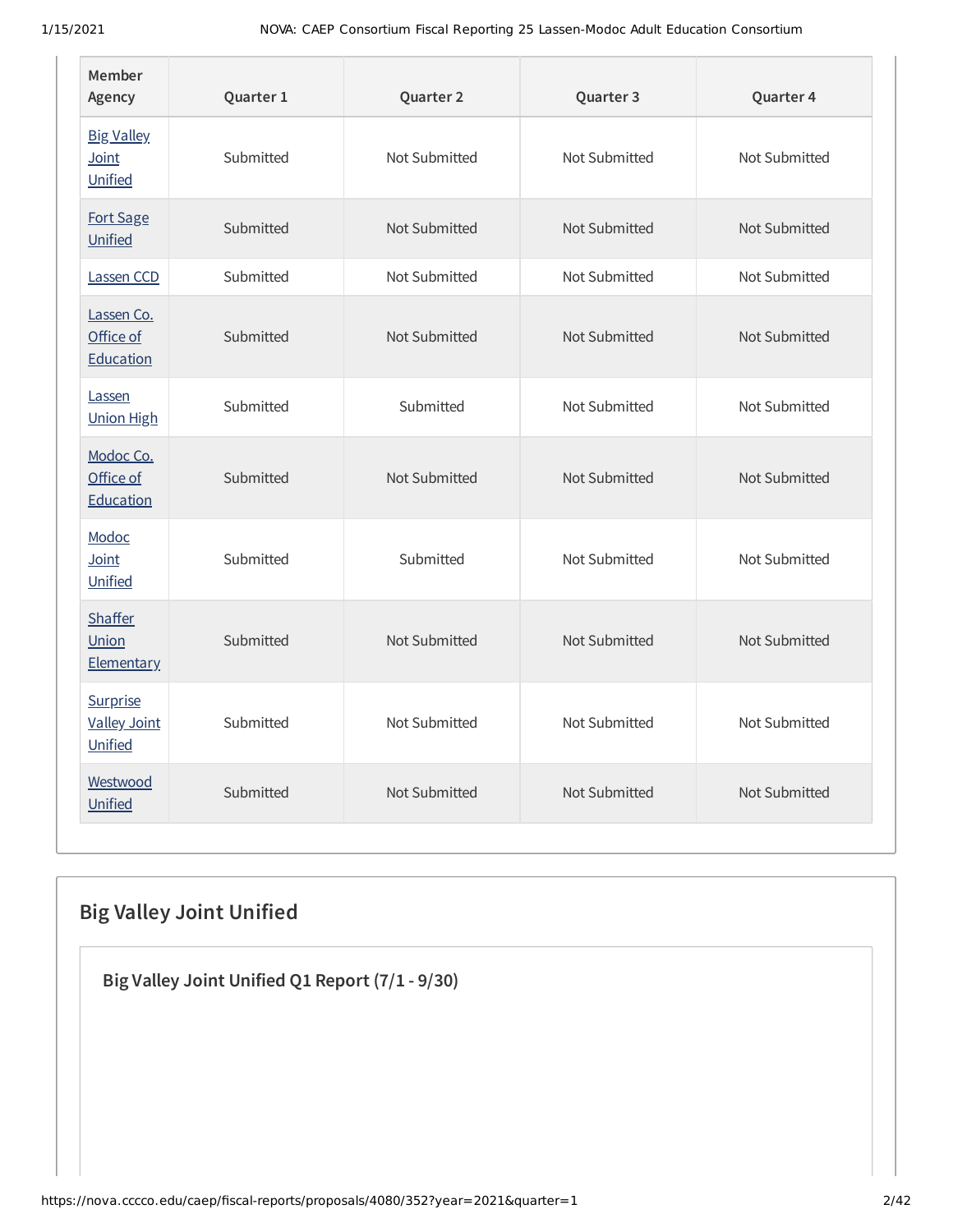| <b>Object Code</b>                                     | Year to<br>Date (YTD)<br>Expenditure | <b>YTD</b><br>Forecast | $\frac{0}{0}$<br>Expended<br>of YTD<br>Forecast | Project<br><b>Budget</b> | $\frac{0}{0}$<br>Expended<br>of Overall<br><b>Budget</b> | <b>Budget</b><br><b>Remaining</b> |
|--------------------------------------------------------|--------------------------------------|------------------------|-------------------------------------------------|--------------------------|----------------------------------------------------------|-----------------------------------|
| 1000 - Instructional Salaries                          | \$1,039                              | \$1,040                | 99.9%                                           | \$8,000                  | 12.99%                                                   | \$6,961                           |
| 2000 - Non-Instructional<br><b>Salaries</b>            | \$0                                  | \$52                   | $0\%$                                           | \$400                    | $0\%$                                                    | \$400                             |
| 3000 - Employee Benefits                               | \$218                                | \$234                  | 93.16%                                          | \$1,800                  | 12.11%                                                   | \$1,582                           |
| 4000 - Supplies and Materials                          | \$0                                  | \$0                    | 100%                                            | \$4,123                  | $0\%$                                                    | \$4,123                           |
| 5000 - Other Operating<br><b>Expenses and Services</b> | \$0                                  | \$0                    | 100%                                            | \$11,679                 | $0\%$                                                    | \$11,679                          |
| 6000 - Capital Outlay                                  | \$0                                  | \$0                    | 100%                                            | \$0                      | 100%                                                     | \$0                               |
| 7000 - Other Outgo                                     | \$0                                  | \$0                    | 100%                                            | \$0                      | 100%                                                     | \$0\$                             |
| <b>Indirect Costs</b>                                  | \$0                                  | \$0                    | 100%                                            | \$900                    | $0\%$                                                    | \$900                             |
| <b>Totals</b>                                          | \$1,257                              | \$1,326                | 94.8%                                           | \$26,902                 | 4.67%                                                    | \$25,645                          |

With Distance Learning happening for part of the quarter, expenditures are lower at this time.

#### **Summary of Activities:**

Adult Education quarterly Stipend and benefit expenditures.

**Status** Submitted

# **Big Valley Joint Unified Q2 Report (10/1 - 12/31)**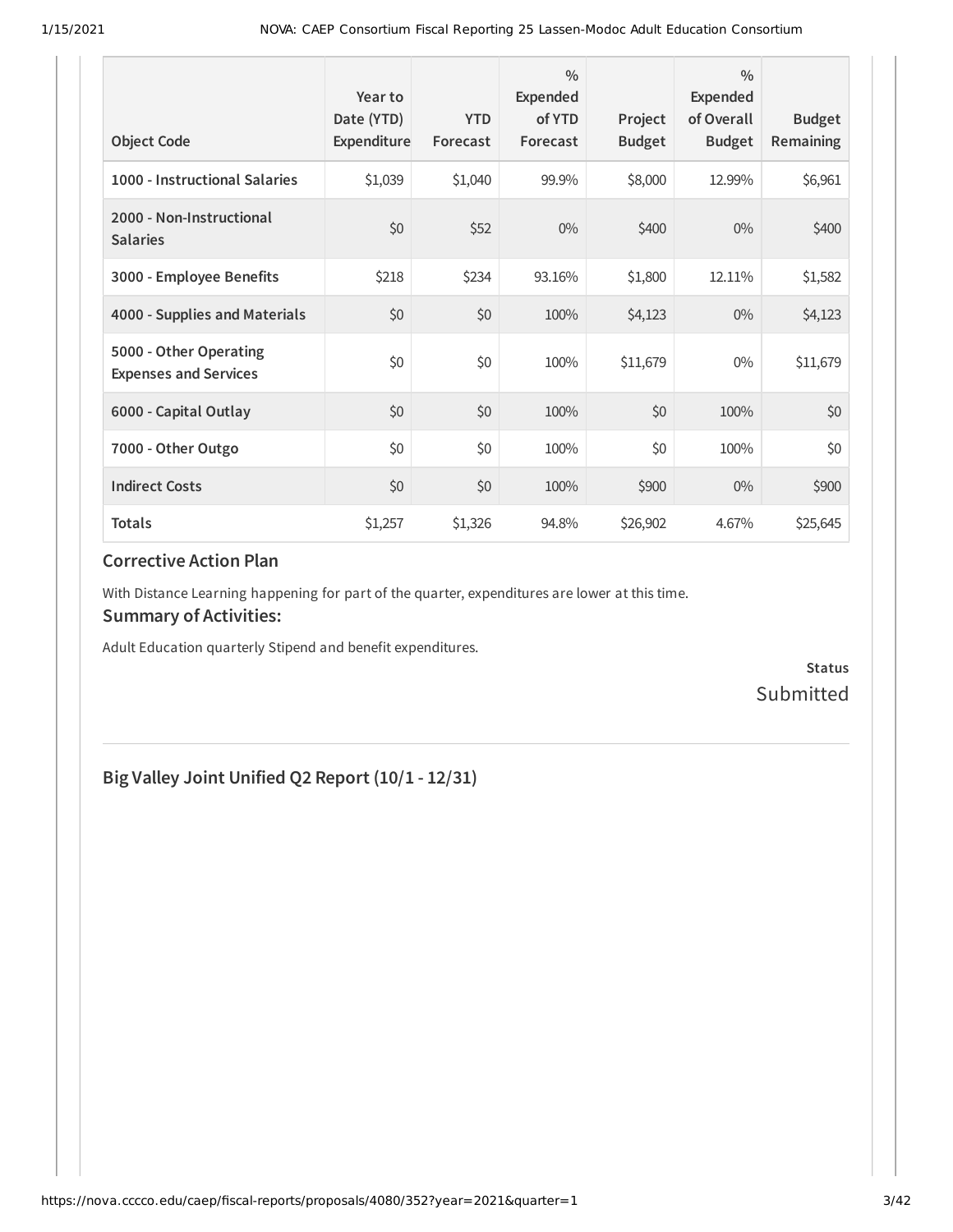| <b>Object Code</b>                                     | Year to<br>Date (YTD)<br>Expenditure | <b>YTD</b><br>Forecast | $\frac{0}{0}$<br>Expended<br>of YTD<br>Forecast | Project<br><b>Budget</b> | $\frac{0}{0}$<br>Expended<br>of Overall<br><b>Budget</b> | <b>Budget</b><br><b>Remaining</b> |
|--------------------------------------------------------|--------------------------------------|------------------------|-------------------------------------------------|--------------------------|----------------------------------------------------------|-----------------------------------|
| 1000 - Instructional Salaries                          | \$1,039                              | \$2,080                | 49.95%                                          | \$8,000                  | 12.99%                                                   | \$6,961                           |
| 2000 - Non-Instructional<br><b>Salaries</b>            | \$0                                  | \$104                  | $0\%$                                           | \$400                    | $0\%$                                                    | \$400                             |
| 3000 - Employee Benefits                               | \$218                                | \$468                  | 46.58%                                          | \$1,800                  | 12.11%                                                   | \$1,582                           |
| 4000 - Supplies and Materials                          | \$0                                  | \$1,031                | $0\%$                                           | \$4,123                  | $0\%$                                                    | \$4,123                           |
| 5000 - Other Operating<br><b>Expenses and Services</b> | \$0                                  | \$11,679               | $0\%$                                           | \$11,679                 | $0\%$                                                    | \$11,679                          |
| 6000 - Capital Outlay                                  | \$0                                  | \$0                    | 100%                                            | \$0                      | 100%                                                     | \$0                               |
| 7000 - Other Outgo                                     | \$0                                  | \$0                    | 100%                                            | \$0                      | 100%                                                     | \$0                               |
| <b>Indirect Costs</b>                                  | \$0                                  | \$0                    | 100%                                            | \$900                    | $0\%$                                                    | \$900                             |
| <b>Totals</b>                                          | \$1,257                              | \$15,362               | 8.18%                                           | \$26,902                 | 4.67%                                                    | \$25,645                          |

# **Big Valley Joint Unified Q3 Report (1/1 - 3/31)**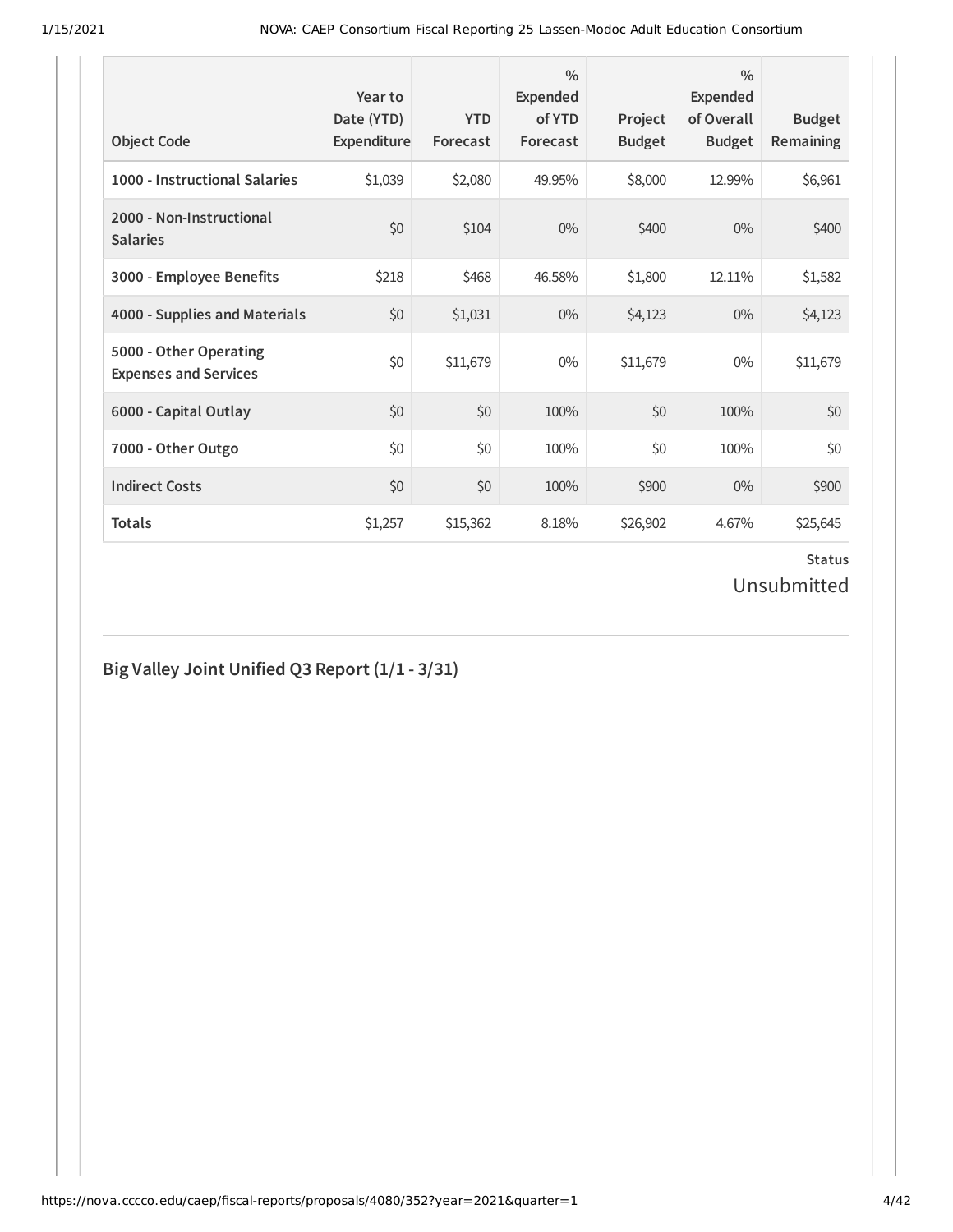| <b>Object Code</b>                                     | Year to<br>Date (YTD)<br>Expenditure | <b>YTD</b><br>Forecast | $\frac{0}{0}$<br>Expended<br>of YTD<br>Forecast | Project<br><b>Budget</b> | $\frac{0}{0}$<br>Expended<br>of Overall<br><b>Budget</b> | <b>Budget</b><br><b>Remaining</b> |
|--------------------------------------------------------|--------------------------------------|------------------------|-------------------------------------------------|--------------------------|----------------------------------------------------------|-----------------------------------|
| 1000 - Instructional Salaries                          | \$1,039                              | \$3,120                | 33.3%                                           | \$8,000                  | 12.99%                                                   | \$6,961                           |
| 2000 - Non-Instructional<br><b>Salaries</b>            | \$0                                  | \$156                  | $0\%$                                           | \$400                    | $0\%$                                                    | \$400                             |
| 3000 - Employee Benefits                               | \$218                                | \$702                  | 31.05%                                          | \$1,800                  | 12.11%                                                   | \$1,582                           |
| 4000 - Supplies and Materials                          | \$0                                  | \$2,062                | $0\%$                                           | \$4,123                  | $0\%$                                                    | \$4,123                           |
| 5000 - Other Operating<br><b>Expenses and Services</b> | \$0                                  | \$11,679               | $0\%$                                           | \$11,679                 | $0\%$                                                    | \$11,679                          |
| 6000 - Capital Outlay                                  | \$0                                  | \$0                    | 100%                                            | \$0                      | 100%                                                     | \$0                               |
| 7000 - Other Outgo                                     | \$0                                  | \$0                    | 100%                                            | \$0                      | 100%                                                     | \$0                               |
| <b>Indirect Costs</b>                                  | \$0                                  | \$0                    | 100%                                            | \$900                    | $0\%$                                                    | \$900                             |
| <b>Totals</b>                                          | \$1,257                              | \$17,719               | 7.09%                                           | \$26,902                 | 4.67%                                                    | \$25,645                          |

# **Big Valley Joint Unified Q4 Report (4/1 - 6/30)**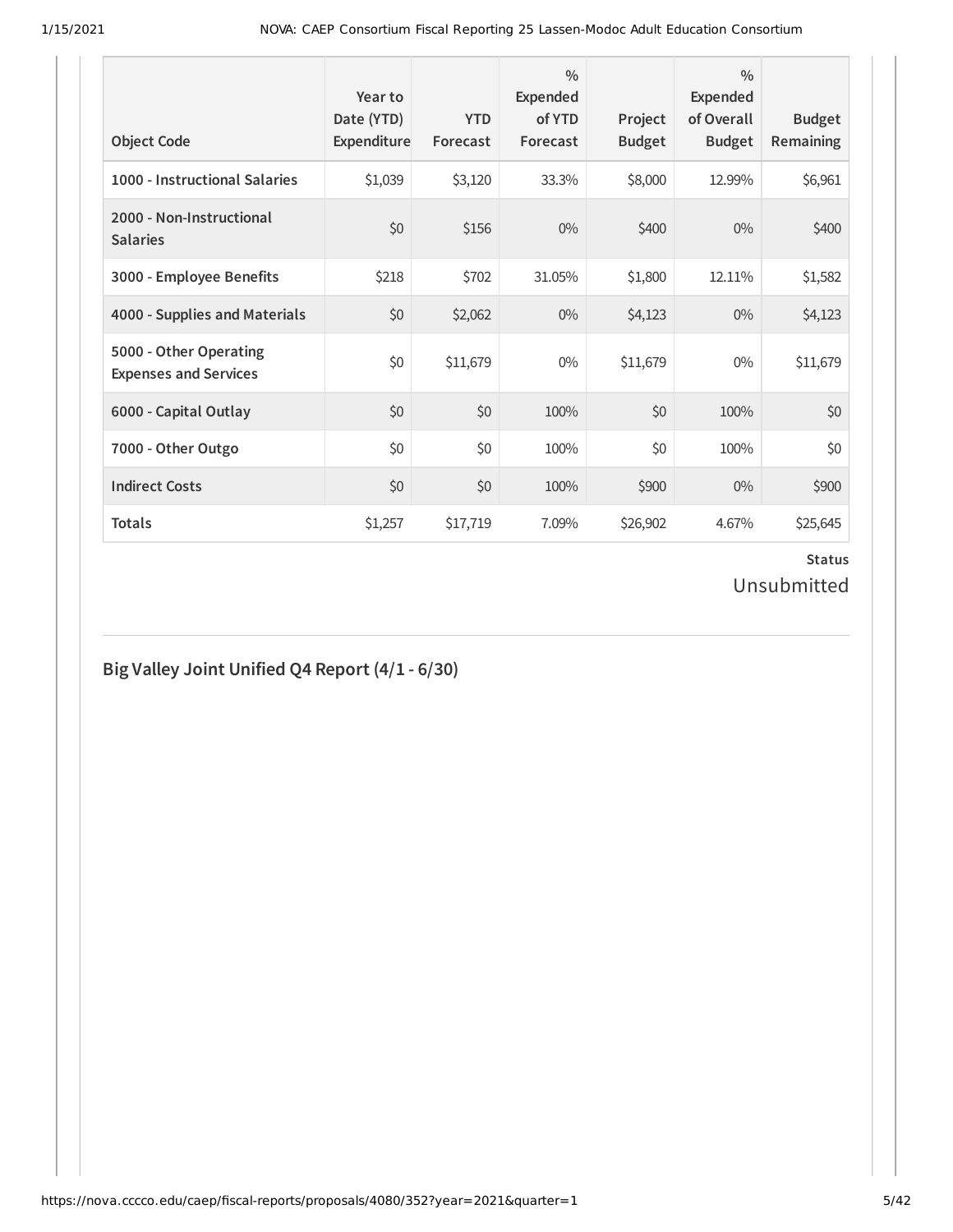| <b>Object Code</b>                                     | Year to<br>Date (YTD)<br>Expenditure | <b>YTD</b><br>Forecast | $\frac{0}{0}$<br><b>Expended</b><br>of YTD<br>Forecast | Project<br><b>Budget</b> | $\frac{0}{0}$<br>Expended<br>of Overall<br><b>Budget</b> | <b>Budget</b><br><b>Remaining</b> |
|--------------------------------------------------------|--------------------------------------|------------------------|--------------------------------------------------------|--------------------------|----------------------------------------------------------|-----------------------------------|
| 1000 - Instructional Salaries                          | \$1,039                              | \$8,000                | 12.99%                                                 | \$8,000                  | 12.99%                                                   | \$6,961                           |
| 2000 - Non-Instructional<br><b>Salaries</b>            | \$0                                  | \$400                  | $0\%$                                                  | \$400                    | 0%                                                       | \$400                             |
| 3000 - Employee Benefits                               | \$218                                | \$1,800                | 12.11%                                                 | \$1,800                  | 12.11%                                                   | \$1,582                           |
| 4000 - Supplies and Materials                          | \$0                                  | \$4,123                | $0\%$                                                  | \$4,123                  | $0\%$                                                    | \$4,123                           |
| 5000 - Other Operating<br><b>Expenses and Services</b> | \$0                                  | \$11,679               | $0\%$                                                  | \$11,679                 | $0\%$                                                    | \$11,679                          |
| 6000 - Capital Outlay                                  | \$0                                  | \$0                    | 100%                                                   | \$0                      | 100%                                                     | \$0                               |
| 7000 - Other Outgo                                     | \$0                                  | \$0                    | 100%                                                   | \$0                      | 100%                                                     | \$0                               |
| <b>Indirect Costs</b>                                  | \$0                                  | \$0                    | 100%                                                   | \$900                    | $0\%$                                                    | \$900                             |
| <b>Totals</b>                                          | \$1,257                              | \$26,002               | 4.83%                                                  | \$26,902                 | 4.67%                                                    | \$25,645                          |
|                                                        |                                      |                        |                                                        |                          |                                                          | <b>Status</b><br>Unsubmitted      |
|                                                        |                                      |                        |                                                        |                          |                                                          |                                   |

# **Fort Sage Unified**

**Fort Sage Unified Q1 Report (7/1 - 9/30)**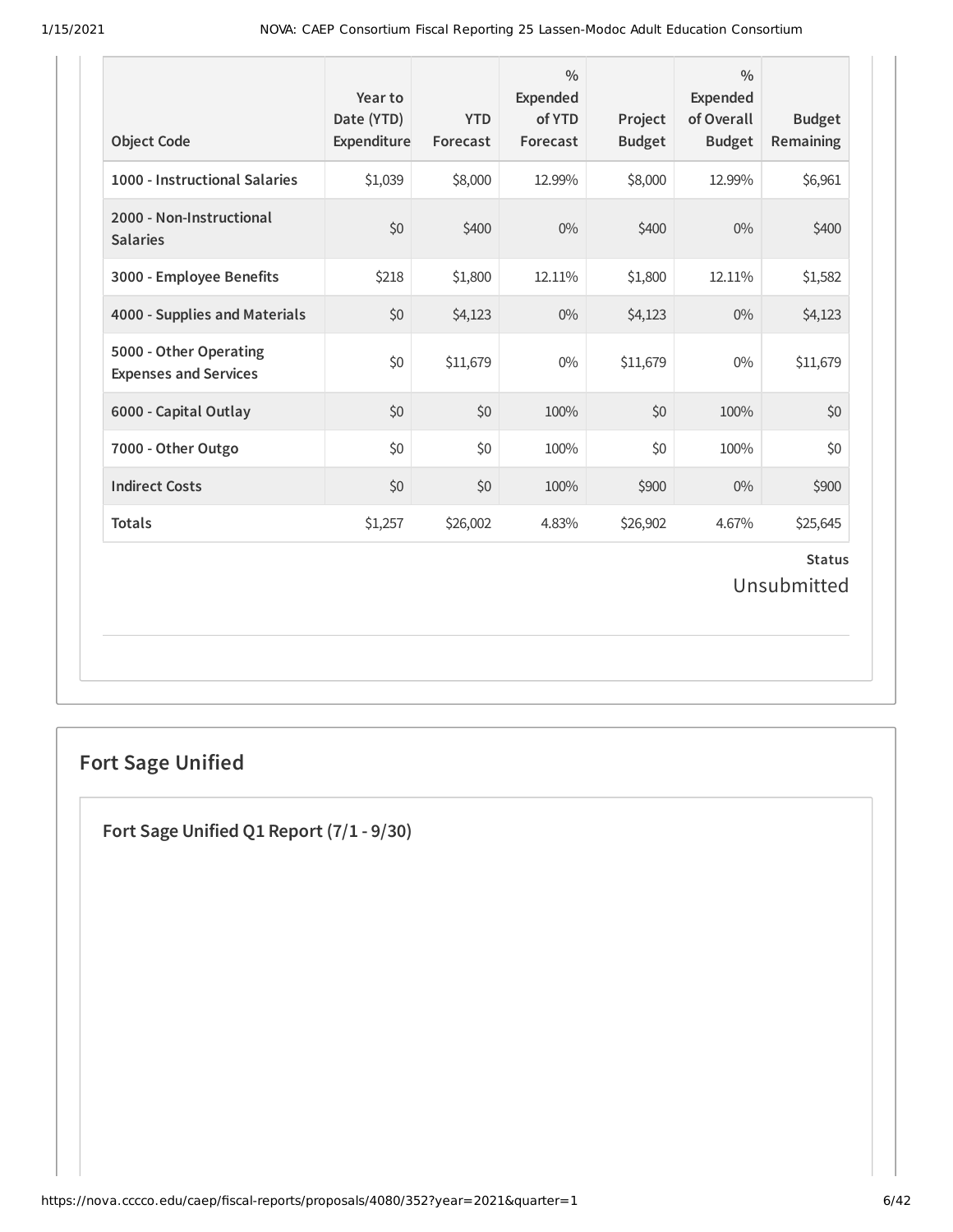| <b>Object Code</b>                                     | Year to<br>Date (YTD)<br>Expenditure | <b>YTD</b><br>Forecast | $\frac{0}{0}$<br><b>Expended</b><br>of YTD<br>Forecast | Project<br><b>Budget</b> | $\frac{0}{0}$<br>Expended<br>of Overall<br><b>Budget</b> | <b>Budget</b><br>Remaining |
|--------------------------------------------------------|--------------------------------------|------------------------|--------------------------------------------------------|--------------------------|----------------------------------------------------------|----------------------------|
| 1000 - Instructional Salaries                          | \$2,000                              | \$2,000                | 100%                                                   | \$20,000                 | 10%                                                      | \$18,000                   |
| 2000 - Non-Instructional<br><b>Salaries</b>            | \$0                                  | \$0                    | 100%                                                   | \$0                      | 100%                                                     | \$0                        |
| 3000 - Employee Benefits                               | \$417                                | \$688                  | 60.6%                                                  | \$6,881                  | 6.06%                                                    | \$6,464                    |
| 4000 - Supplies and Materials                          | \$3,672                              | \$700                  | 524.57%                                                | \$7,000                  | 52.46%                                                   | \$3,328                    |
| 5000 - Other Operating<br><b>Expenses and Services</b> | \$0                                  | \$0                    | 100%                                                   | \$1,532                  | $0\%$                                                    | \$1,532                    |
| 6000 - Capital Outlay                                  | \$0                                  | \$1,450                | $0\%$                                                  | \$14,500                 | $0\%$                                                    | \$14,500                   |
| 7000 - Other Outgo                                     | \$0                                  | \$154                  | $0\%$                                                  | \$1,543                  | $0\%$                                                    | \$1,543                    |
| <b>Indirect Costs</b>                                  | \$0                                  | \$0                    | 100%                                                   | \$0                      | 100%                                                     | \$0                        |
| <b>Totals</b>                                          | \$6,089                              | \$4,992                | 121.97%                                                | \$51,456                 | 11.83%                                                   | \$45,367                   |

School was in session beginning August 31, so this report reflects only one month of activity.

#### **Summary of Activities:**

1000: Instructor Salary Stipend at \$2,000/month for September. 3000: Benefits (fixed costs) for instructor stipend. 4000: AllData annual subscription for Auto Shop repairs; Welding helmets.

> **Status** Submitted

**Fort Sage Unified Q2 Report (10/1 - 12/31)**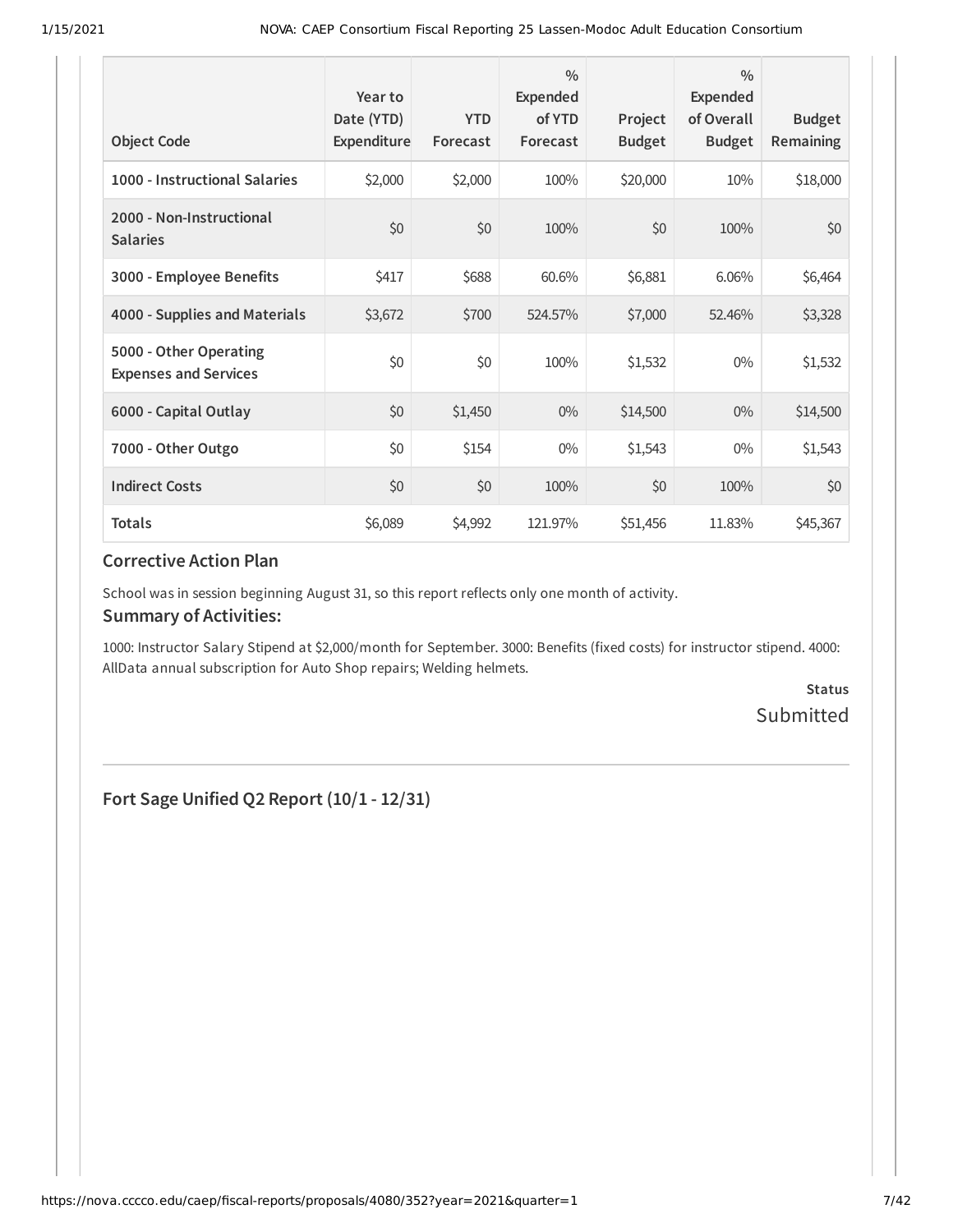| <b>Object Code</b>                                     | Year to<br>Date (YTD)<br>Expenditure | <b>YTD</b><br>Forecast | $\frac{0}{0}$<br>Expended<br>of YTD<br>Forecast | Project<br><b>Budget</b> | $\frac{0}{0}$<br>Expended<br>of Overall<br><b>Budget</b> | <b>Budget</b><br><b>Remaining</b> |
|--------------------------------------------------------|--------------------------------------|------------------------|-------------------------------------------------|--------------------------|----------------------------------------------------------|-----------------------------------|
| 1000 - Instructional Salaries                          | \$2,000                              | \$6,000                | 33.33%                                          | \$20,000                 | 10%                                                      | \$18,000                          |
| 2000 - Non-Instructional<br><b>Salaries</b>            | \$0                                  | \$0                    | 100%                                            | \$0                      | 100%                                                     | \$0                               |
| 3000 - Employee Benefits                               | \$417                                | \$2,064                | 20.2%                                           | \$6,881                  | 6.06%                                                    | \$6,464                           |
| 4000 - Supplies and Materials                          | \$3,672                              | \$1,750                | 209.83%                                         | \$7,000                  | 52.46%                                                   | \$3,328                           |
| 5000 - Other Operating<br><b>Expenses and Services</b> | \$0                                  | \$506                  | $0\%$                                           | \$1,532                  | $0\%$                                                    | \$1,532                           |
| 6000 - Capital Outlay                                  | \$0                                  | \$4,350                | $0\%$                                           | \$14,500                 | $0\%$                                                    | \$14,500                          |
| 7000 - Other Outgo                                     | \$0                                  | \$463                  | $0\%$                                           | \$1,543                  | $0\%$                                                    | \$1,543                           |
| <b>Indirect Costs</b>                                  | \$0                                  | \$0                    | 100%                                            | \$0                      | 100%                                                     | \$0                               |
| <b>Totals</b>                                          | \$6,089                              | \$15,133               | 40.24%                                          | \$51,456                 | 11.83%                                                   | \$45,367                          |

# **Fort Sage Unified Q3 Report (1/1 - 3/31)**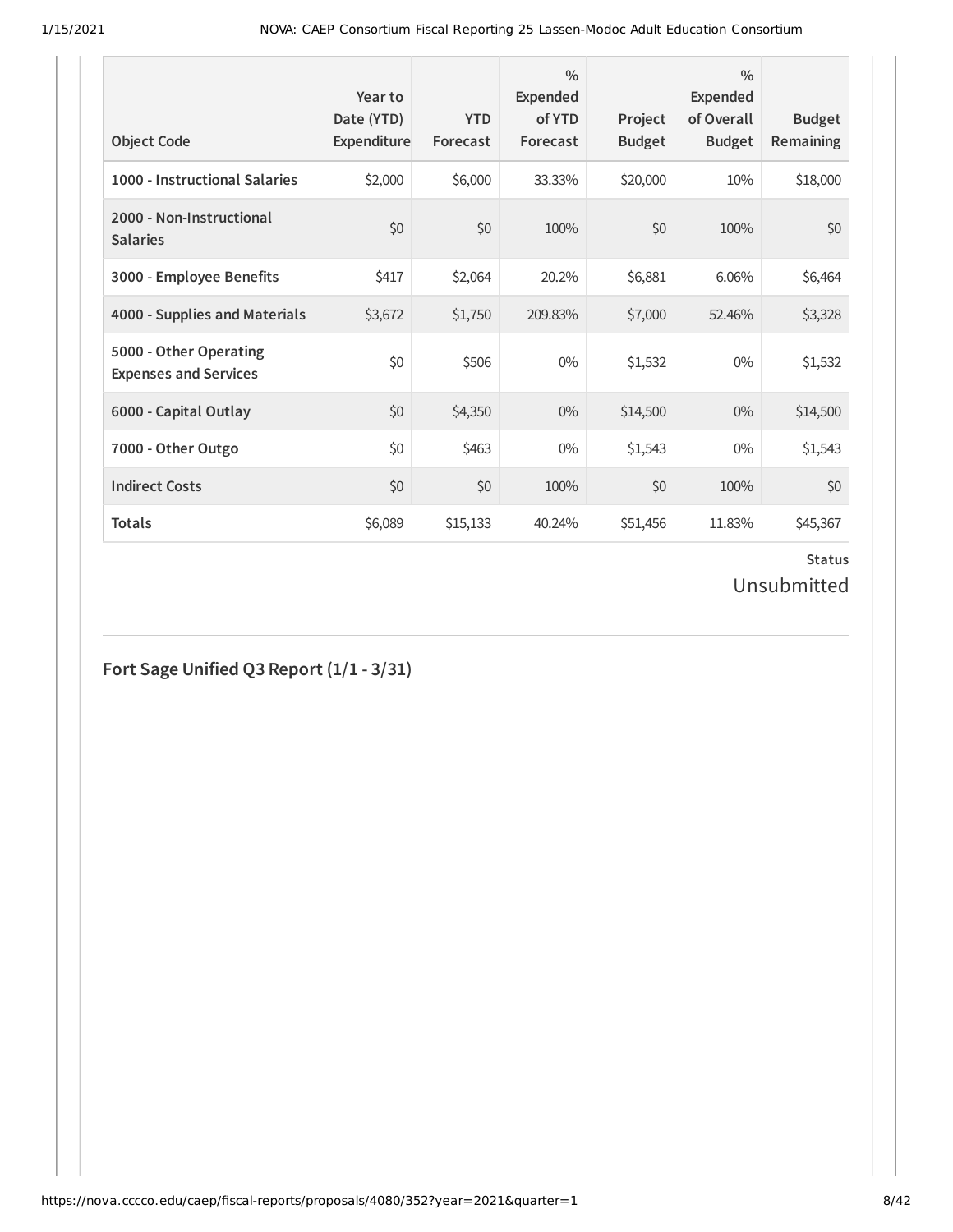| <b>Object Code</b>                                     | Year to<br>Date (YTD)<br>Expenditure | <b>YTD</b><br>Forecast | $\frac{0}{0}$<br>Expended<br>of YTD<br>Forecast | Project<br><b>Budget</b> | $\frac{0}{0}$<br>Expended<br>of Overall<br><b>Budget</b> | <b>Budget</b><br><b>Remaining</b> |
|--------------------------------------------------------|--------------------------------------|------------------------|-------------------------------------------------|--------------------------|----------------------------------------------------------|-----------------------------------|
| 1000 - Instructional Salaries                          | \$2,000                              | \$6,000                | 33.33%                                          | \$20,000                 | 10%                                                      | \$18,000                          |
| 2000 - Non-Instructional<br><b>Salaries</b>            | \$0                                  | \$0                    | 100%                                            | \$0                      | 100%                                                     | \$0                               |
| 3000 - Employee Benefits                               | \$417                                | \$2,064                | 20.2%                                           | \$6,881                  | 6.06%                                                    | \$6,464                           |
| 4000 - Supplies and Materials                          | \$3,672                              | \$1,750                | 209.83%                                         | \$7,000                  | 52.46%                                                   | \$3,328                           |
| 5000 - Other Operating<br><b>Expenses and Services</b> | \$0                                  | \$506                  | $0\%$                                           | \$1,532                  | $0\%$                                                    | \$1,532                           |
| 6000 - Capital Outlay                                  | \$0                                  | \$4,350                | $0\%$                                           | \$14,500                 | $0\%$                                                    | \$14,500                          |
| 7000 - Other Outgo                                     | \$0                                  | \$463                  | $0\%$                                           | \$1,543                  | $0\%$                                                    | \$1,543                           |
| <b>Indirect Costs</b>                                  | \$0                                  | \$0                    | 100%                                            | \$0                      | 100%                                                     | \$0                               |
| <b>Totals</b>                                          | \$6,089                              | \$15,133               | 40.24%                                          | \$51,456                 | 11.83%                                                   | \$45,367                          |

# **Status**

# Unsubmitted

**Fort Sage Unified Q4 Report (4/1 - 6/30)**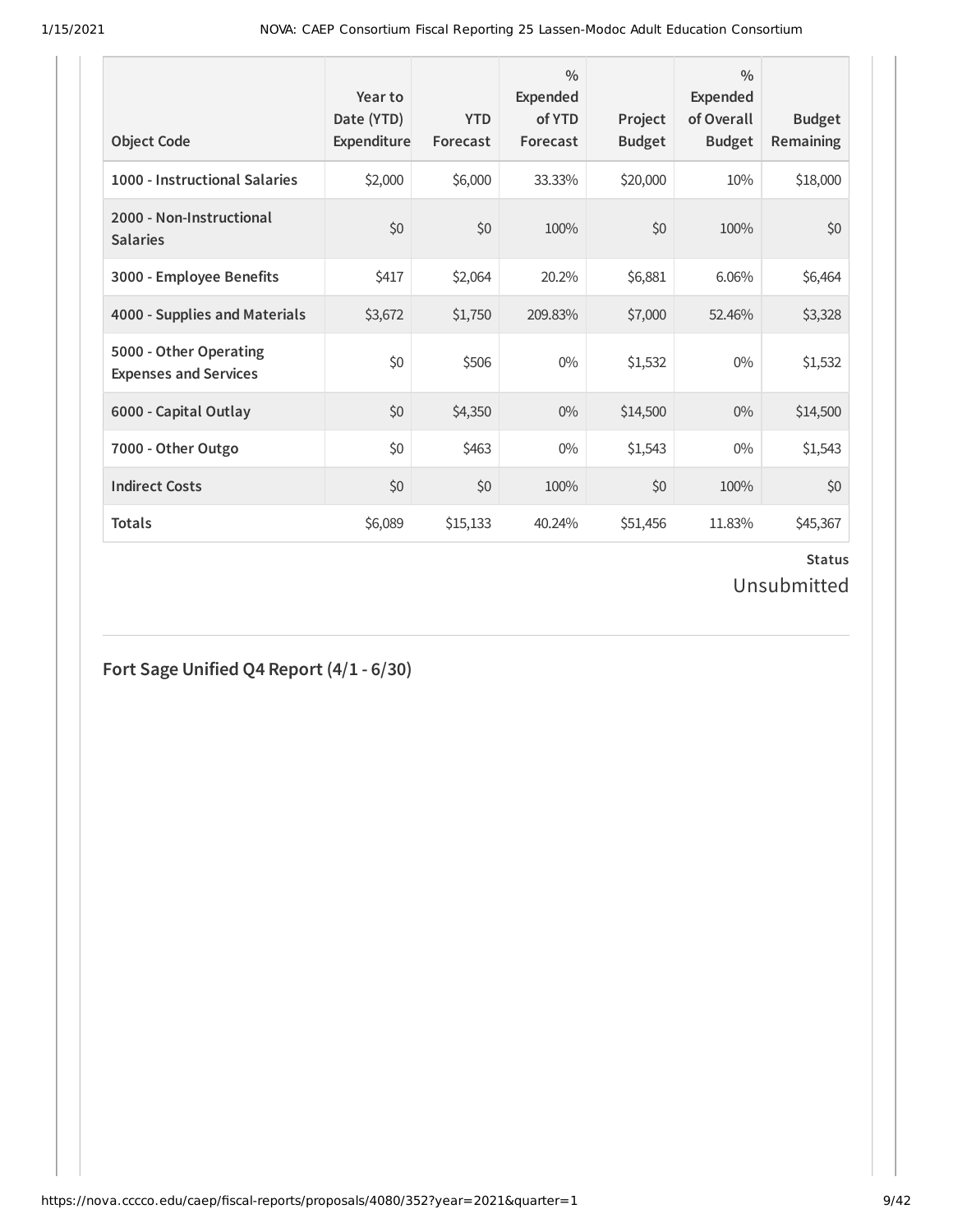| <b>Object Code</b>                                     | Year to<br>Date (YTD)<br>Expenditure | <b>YTD</b><br>Forecast | $\frac{0}{0}$<br><b>Expended</b><br>of YTD<br>Forecast | Project<br><b>Budget</b> | $\frac{0}{0}$<br><b>Expended</b><br>of Overall<br><b>Budget</b> | <b>Budget</b><br><b>Remaining</b> |
|--------------------------------------------------------|--------------------------------------|------------------------|--------------------------------------------------------|--------------------------|-----------------------------------------------------------------|-----------------------------------|
| 1000 - Instructional Salaries                          | \$2,000                              | \$6,000                | 33.33%                                                 | \$20,000                 | 10%                                                             | \$18,000                          |
| 2000 - Non-Instructional<br><b>Salaries</b>            | \$0                                  | \$0                    | 100%                                                   | \$0                      | 100%                                                            | \$0                               |
| 3000 - Employee Benefits                               | \$417                                | \$2,064                | 20.2%                                                  | \$6,881                  | 6.06%                                                           | \$6,464                           |
| 4000 - Supplies and Materials                          | \$3,672                              | \$1,750                | 209.83%                                                | \$7,000                  | 52.46%                                                          | \$3,328                           |
| 5000 - Other Operating<br><b>Expenses and Services</b> | \$0                                  | \$506                  | $0\%$                                                  | \$1,532                  | $0\%$                                                           | \$1,532                           |
| 6000 - Capital Outlay                                  | \$0                                  | \$4,350                | $0\%$                                                  | \$14,500                 | $0\%$                                                           | \$14,500                          |
| 7000 - Other Outgo                                     | \$0                                  | \$463                  | $0\%$                                                  | \$1,543                  | $0\%$                                                           | \$1,543                           |
| <b>Indirect Costs</b>                                  | \$0                                  | \$0                    | 100%                                                   | \$0                      | 100%                                                            | \$0                               |
| <b>Totals</b>                                          | \$6,089                              | \$15,133               | 40.24%                                                 | \$51,456                 | 11.83%                                                          | \$45,367                          |
|                                                        |                                      |                        |                                                        |                          |                                                                 | <b>Status</b><br>Unsubmitted      |

## **Lassen CCD**

**Lassen CCD Q1 Report (7/1 - 9/30)**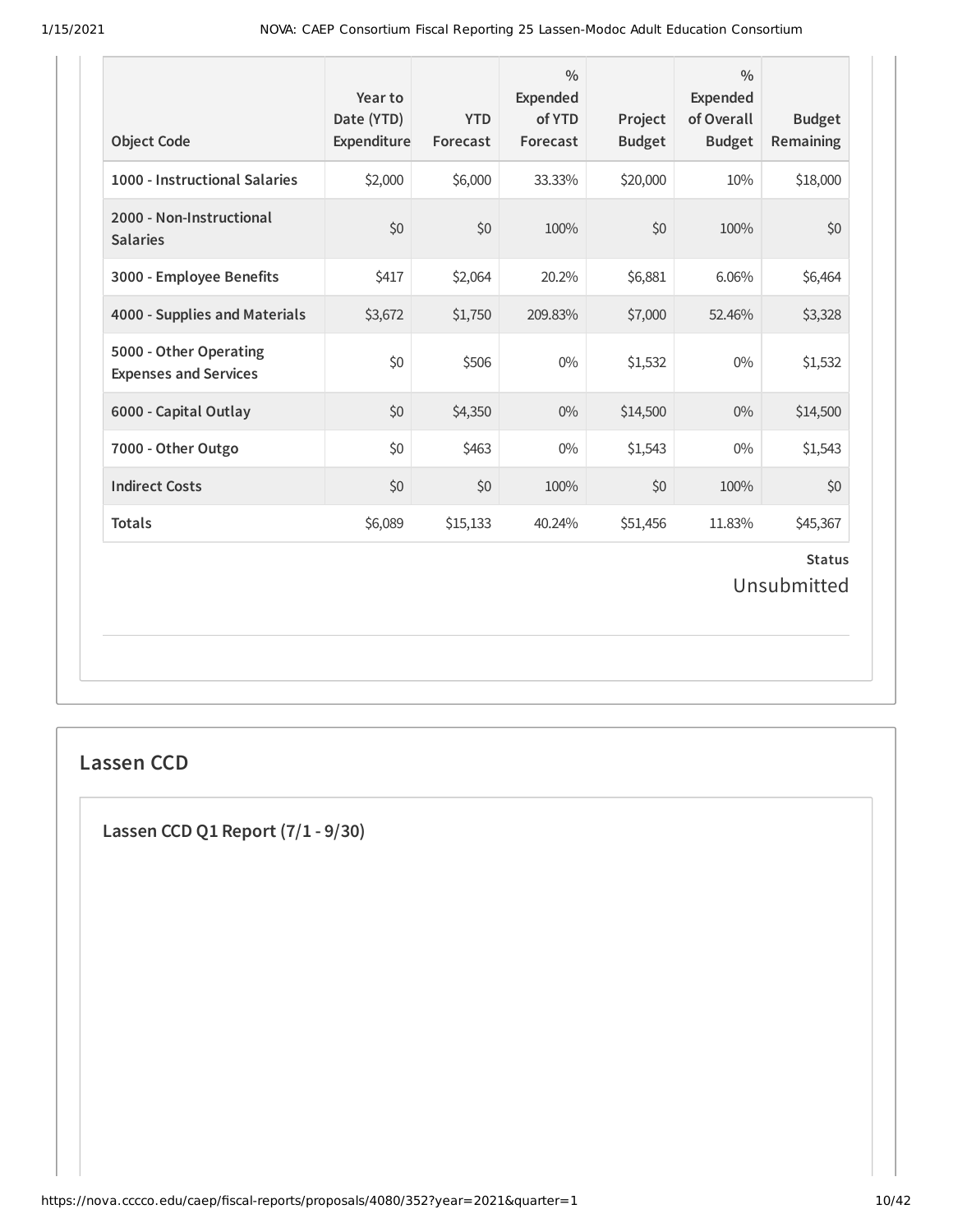| <b>Object Code</b>                                     | Year to<br>Date (YTD)<br>Expenditure | <b>YTD</b><br>Forecast | $\frac{0}{0}$<br><b>Expended</b><br>of YTD<br>Forecast | Project<br><b>Budget</b> | $\frac{0}{0}$<br>Expended<br>of Overall<br><b>Budget</b> | <b>Budget</b><br>Remaining |
|--------------------------------------------------------|--------------------------------------|------------------------|--------------------------------------------------------|--------------------------|----------------------------------------------------------|----------------------------|
| 1000 - Instructional Salaries                          | \$0                                  | \$15,000               | $0\%$                                                  | \$100,000                | $0\%$                                                    | \$100,000                  |
| 2000 - Non-Instructional<br><b>Salaries</b>            | \$38,927                             | \$57,500               | 67.7%                                                  | \$250,000                | 15.57%                                                   | \$211,073                  |
| 3000 - Employee Benefits                               | \$22,574                             | \$30,000               | 75.25%                                                 | \$140,000                | 16.12%                                                   | \$117,426                  |
| 4000 - Supplies and Materials                          | \$0                                  | \$10,201               | $0\%$                                                  | \$68,006                 | $0\%$                                                    | \$68,006                   |
| 5000 - Other Operating<br><b>Expenses and Services</b> | \$27,669                             | \$31,250               | 88.54%                                                 | \$145,000                | 19.08%                                                   | \$117,331                  |
| 6000 - Capital Outlay                                  | \$0                                  | \$7,500                | $0\%$                                                  | \$50,000                 | $0\%$                                                    | \$50,000                   |
| 7000 - Other Outgo                                     | \$0                                  | \$0                    | 100%                                                   | \$0                      | 100%                                                     | \$0                        |
| <b>Indirect Costs</b>                                  | \$0                                  | \$0                    | 100%                                                   | \$0                      | 100%                                                     | \$0                        |
| <b>Totals</b>                                          | \$89,170                             | \$151,451              | 58.88%                                                 | \$753,006                | 11.84%                                                   | \$663,836                  |

As we continue to navigate through distance learning and campus closure due to COVID-19, we will move forward with expenditures to meet our goals. We are also writing new non-credit courses that will assist us in meeting our goals. **Summary of Activities:**

HiSET classes ongoing, Transition Counselor meeting with students and Consortium Coordinator working with members.

> **Status** Submitted

**Lassen CCD Q2 Report (10/1 - 12/31)**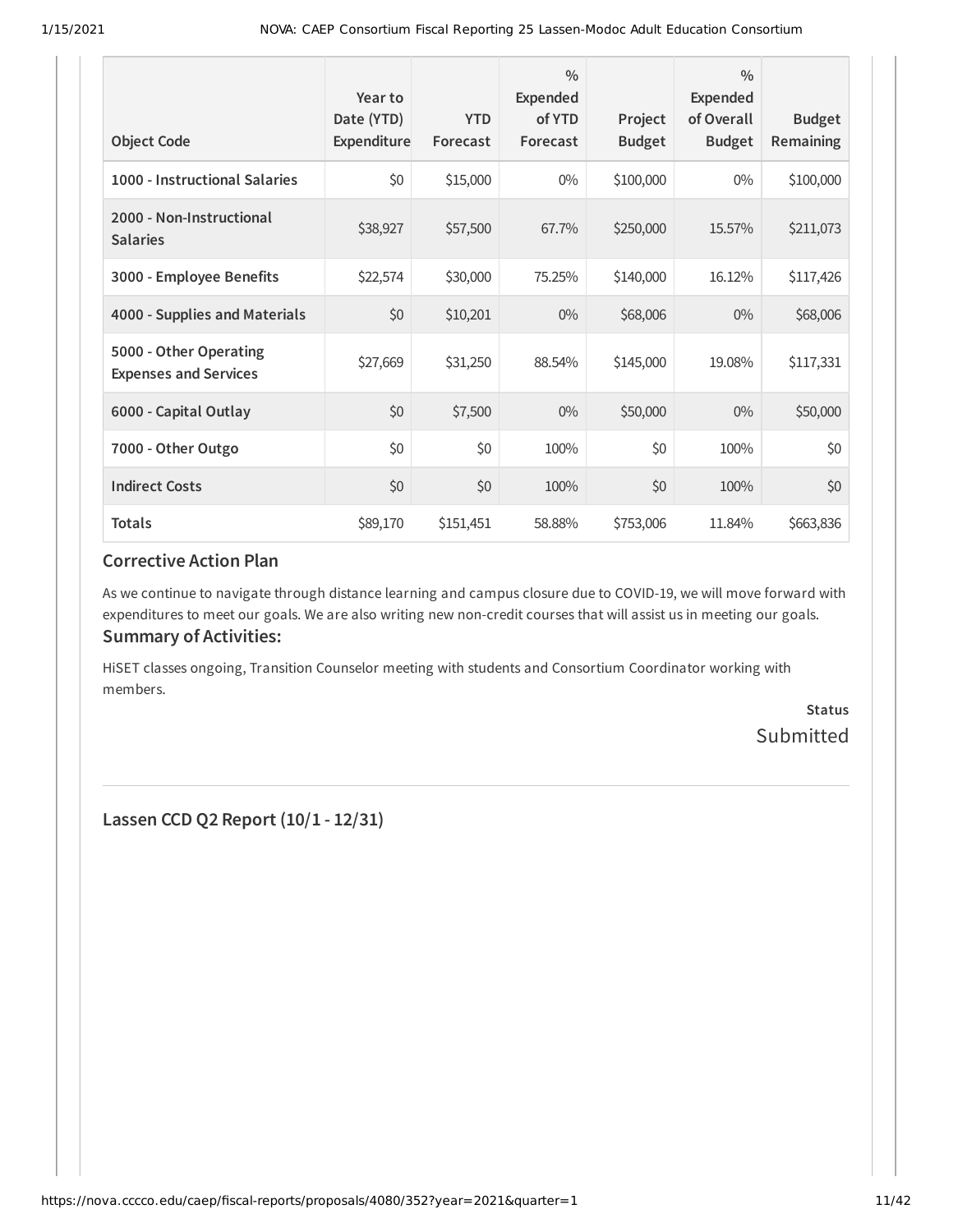| <b>Object Code</b>                                     | Year to<br>Date (YTD)<br>Expenditure | <b>YTD</b><br>Forecast | $\frac{0}{0}$<br>Expended<br>of YTD<br>Forecast | Project<br><b>Budget</b> | $\frac{0}{0}$<br>Expended<br>of Overall<br><b>Budget</b> | <b>Budget</b><br><b>Remaining</b> |
|--------------------------------------------------------|--------------------------------------|------------------------|-------------------------------------------------|--------------------------|----------------------------------------------------------|-----------------------------------|
| 1000 - Instructional Salaries                          | \$0                                  | \$25,000               | $0\%$                                           | \$100,000                | $0\%$                                                    | \$100,000                         |
| 2000 - Non-Instructional<br><b>Salaries</b>            | \$38,927                             | \$115,000              | 33.85%                                          | \$250,000                | 15.57%                                                   | \$211,073                         |
| 3000 - Employee Benefits                               | \$22,574                             | \$60,000               | 37.62%                                          | \$140,000                | 16.12%                                                   | \$117,426                         |
| 4000 - Supplies and Materials                          | \$0                                  | \$20,402               | $0\%$                                           | \$68,006                 | $0\%$                                                    | \$68,006                          |
| 5000 - Other Operating<br><b>Expenses and Services</b> | \$27,669                             | \$62,500               | 44.27%                                          | \$145,000                | 19.08%                                                   | \$117,331                         |
| 6000 - Capital Outlay                                  | \$0                                  | \$15,000               | $0\%$                                           | \$50,000                 | $0\%$                                                    | \$50,000                          |
| 7000 - Other Outgo                                     | \$0                                  | \$0                    | 100%                                            | \$0                      | 100%                                                     | \$0                               |
| <b>Indirect Costs</b>                                  | \$0                                  | \$0                    | 100%                                            | \$0                      | 100%                                                     | \$0                               |
| <b>Totals</b>                                          | \$89,170                             | \$297,902              | 29.93%                                          | \$753,006                | 11.84%                                                   | \$663,836                         |

# **Status**

Unsubmitted

**Lassen CCD Q3 Report (1/1 - 3/31)**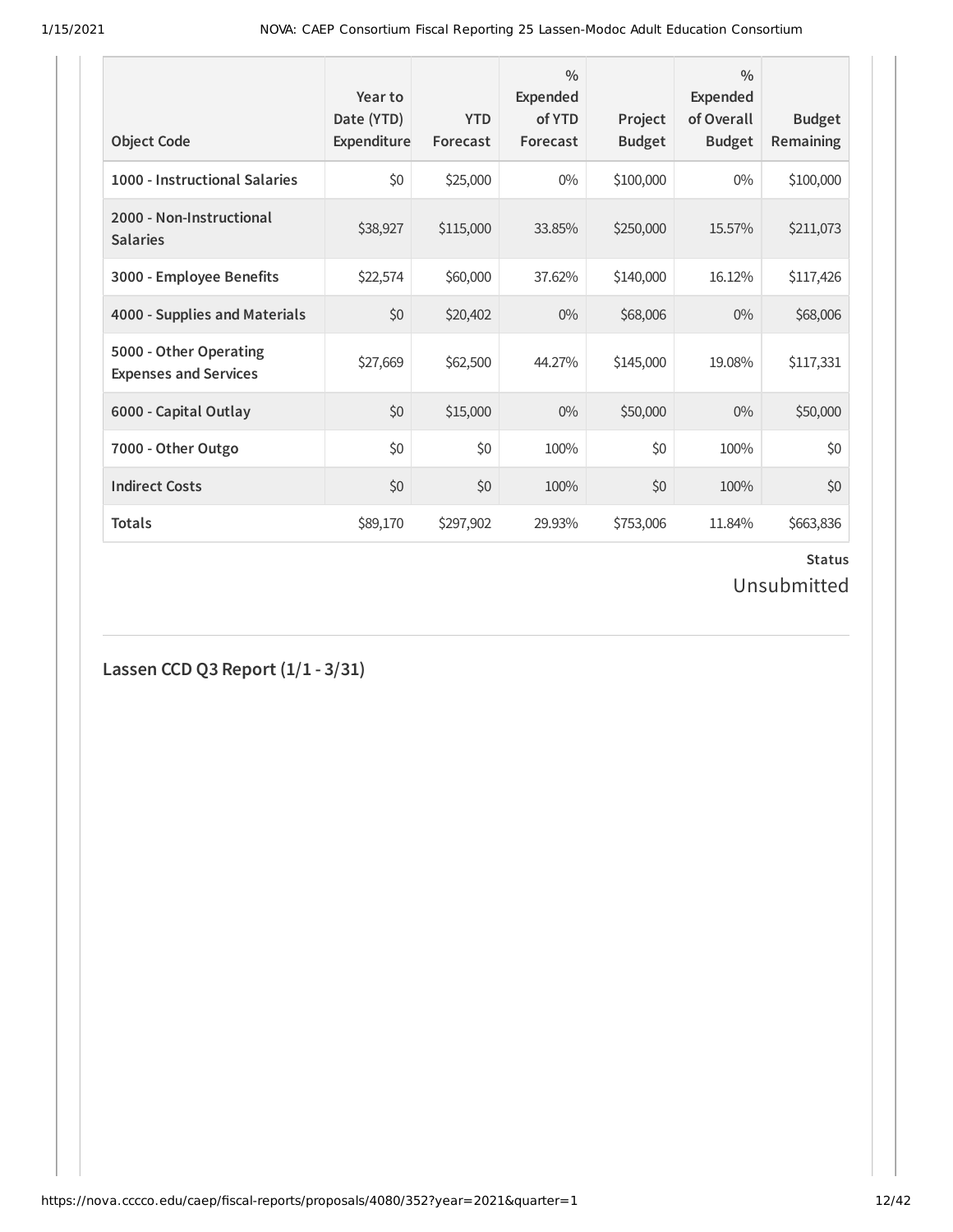| <b>Object Code</b>                                     | Year to<br>Date (YTD)<br>Expenditure | <b>YTD</b><br>Forecast | $\frac{0}{0}$<br><b>Expended</b><br>of YTD<br>Forecast | Project<br><b>Budget</b> | $\frac{0}{0}$<br><b>Expended</b><br>of Overall<br><b>Budget</b> | <b>Budget</b><br><b>Remaining</b> |
|--------------------------------------------------------|--------------------------------------|------------------------|--------------------------------------------------------|--------------------------|-----------------------------------------------------------------|-----------------------------------|
| 1000 - Instructional Salaries                          | \$0                                  | \$40,000               | $0\%$                                                  | \$100,000                | $0\%$                                                           | \$100,000                         |
| 2000 - Non-Instructional<br><b>Salaries</b>            | \$38,927                             | \$172,500              | 22.57%                                                 | \$250,000                | 15.57%                                                          | \$211,073                         |
| 3000 - Employee Benefits                               | \$22,574                             | \$90,000               | 25.08%                                                 | \$140,000                | 16.12%                                                          | \$117,426                         |
| 4000 - Supplies and Materials                          | \$0                                  | \$30,603               | $0\%$                                                  | \$68,006                 | $0\%$                                                           | \$68,006                          |
| 5000 - Other Operating<br><b>Expenses and Services</b> | \$27,669                             | \$93,750               | 29.51%                                                 | \$145,000                | 19.08%                                                          | \$117,331                         |
| 6000 - Capital Outlay                                  | \$0                                  | \$22,500               | $0\%$                                                  | \$50,000                 | $0\%$                                                           | \$50,000                          |
| 7000 - Other Outgo                                     | \$0                                  | \$0                    | 100%                                                   | \$0                      | 100%                                                            | \$0                               |
| <b>Indirect Costs</b>                                  | \$0                                  | \$0                    | 100%                                                   | \$0                      | 100%                                                            | \$0                               |
| <b>Totals</b>                                          | \$89,170                             | \$449,353              | 19.84%                                                 | \$753,006                | 11.84%                                                          | \$663,836                         |

# **Status**

Unsubmitted

**Lassen CCD Q4 Report (4/1 - 6/30)**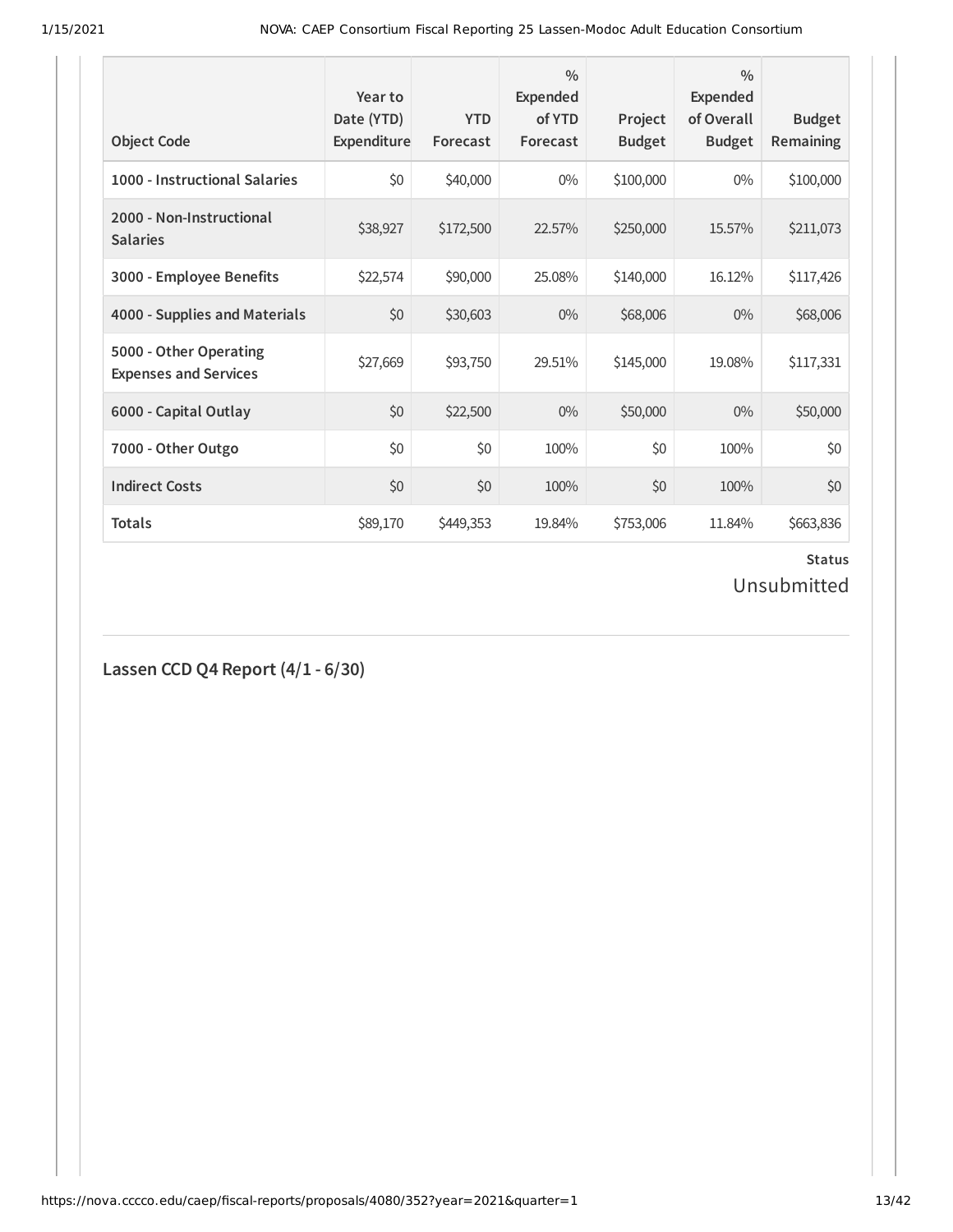| <b>Object Code</b>                                     | Year to<br>Date (YTD)<br>Expenditure | <b>YTD</b><br>Forecast | $\frac{0}{0}$<br><b>Expended</b><br>of YTD<br>Forecast | Project<br><b>Budget</b> | $\frac{0}{0}$<br><b>Expended</b><br>of Overall<br><b>Budget</b> | <b>Budget</b><br>Remaining   |
|--------------------------------------------------------|--------------------------------------|------------------------|--------------------------------------------------------|--------------------------|-----------------------------------------------------------------|------------------------------|
| 1000 - Instructional Salaries                          | \$0                                  | \$60,000               | $0\%$                                                  | \$100,000                | $0\%$                                                           | \$100,000                    |
| 2000 - Non-Instructional<br><b>Salaries</b>            | \$38,927                             | \$230,000              | 16.92%                                                 | \$250,000                | 15.57%                                                          | \$211,073                    |
| 3000 - Employee Benefits                               | \$22,574                             | \$120,000              | 18.81%                                                 | \$140,000                | 16.12%                                                          | \$117,426                    |
| 4000 - Supplies and Materials                          | \$0                                  | \$40,804               | $0\%$                                                  | \$68,006                 | $0\%$                                                           | \$68,006                     |
| 5000 - Other Operating<br><b>Expenses and Services</b> | \$27,669                             | \$125,000              | 22.14%                                                 | \$145,000                | 19.08%                                                          | \$117,331                    |
| 6000 - Capital Outlay                                  | \$0                                  | \$30,000               | $0\%$                                                  | \$50,000                 | $0\%$                                                           | \$50,000                     |
| 7000 - Other Outgo                                     | \$0                                  | \$0                    | 100%                                                   | \$0                      | 100%                                                            | \$0                          |
| <b>Indirect Costs</b>                                  | \$0                                  | \$0                    | 100%                                                   | \$0                      | 100%                                                            | \$0                          |
| <b>Totals</b>                                          | \$89,170                             | \$605,804              | 14.72%                                                 | \$753,006                | 11.84%                                                          | \$663,836                    |
|                                                        |                                      |                        |                                                        |                          |                                                                 | <b>Status</b><br>Unsubmitted |

# **Lassen Co. Office of Education**

**Lassen Co.Oice of Education Q1 Report (7/1 - 9/30)**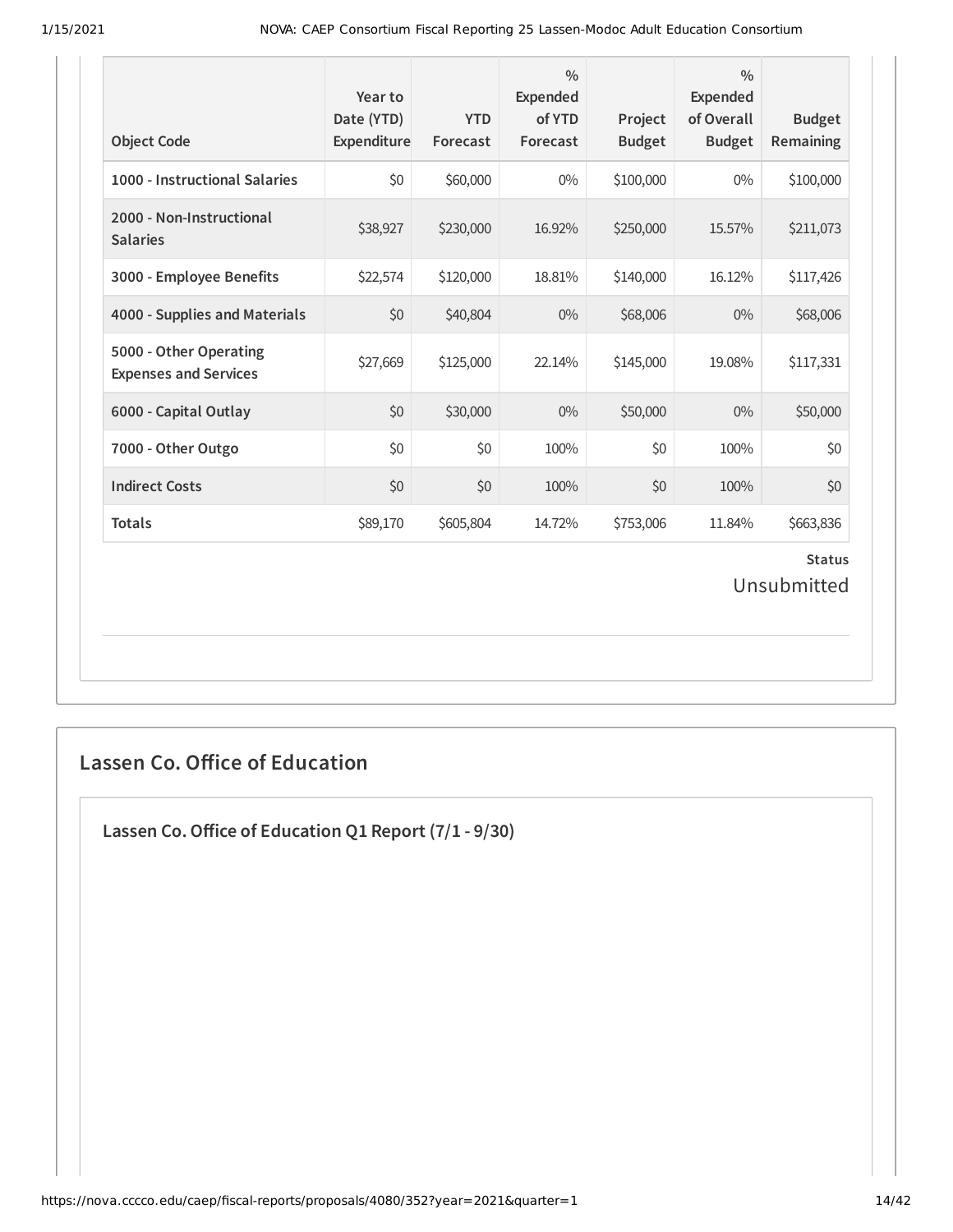| <b>Object Code</b>                                     | Year to<br>Date (YTD)<br>Expenditure | <b>YTD</b><br>Forecast | $\frac{0}{0}$<br><b>Expended</b><br>of YTD<br>Forecast | Project<br><b>Budget</b> | $\frac{0}{0}$<br>Expended<br>of Overall<br><b>Budget</b> | <b>Budget</b><br><b>Remaining</b> |
|--------------------------------------------------------|--------------------------------------|------------------------|--------------------------------------------------------|--------------------------|----------------------------------------------------------|-----------------------------------|
| 1000 - Instructional Salaries                          | \$9,307                              | \$8,701                | 106.96%                                                | \$51,185                 | 18.18%                                                   | \$41,878                          |
| 2000 - Non-Instructional<br><b>Salaries</b>            | \$0                                  | \$0                    | 100%                                                   | \$0                      | 100%                                                     | \$0                               |
| 3000 - Employee Benefits                               | \$1,921                              | \$1,796                | 106.96%                                                | \$10,565                 | 18.18%                                                   | \$8,644                           |
| 4000 - Supplies and Materials                          | \$0                                  | \$3,225                | $0\%$                                                  | \$18,970                 | $0\%$                                                    | \$18,970                          |
| 5000 - Other Operating<br><b>Expenses and Services</b> | \$10,000                             | \$3,783                | 264.38%                                                | \$22,250                 | 44.94%                                                   | \$12,250                          |
| 6000 - Capital Outlay                                  | \$0                                  | \$1,112                | $0\%$                                                  | \$6,539                  | $0\%$                                                    | \$6,539                           |
| 7000 - Other Outgo                                     | \$0                                  | \$0                    | 100%                                                   | \$0                      | 100%                                                     | \$0                               |
| <b>Indirect Costs</b>                                  | \$0                                  | \$932                  | 0%                                                     | \$5,480                  | $0\%$                                                    | \$5,480                           |
| <b>Totals</b>                                          | \$21,228                             | \$19,548               | 108.59%                                                | \$114,989                | 18.46%                                                   | \$93,761                          |

#### **Summary of Activities:**

Direct instruction, assessment and coordination of programs to support High School Diploma completion, computer literacy instruction, vocational culinary skills program, GED, Anger management, parenting, and job skills.

> **Status** Submitted

#### **Lassen Co.Oice of Education Q2 Report (10/1 - 12/31)**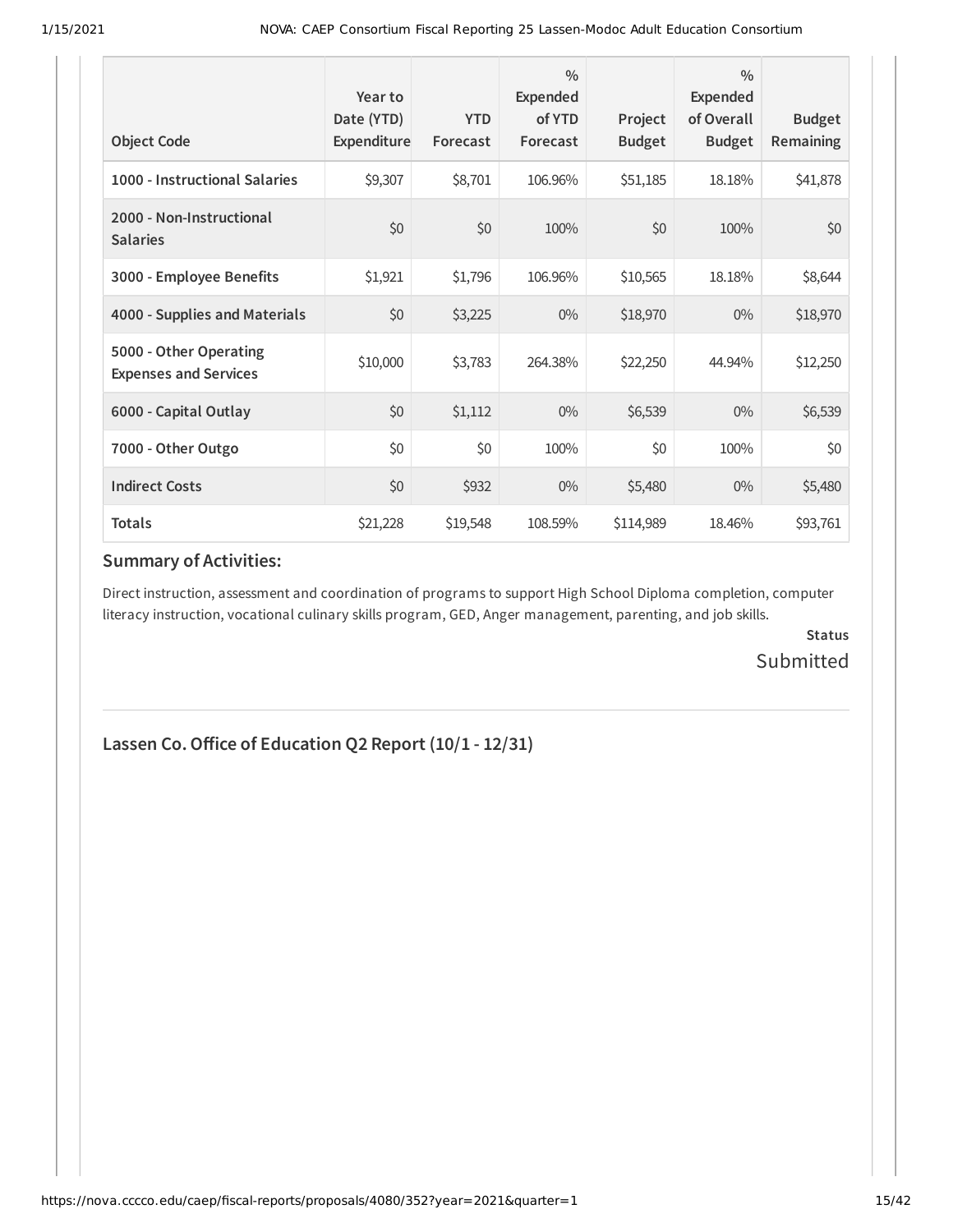| <b>Object Code</b>                                     | Year to<br>Date (YTD)<br>Expenditure | <b>YTD</b><br>Forecast | $\frac{0}{0}$<br>Expended<br>of YTD<br>Forecast | Project<br><b>Budget</b> | $\frac{0}{0}$<br>Expended<br>of Overall<br><b>Budget</b> | <b>Budget</b><br>Remaining |
|--------------------------------------------------------|--------------------------------------|------------------------|-------------------------------------------------|--------------------------|----------------------------------------------------------|----------------------------|
| 1000 - Instructional Salaries                          | \$23,267                             | \$22,521               | 103.31%                                         | \$51,185                 | 45.46%                                                   | \$27,918                   |
| 2000 - Non-Instructional<br><b>Salaries</b>            | \$0                                  | \$0                    | 100%                                            | \$0                      | 100%                                                     | \$0                        |
| 3000 - Employee Benefits                               | \$4,802                              | \$4,649                | 103.3%                                          | \$10,565                 | 45.45%                                                   | \$5,763                    |
| 4000 - Supplies and Materials                          | \$15,124                             | \$8,347                | 181.2%                                          | \$18,970                 | 79.73%                                                   | \$3,846                    |
| 5000 - Other Operating<br><b>Expenses and Services</b> | \$10,000                             | \$9,790                | 102.15%                                         | \$22,250                 | 44.94%                                                   | \$12,250                   |
| 6000 - Capital Outlay                                  | \$1,107                              | \$2,877                | 38.48%                                          | \$6,539                  | 16.93%                                                   | \$5,432                    |
| 7000 - Other Outgo                                     | \$0                                  | \$0                    | 100%                                            | \$0                      | 100%                                                     | \$0                        |
| <b>Indirect Costs</b>                                  | \$0                                  | \$2,411                | $0\%$                                           | \$5,480                  | $0\%$                                                    | \$5,480                    |
| <b>Totals</b>                                          | \$54,300                             | \$50,595               | 107.32%                                         | \$114,989                | 47.22%                                                   | \$60,689                   |

#### **Summary of Activities:**

Direct instruction, assessment and coordination of programs to support High School Diploma completion, computer literacy instruction, vocational culinary skills program, GED, Anger management, parenting, and job skills.

> **Status** Unsubmitted

#### **Lassen Co.Oice of Education Q3 Report (1/1 - 3/31)**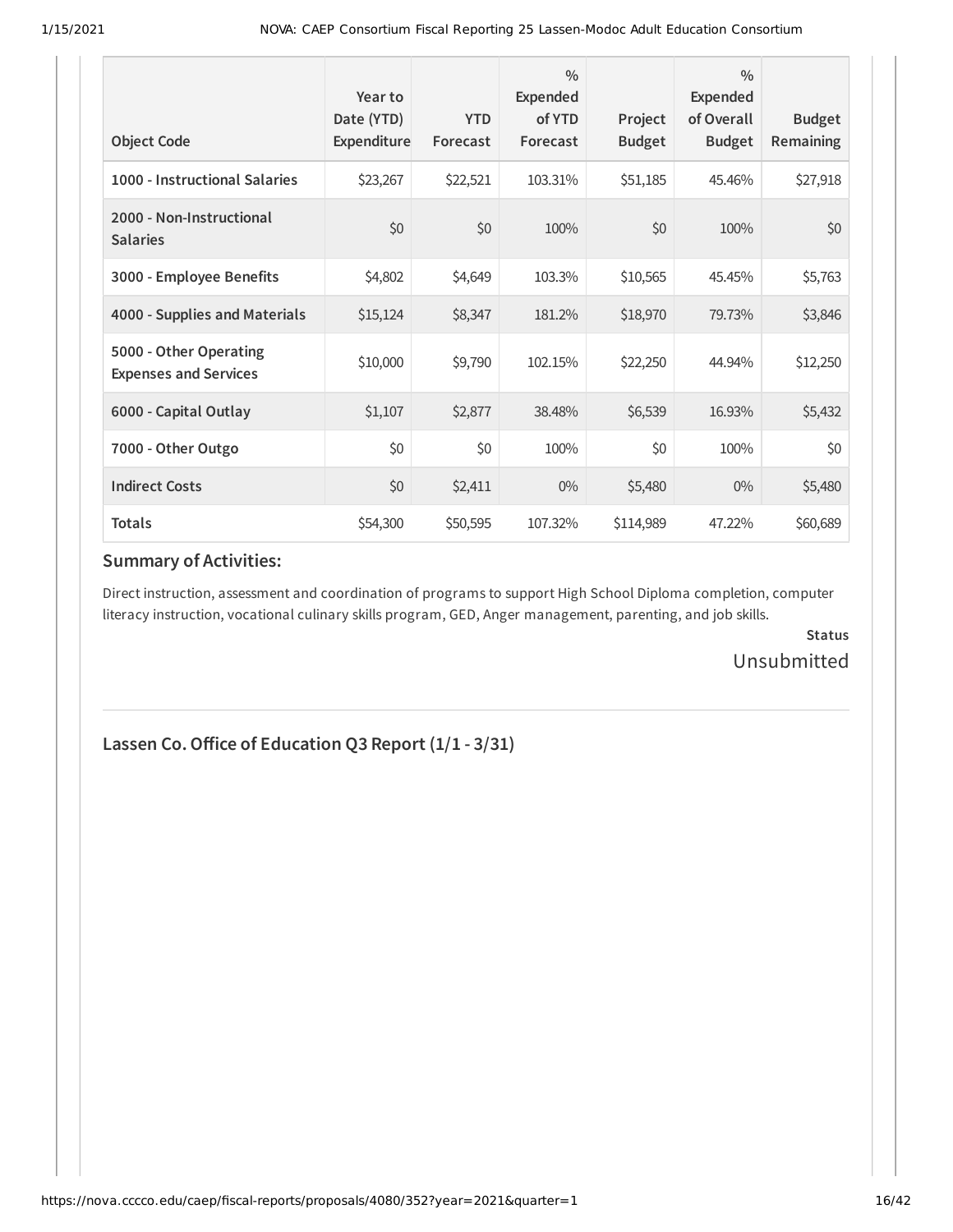| <b>Object Code</b>                                     | Year to<br>Date (YTD)<br>Expenditure | <b>YTD</b><br>Forecast | $\frac{0}{0}$<br><b>Expended</b><br>of YTD<br>Forecast | Project<br><b>Budget</b> | $\frac{0}{0}$<br><b>Expended</b><br>of Overall<br><b>Budget</b> | <b>Budget</b><br><b>Remaining</b> |
|--------------------------------------------------------|--------------------------------------|------------------------|--------------------------------------------------------|--------------------------|-----------------------------------------------------------------|-----------------------------------|
| 1000 - Instructional Salaries                          | \$23,267                             | \$35,830               | 64.94%                                                 | \$51,185                 | 45.46%                                                          | \$27,918                          |
| 2000 - Non-Instructional<br><b>Salaries</b>            | \$0                                  | \$0                    | 100%                                                   | \$0                      | 100%                                                            | \$0                               |
| 3000 - Employee Benefits                               | \$4,802                              | \$7,396                | 64.93%                                                 | \$10,565                 | 45.45%                                                          | \$5,763                           |
| 4000 - Supplies and Materials                          | \$15,124                             | \$13,279               | 113.89%                                                | \$18,970                 | 79.73%                                                          | \$3,846                           |
| 5000 - Other Operating<br><b>Expenses and Services</b> | \$10,000                             | \$15,575               | 64.21%                                                 | \$22,250                 | 44.94%                                                          | \$12,250                          |
| 6000 - Capital Outlay                                  | \$1,107                              | \$4,577                | 24.18%                                                 | \$6,539                  | 16.93%                                                          | \$5,432                           |
| 7000 - Other Outgo                                     | \$0                                  | \$0                    | 100%                                                   | \$0                      | 100%                                                            | \$0                               |
| <b>Indirect Costs</b>                                  | \$0                                  | \$3,836                | $0\%$                                                  | \$5,480                  | $0\%$                                                           | \$5,480                           |
| <b>Totals</b>                                          | \$54,300                             | \$80,492               | 67.46%                                                 | \$114,989                | 47.22%                                                          | \$60,689                          |

# **Lassen Co.Oice of Education Q4 Report (4/1 - 6/30)**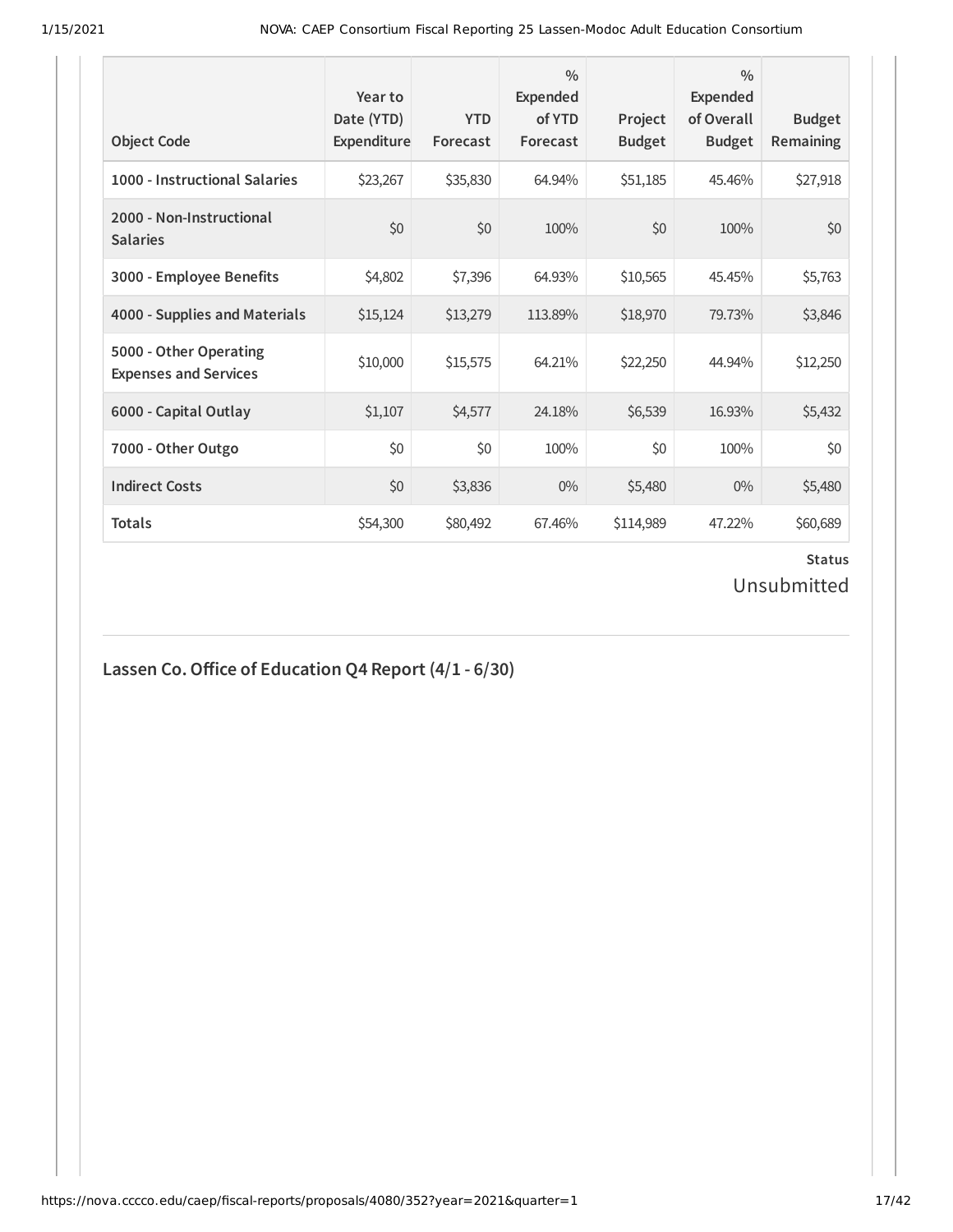| 1000 - Instructional Salaries<br>2000 - Non-Instructional | \$23,267 |           |        | <b>Budget</b> | <b>Budget</b> | Remaining                    |
|-----------------------------------------------------------|----------|-----------|--------|---------------|---------------|------------------------------|
|                                                           |          | \$51,185  | 45.46% | \$51,185      | 45.46%        | \$27,918                     |
| <b>Salaries</b>                                           | \$0      | \$0       | 100%   | \$0           | 100%          | \$0                          |
| 3000 - Employee Benefits                                  | \$4,802  | \$10,565  | 45.45% | \$10,565      | 45.45%        | \$5,763                      |
| 4000 - Supplies and Materials                             | \$15,124 | \$18,970  | 79.73% | \$18,970      | 79.73%        | \$3,846                      |
| 5000 - Other Operating<br><b>Expenses and Services</b>    | \$10,000 | \$22,250  | 44.94% | \$22,250      | 44.94%        | \$12,250                     |
| 6000 - Capital Outlay                                     | \$1,107  | \$6,539   | 16.93% | \$6,539       | 16.93%        | \$5,432                      |
| 7000 - Other Outgo                                        | \$0      | \$0       | 100%   | \$0           | 100%          | \$0                          |
| <b>Indirect Costs</b>                                     | \$0      | \$5,480   | $0\%$  | \$5,480       | $0\%$         | \$5,480                      |
| <b>Totals</b>                                             | \$54,300 | \$114,989 | 47.22% | \$114,989     | 47.22%        | \$60,689                     |
|                                                           |          |           |        |               |               | <b>Status</b><br>Unsubmitted |

# **Lassen Union High**

**Lassen Union High Q1 Report (7/1 - 9/30)**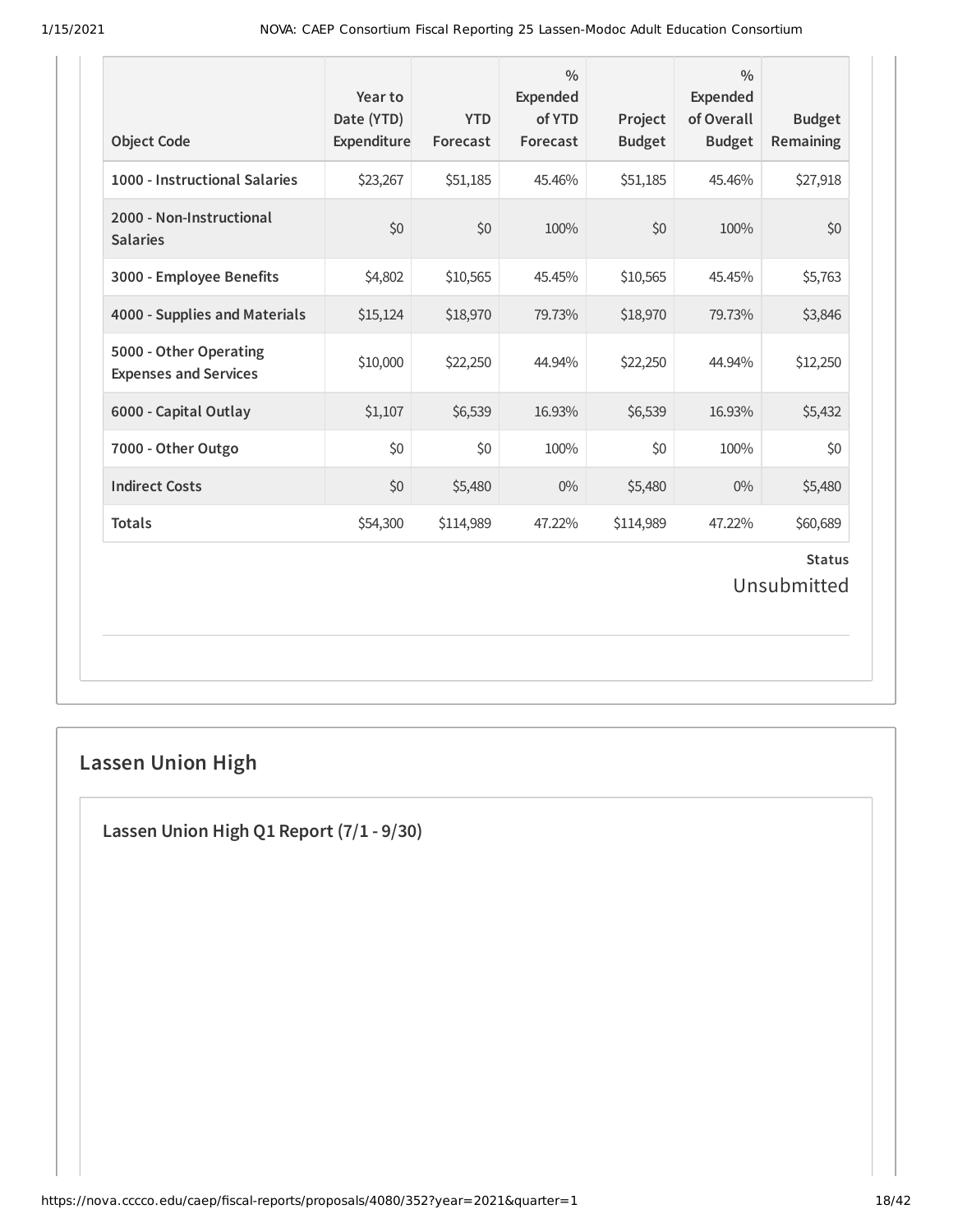| <b>Object Code</b>                                     | Year to<br>Date (YTD)<br>Expenditure | <b>YTD</b><br>Forecast | $\frac{0}{0}$<br><b>Expended</b><br>of YTD<br>Forecast | Project<br><b>Budget</b> | $\frac{0}{0}$<br>Expended<br>of Overall<br><b>Budget</b> | <b>Budget</b><br>Remaining |
|--------------------------------------------------------|--------------------------------------|------------------------|--------------------------------------------------------|--------------------------|----------------------------------------------------------|----------------------------|
| 1000 - Instructional Salaries                          | \$3,027                              | \$3,531                | 85.73%                                                 | \$35,309                 | 8.57%                                                    | \$32,282                   |
| 2000 - Non-Instructional<br><b>Salaries</b>            | \$0                                  | \$25                   | $0\%$                                                  | \$500                    | $0\%$                                                    | \$500                      |
| 3000 - Employee Benefits                               | \$156                                | \$453                  | 34.48%                                                 | \$4,525                  | 3.45%                                                    | \$4,369                    |
| 4000 - Supplies and Materials                          | \$73                                 | \$2,201                | 3.32%                                                  | \$22,013                 | 0.33%                                                    | \$21,940                   |
| 5000 - Other Operating<br><b>Expenses and Services</b> | \$4,082                              | \$4,066                | 100.39%                                                | \$16,264                 | 25.1%                                                    | \$12,182                   |
| 6000 - Capital Outlay                                  | \$0                                  | \$0                    | 100%                                                   | \$12,000                 | $0\%$                                                    | \$12,000                   |
| 7000 - Other Outgo                                     | \$0                                  | \$0                    | 100%                                                   | \$0                      | 100%                                                     | \$0                        |
| <b>Indirect Costs</b>                                  | \$0                                  | \$0                    | 100%                                                   | \$3,711                  | $0\%$                                                    | \$3,711                    |
| <b>Totals</b>                                          | \$7,338                              | \$10,276               | 71.41%                                                 | \$94,322                 | 7.78%                                                    | \$86,984                   |

COVID-19 delayed the start date of some programs.

#### **Summary of Activities:**

Diploma Gold- 21 enrolled, classes currently offered 2 nights a week. Classes on the Rancheria will begin Friday October 16th. Several students are very close to earning their diploma. Wood/Construction-12 enrolled, classes offered Tuesday and Thursday. Welding- Fires have affected the start of Welding. Currently 3 enrolled, with hopes of more starting October 8th. Many students are also firefighters and unable to attend during the season. Business/Computers- 4 enrolled, 2 returning. Job skills, interviewing, using Microsoft Office for communication platform and resume building. Efficiency and updates to Microsoft Office 2019, online safety. Students have expressed that their supervisors are happy with the increased knowledge.

> **Status Submitted**

#### **Lassen Union High Q2 Report (10/1 - 12/31)**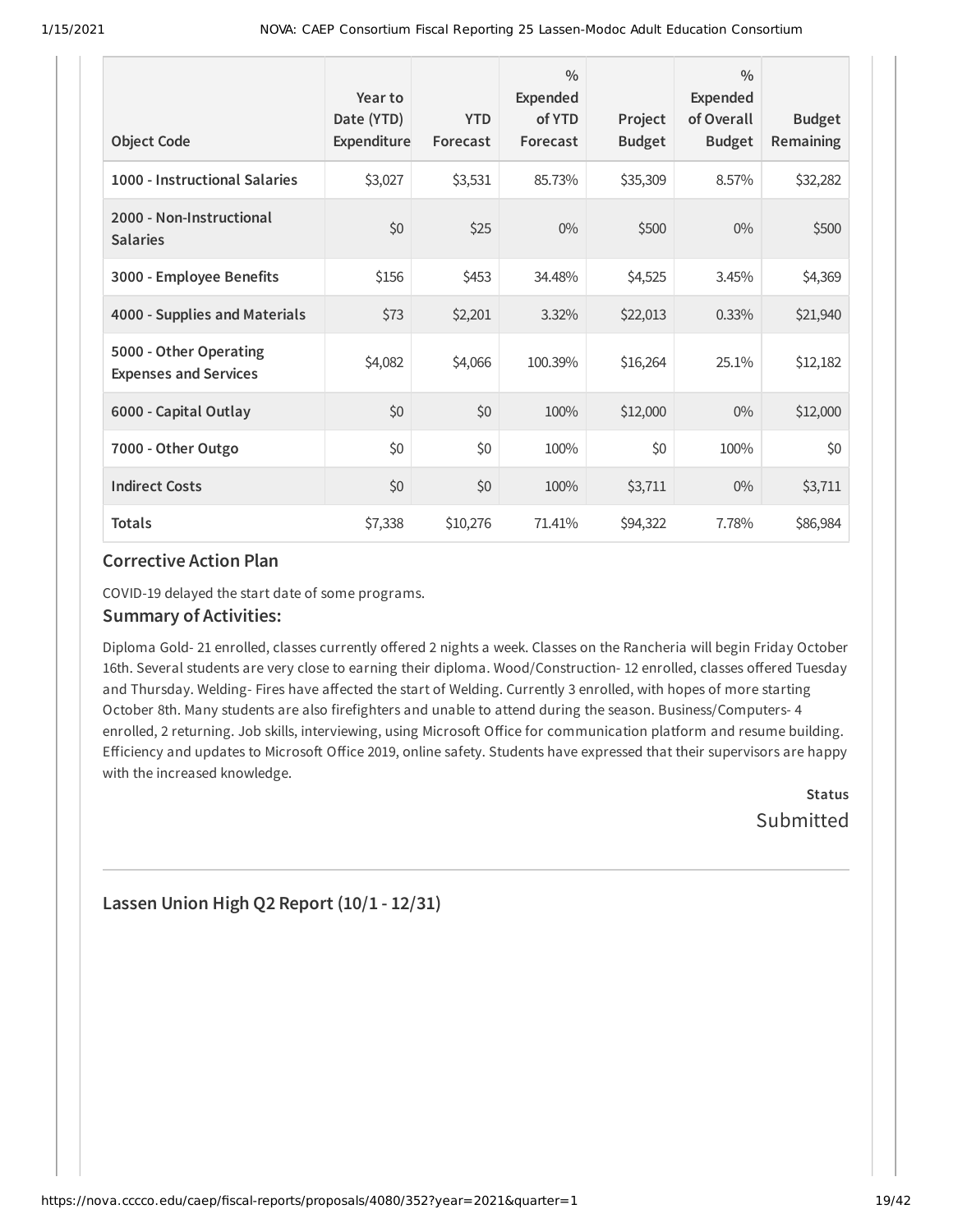| <b>Object Code</b>                                     | Year to<br>Date (YTD)<br><b>Expenditure</b> | <b>YTD</b><br>Forecast | $\frac{0}{0}$<br>Expended<br>of YTD<br>Forecast | Project<br><b>Budget</b> | $\frac{0}{0}$<br>Expended<br>of Overall<br><b>Budget</b> | <b>Budget</b><br>Remaining |
|--------------------------------------------------------|---------------------------------------------|------------------------|-------------------------------------------------|--------------------------|----------------------------------------------------------|----------------------------|
| 1000 - Instructional Salaries                          | \$15,370                                    | \$17,655               | 87.06%                                          | \$35,309                 | 43.53%                                                   | \$19,939                   |
| 2000 - Non-Instructional<br><b>Salaries</b>            | \$0                                         | \$175                  | $0\%$                                           | \$500                    | $0\%$                                                    | \$500                      |
| 3000 - Employee Benefits                               | \$1,923                                     | \$2,263                | 84.99%                                          | \$4,525                  | 42.5%                                                    | \$2,602                    |
| 4000 - Supplies and Materials                          | \$1,731                                     | \$8,805                | 19.66%                                          | \$22,013                 | 7.86%                                                    | \$20,282                   |
| 5000 - Other Operating<br><b>Expenses and Services</b> | \$4,082                                     | \$8,132                | 50.2%                                           | \$16,264                 | 25.1%                                                    | \$12,182                   |
| 6000 - Capital Outlay                                  | \$0                                         | \$6,000                | $0\%$                                           | \$12,000                 | $0\%$                                                    | \$12,000                   |
| 7000 - Other Outgo                                     | \$0                                         | \$0                    | 100%                                            | \$0                      | 100%                                                     | \$0                        |
| <b>Indirect Costs</b>                                  | \$0                                         | \$0                    | 100%                                            | \$3,711                  | $0\%$                                                    | \$3,711                    |
| <b>Totals</b>                                          | \$23,106                                    | \$43,029               | 53.7%                                           | \$94,322                 | 24.5%                                                    | \$71,216                   |

COVID closures from mid-November through December reduced planned spending. Normal, in-person learning is expected to resume January 4th, 2020. Note: Expenditures in 5000 category were lower in Quarter 2 than in Quarter 1 due to a correction, NOVA would not accept a lower amount, once additional expenses are paid, this issue will be corrected at Quarter 3.

#### **Summary of Activities:**

CTE classes were negatively impacted by COVID closures mid-November through December. Prior to closures, the Computer/Business class was held 2x weekly, Construction Trades 2x weekly, and Welding 1x weekly. Diploma Gold continued to operate during the closures, either virtually or in small groups. Diploma Gold meets at least 3x weekly depending on student and course load.

> **Status Submitted**

# **Allocation Year Closeout: 2018-19**

I have reviewed the financial reports for my agency and confirm that all funds for this allocation year have been spent.

**2018-19 Reverted Funds:**

\$0

**2018-19 Status** Closed

#### **Submitting Authority**

Mrs. Cori Shields, CBO Morgan Nugent, Superintendent/Principal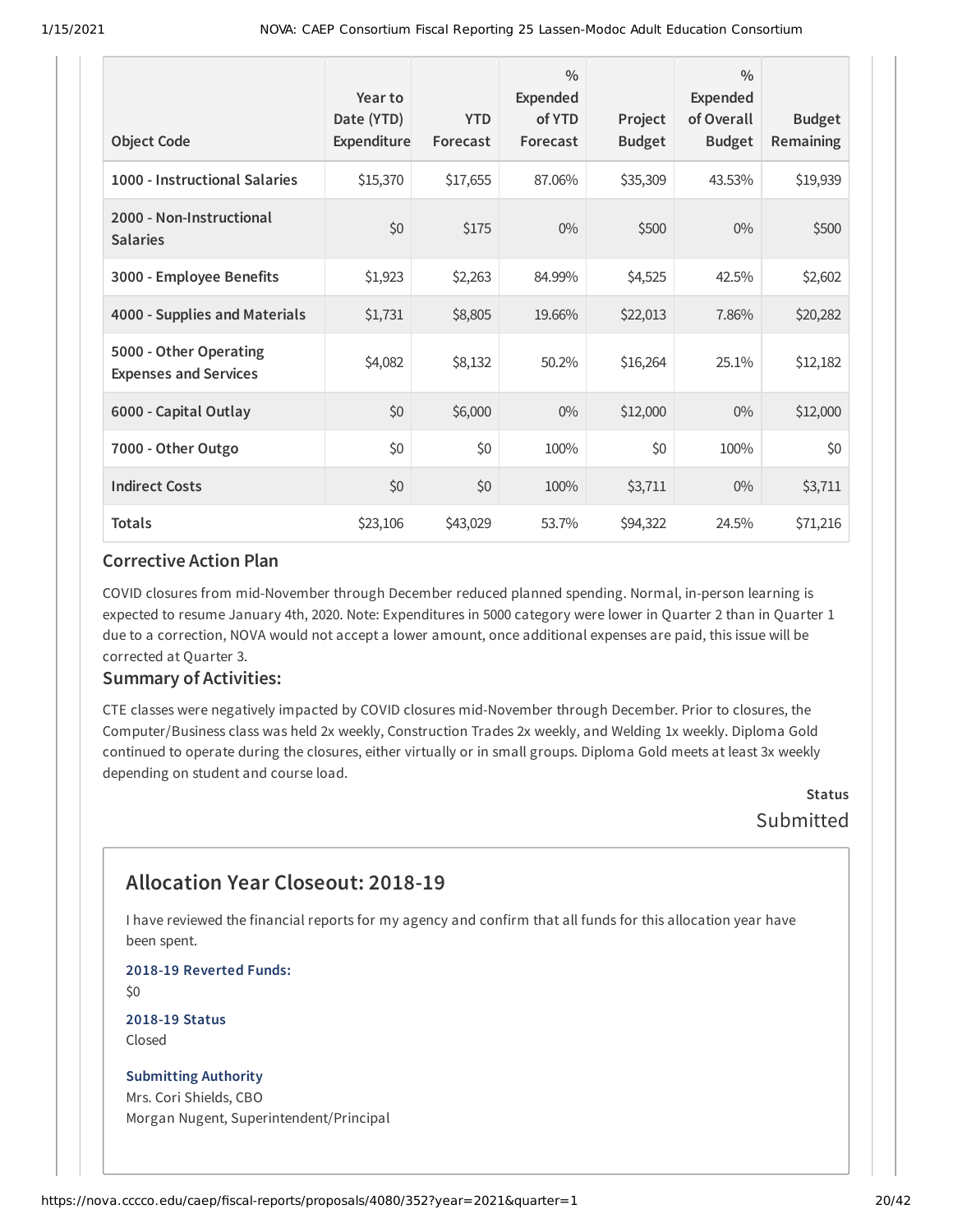#### **Lassen Union High Q3 Report (1/1 - 3/31)**

| <b>Object Code</b>                                     | Year to<br>Date (YTD)<br>Expenditure | <b>YTD</b><br>Forecast | $\frac{0}{0}$<br>Expended<br>of YTD<br>Forecast | Project<br><b>Budget</b> | $\frac{0}{0}$<br>Expended<br>of Overall<br><b>Budget</b> | <b>Budget</b><br><b>Remaining</b> |
|--------------------------------------------------------|--------------------------------------|------------------------|-------------------------------------------------|--------------------------|----------------------------------------------------------|-----------------------------------|
| 1000 - Instructional Salaries                          | \$15,370                             | \$28,247               | 54.41%                                          | \$35,309                 | 43.53%                                                   | \$19,939                          |
| 2000 - Non-Instructional<br><b>Salaries</b>            | \$0                                  | \$325                  | $0\%$                                           | \$500                    | $0\%$                                                    | \$500                             |
| 3000 - Employee Benefits                               | \$1,923                              | \$3,620                | 53.12%                                          | \$4,525                  | 42.5%                                                    | \$2,602                           |
| 4000 - Supplies and Materials                          | \$1,731                              | \$15,409               | 11.23%                                          | \$22,013                 | 7.86%                                                    | \$20,282                          |
| 5000 - Other Operating<br><b>Expenses and Services</b> | \$4,082                              | \$12,198               | 33.46%                                          | \$16,264                 | 25.1%                                                    | \$12,182                          |
| 6000 - Capital Outlay                                  | \$0                                  | \$9,000                | $0\%$                                           | \$12,000                 | $0\%$                                                    | \$12,000                          |
| 7000 - Other Outgo                                     | \$0                                  | \$0                    | 100%                                            | \$0                      | 100%                                                     | \$0                               |
| <b>Indirect Costs</b>                                  | \$0                                  | \$0                    | 100%                                            | \$3,711                  | $0\%$                                                    | \$3,711                           |
| <b>Totals</b>                                          | \$23,106                             | \$68,799               | 33.58%                                          | \$94,322                 | 24.5%                                                    | \$71,216                          |

**Status** Unsubmitted

**Lassen Union High Q4 Report (4/1 - 6/30)**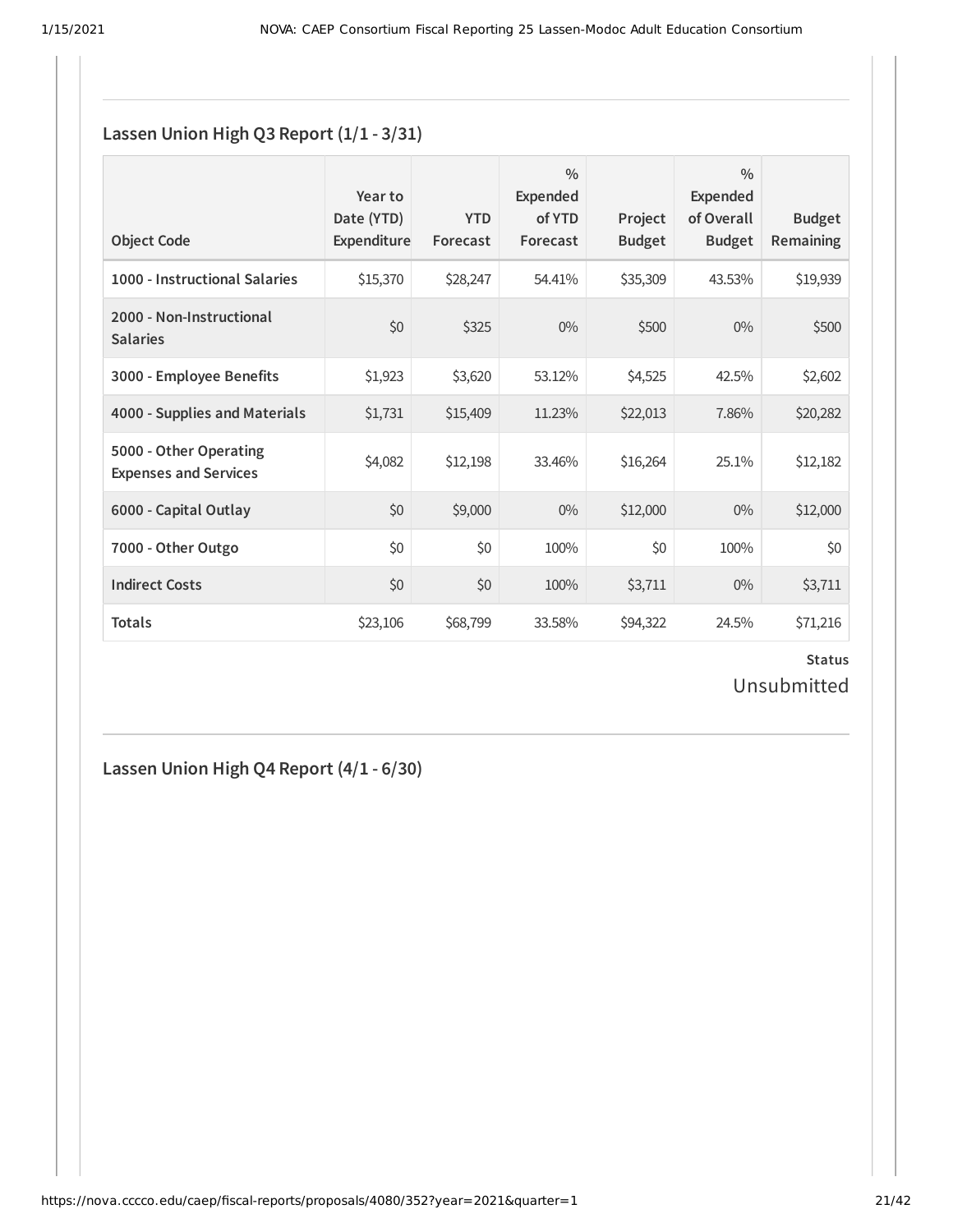| <b>Object Code</b>                                     | Year to<br>Date (YTD)<br>Expenditure | <b>YTD</b><br>Forecast | $\frac{0}{0}$<br><b>Expended</b><br>of YTD<br>Forecast | Project<br><b>Budget</b> | $\frac{0}{0}$<br><b>Expended</b><br>of Overall<br><b>Budget</b> | <b>Budget</b><br>Remaining   |
|--------------------------------------------------------|--------------------------------------|------------------------|--------------------------------------------------------|--------------------------|-----------------------------------------------------------------|------------------------------|
| 1000 - Instructional Salaries                          | \$15,370                             | \$35,309               | 43.53%                                                 | \$35,309                 | 43.53%                                                          | \$19,939                     |
| 2000 - Non-Instructional<br><b>Salaries</b>            | \$0                                  | \$500                  | $0\%$                                                  | \$500                    | $0\%$                                                           | \$500                        |
| 3000 - Employee Benefits                               | \$1,923                              | \$4,525                | 42.5%                                                  | \$4,525                  | 42.5%                                                           | \$2,602                      |
| 4000 - Supplies and Materials                          | \$1,731                              | \$22,013               | 7.86%                                                  | \$22,013                 | 7.86%                                                           | \$20,282                     |
| 5000 - Other Operating<br><b>Expenses and Services</b> | \$4,082                              | \$16,264               | 25.1%                                                  | \$16,264                 | 25.1%                                                           | \$12,182                     |
| 6000 - Capital Outlay                                  | \$0                                  | \$12,000               | $0\%$                                                  | \$12,000                 | $0\%$                                                           | \$12,000                     |
| 7000 - Other Outgo                                     | \$0                                  | \$0                    | 100%                                                   | \$0                      | 100%                                                            | \$0                          |
| <b>Indirect Costs</b>                                  | \$0                                  | \$3,711                | $0\%$                                                  | \$3,711                  | $0\%$                                                           | \$3,711                      |
| <b>Totals</b>                                          | \$23,106                             | \$94,322               | 24.5%                                                  | \$94,322                 | 24.5%                                                           | \$71,216                     |
|                                                        |                                      |                        |                                                        |                          |                                                                 | <b>Status</b><br>Unsubmitted |

## **Modoc Co. Office of Education**

**Modoc Co.Oice of Education Q1 Report (7/1 - 9/30)**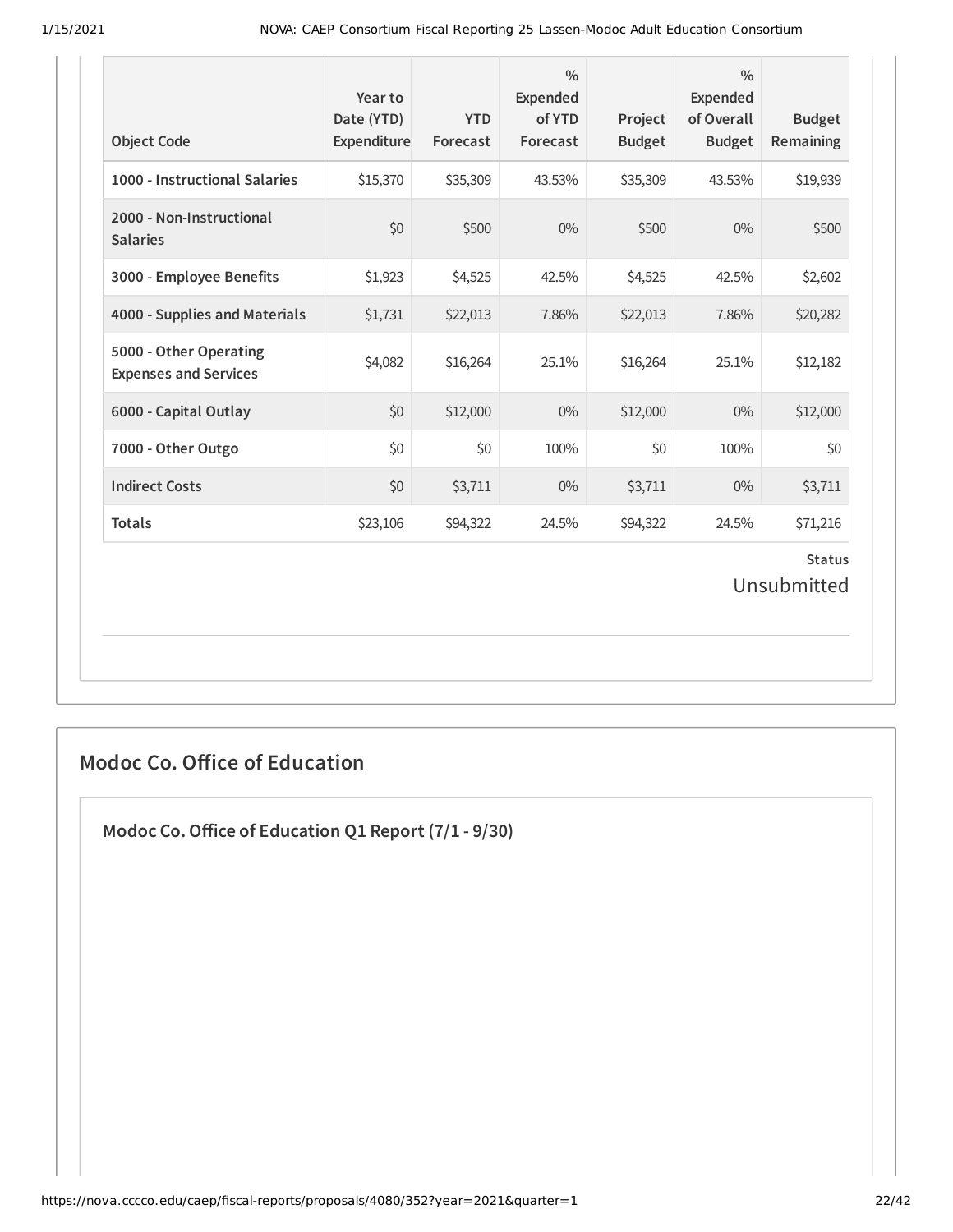| <b>Object Code</b>                                     | Year to<br>Date (YTD)<br>Expenditure | <b>YTD</b><br>Forecast | $\frac{0}{0}$<br>Expended<br>of YTD<br>Forecast | Project<br><b>Budget</b> | $\frac{0}{0}$<br>Expended<br>of Overall<br><b>Budget</b> | <b>Budget</b><br><b>Remaining</b> |
|--------------------------------------------------------|--------------------------------------|------------------------|-------------------------------------------------|--------------------------|----------------------------------------------------------|-----------------------------------|
| 1000 - Instructional Salaries                          | \$0                                  | \$0                    | 100%                                            | \$0                      | 100%                                                     | \$0                               |
| 2000 - Non-Instructional<br><b>Salaries</b>            | \$0                                  | \$0                    | 100%                                            | \$0                      | 100%                                                     | \$0                               |
| 3000 - Employee Benefits                               | \$0                                  | \$0                    | 100%                                            | \$0                      | 100%                                                     | \$0                               |
| 4000 - Supplies and Materials                          | \$0                                  | \$0                    | 100%                                            | \$0                      | 100%                                                     | \$0                               |
| 5000 - Other Operating<br><b>Expenses and Services</b> | \$0                                  | \$0                    | 100%                                            | \$84,079                 | $0\%$                                                    | \$84,079                          |
| 6000 - Capital Outlay                                  | \$0                                  | \$0                    | 100%                                            | \$0                      | 100%                                                     | \$0                               |
| 7000 - Other Outgo                                     | \$0                                  | \$0                    | 100%                                            | \$0                      | 100%                                                     | \$0                               |
| <b>Indirect Costs</b>                                  | \$0                                  | \$0                    | 100%                                            | \$0                      | 100%                                                     | \$0                               |
| <b>Totals</b>                                          | \$0                                  | \$0                    | 100%                                            | \$84,079                 | $0\%$                                                    | \$84,079                          |

Due to COVID, services were not provided in the first quarter.

**Status** Submitted

# **Modoc Co.Oice of Education Q2 Report (10/1 - 12/31)**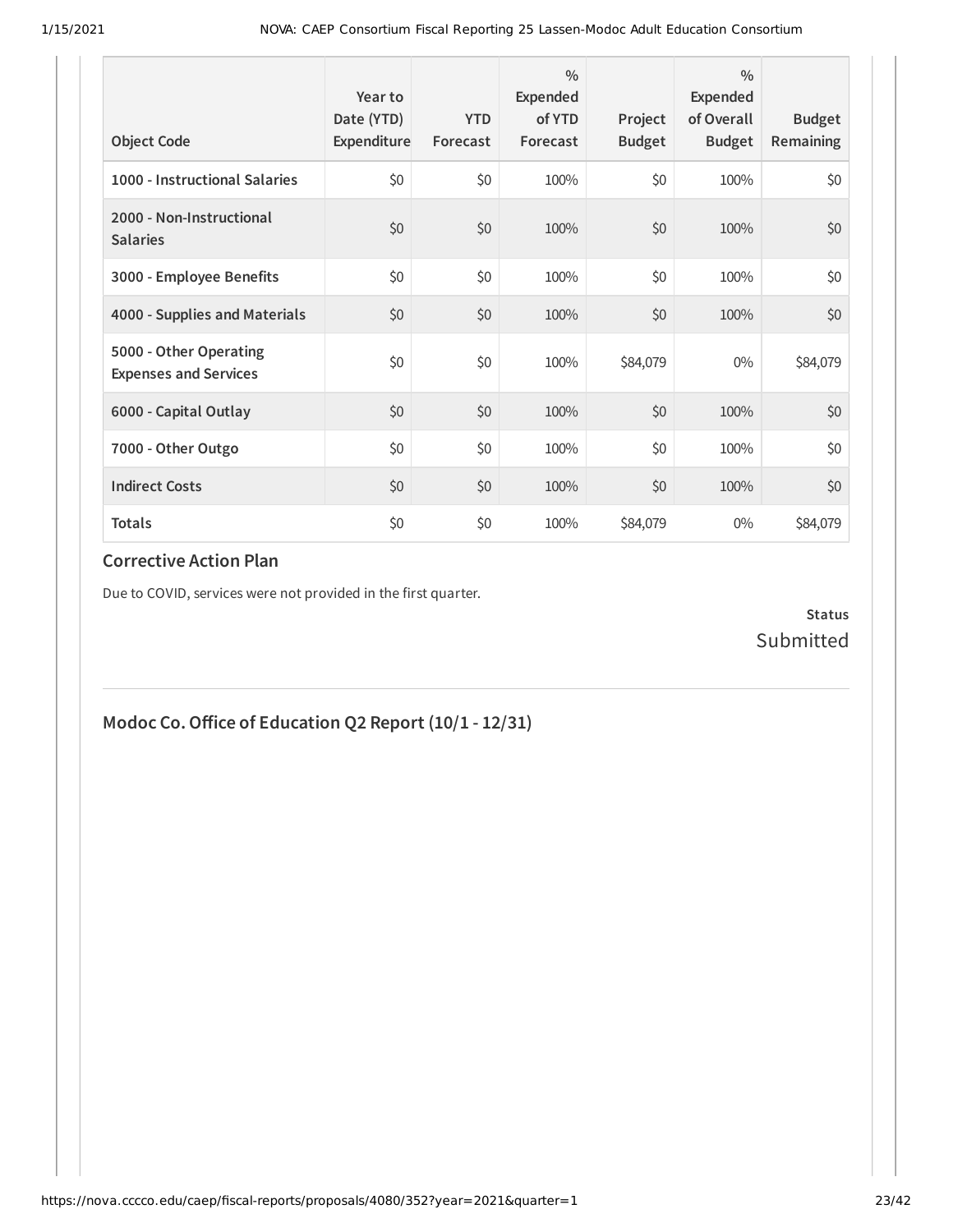| <b>Object Code</b>                                     | Year to<br>Date (YTD)<br>Expenditure | <b>YTD</b><br>Forecast | $\frac{0}{0}$<br>Expended<br>of YTD<br>Forecast | Project<br><b>Budget</b> | $\frac{0}{0}$<br>Expended<br>of Overall<br><b>Budget</b> | <b>Budget</b><br><b>Remaining</b> |
|--------------------------------------------------------|--------------------------------------|------------------------|-------------------------------------------------|--------------------------|----------------------------------------------------------|-----------------------------------|
| 1000 - Instructional Salaries                          | \$0                                  | \$0                    | 100%                                            | \$0                      | 100%                                                     | \$0                               |
| 2000 - Non-Instructional<br><b>Salaries</b>            | \$0                                  | \$0                    | 100%                                            | \$0                      | 100%                                                     | \$0                               |
| 3000 - Employee Benefits                               | \$0                                  | \$0                    | 100%                                            | \$0                      | 100%                                                     | \$0                               |
| 4000 - Supplies and Materials                          | \$0                                  | \$0                    | 100%                                            | \$0                      | 100%                                                     | \$0                               |
| 5000 - Other Operating<br><b>Expenses and Services</b> | \$0                                  | \$27,746               | $0\%$                                           | \$84,079                 | $0\%$                                                    | \$84,079                          |
| 6000 - Capital Outlay                                  | \$0                                  | \$0                    | 100%                                            | \$0                      | 100%                                                     | \$0                               |
| 7000 - Other Outgo                                     | \$0                                  | \$0                    | 100%                                            | \$0                      | 100%                                                     | \$0                               |
| <b>Indirect Costs</b>                                  | \$0                                  | \$0                    | 100%                                            | \$0                      | 100%                                                     | \$0                               |
| <b>Totals</b>                                          | \$0                                  | \$27,746               | 0%                                              | \$84,079                 | 0%                                                       | \$84,079                          |

#### **Modoc Co.Oice of Education Q3 Report (1/1 - 3/31)**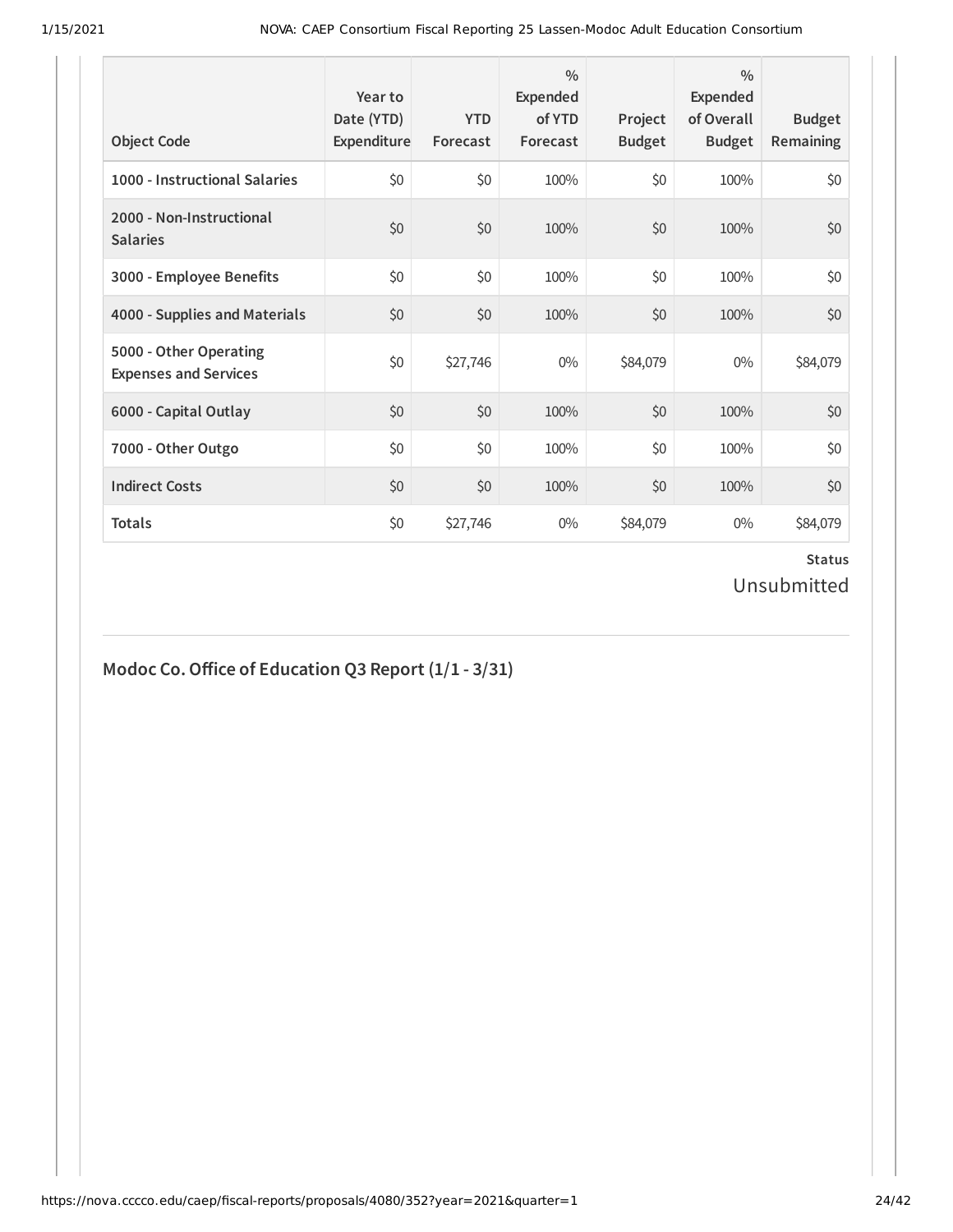| <b>Object Code</b>                                     | Year to<br>Date (YTD)<br>Expenditure | <b>YTD</b><br>Forecast | $\frac{0}{0}$<br>Expended<br>of YTD<br>Forecast | Project<br><b>Budget</b> | $\frac{0}{0}$<br>Expended<br>of Overall<br><b>Budget</b> | <b>Budget</b><br><b>Remaining</b> |
|--------------------------------------------------------|--------------------------------------|------------------------|-------------------------------------------------|--------------------------|----------------------------------------------------------|-----------------------------------|
| 1000 - Instructional Salaries                          | \$0                                  | \$0                    | 100%                                            | \$0                      | 100%                                                     | \$0                               |
| 2000 - Non-Instructional<br><b>Salaries</b>            | \$0                                  | \$0                    | 100%                                            | \$0                      | 100%                                                     | \$0                               |
| 3000 - Employee Benefits                               | \$0                                  | \$0                    | 100%                                            | \$0                      | 100%                                                     | \$0                               |
| 4000 - Supplies and Materials                          | \$0                                  | \$0                    | 100%                                            | \$0                      | 100%                                                     | \$0                               |
| 5000 - Other Operating<br><b>Expenses and Services</b> | \$0                                  | \$27,746               | $0\%$                                           | \$84,079                 | $0\%$                                                    | \$84,079                          |
| 6000 - Capital Outlay                                  | \$0                                  | \$0                    | 100%                                            | \$0                      | 100%                                                     | \$0                               |
| 7000 - Other Outgo                                     | \$0                                  | \$0                    | 100%                                            | \$0                      | 100%                                                     | \$0                               |
| <b>Indirect Costs</b>                                  | \$0                                  | \$0                    | 100%                                            | \$0                      | 100%                                                     | \$0                               |
| <b>Totals</b>                                          | \$0                                  | \$27,746               | $0\%$                                           | \$84,079                 | $0\%$                                                    | \$84,079                          |

#### **Modoc Co.Oice of Education Q4 Report (4/1 - 6/30)**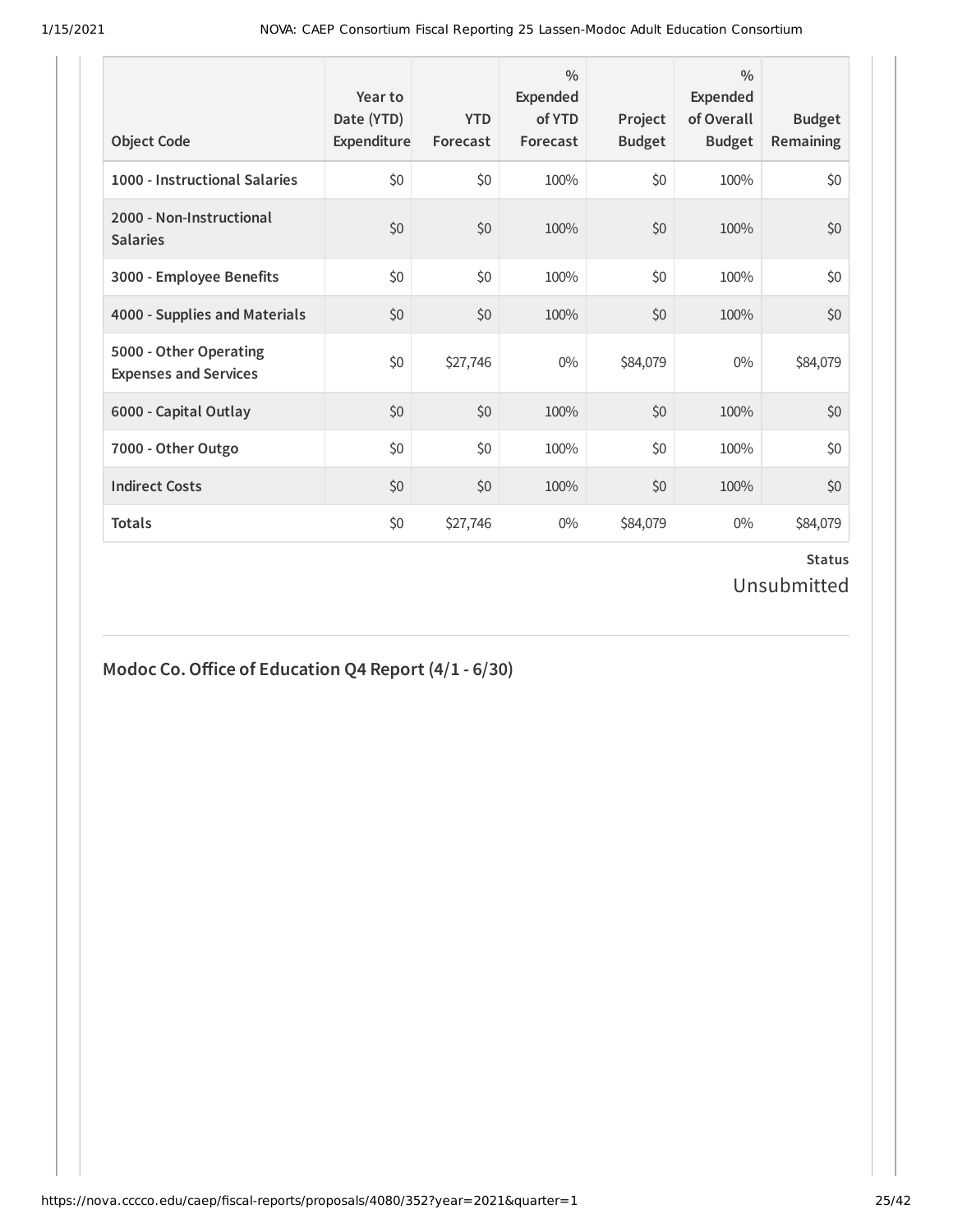| <b>Object Code</b>                                     | Year to<br>Date (YTD)<br>Expenditure | <b>YTD</b><br>Forecast | $\frac{0}{0}$<br>Expended<br>of YTD<br>Forecast | Project<br><b>Budget</b> | $\frac{0}{0}$<br>Expended<br>of Overall<br><b>Budget</b> | <b>Budget</b><br>Remaining   |
|--------------------------------------------------------|--------------------------------------|------------------------|-------------------------------------------------|--------------------------|----------------------------------------------------------|------------------------------|
| 1000 - Instructional Salaries                          | \$0                                  | \$0                    | 100%                                            | \$0                      | 100%                                                     | \$0                          |
| 2000 - Non-Instructional<br><b>Salaries</b>            | \$0                                  | \$0                    | 100%                                            | \$0                      | 100%                                                     | \$0                          |
| 3000 - Employee Benefits                               | \$0                                  | \$0                    | 100%                                            | \$0                      | 100%                                                     | \$0                          |
| 4000 - Supplies and Materials                          | \$0                                  | \$0                    | 100%                                            | \$0                      | 100%                                                     | \$0                          |
| 5000 - Other Operating<br><b>Expenses and Services</b> | \$0                                  | \$28,587               | $0\%$                                           | \$84,079                 | $0\%$                                                    | \$84,079                     |
| 6000 - Capital Outlay                                  | \$0                                  | \$0                    | 100%                                            | \$0                      | 100%                                                     | \$0                          |
| 7000 - Other Outgo                                     | \$0                                  | \$0                    | 100%                                            | \$0                      | 100%                                                     | \$0                          |
| <b>Indirect Costs</b>                                  | \$0                                  | \$0                    | 100%                                            | \$0                      | 100%                                                     | \$0                          |
| <b>Totals</b>                                          | \$0                                  | \$28,587               | $0\%$                                           | \$84,079                 | $0\%$                                                    | \$84,079                     |
|                                                        |                                      |                        |                                                 |                          |                                                          | <b>Status</b><br>Unsubmitted |

## **Modoc Joint Unified**

**Modoc Joint Unified Q1 Report (7/1 - 9/30)**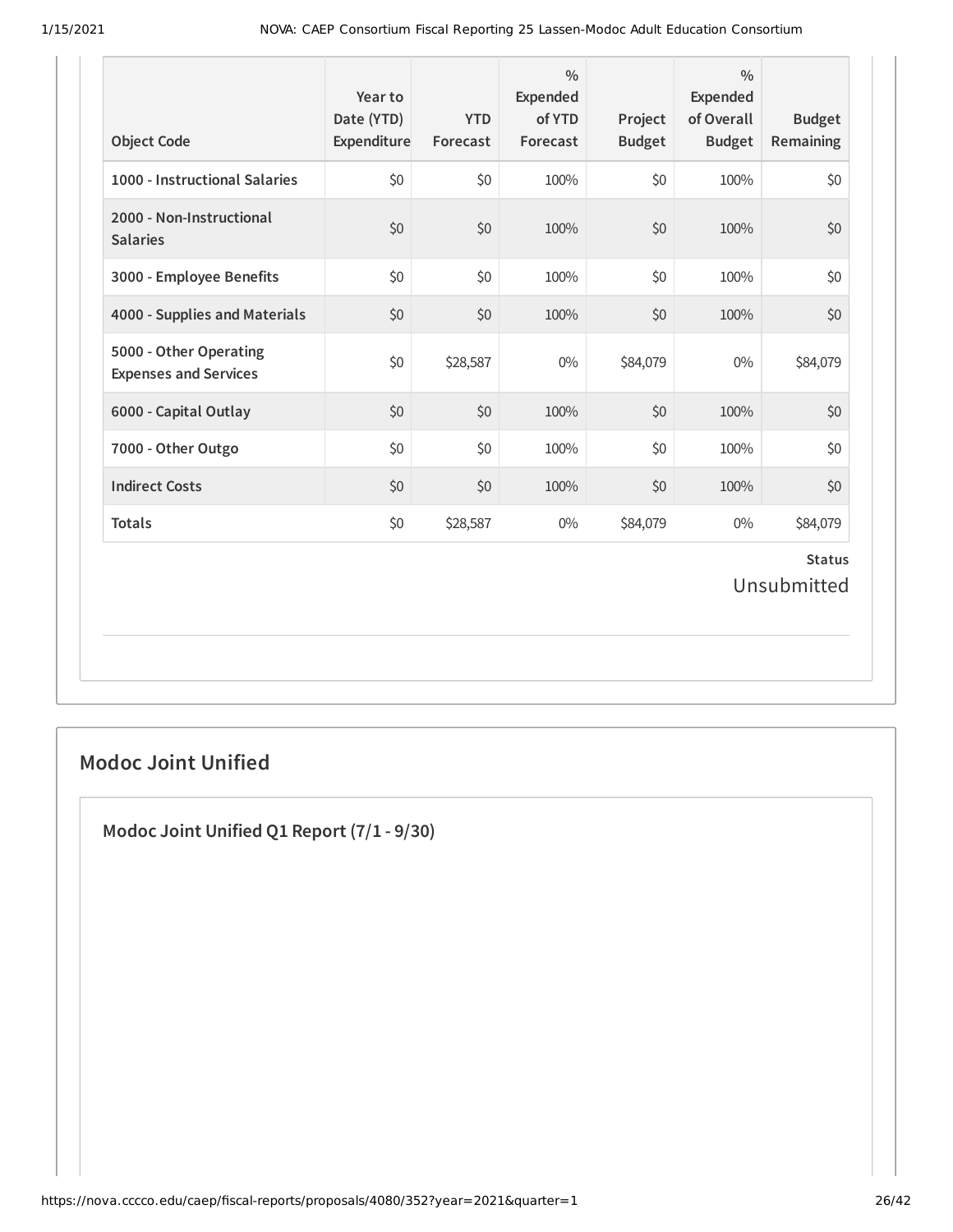| <b>Object Code</b>                                     | Year to<br>Date (YTD)<br>Expenditure | <b>YTD</b><br>Forecast | $\frac{0}{0}$<br>Expended<br>of YTD<br>Forecast | Project<br><b>Budget</b> | $\frac{0}{0}$<br>Expended<br>of Overall<br><b>Budget</b> | <b>Budget</b><br><b>Remaining</b> |
|--------------------------------------------------------|--------------------------------------|------------------------|-------------------------------------------------|--------------------------|----------------------------------------------------------|-----------------------------------|
| 1000 - Instructional Salaries                          | \$0                                  | \$0                    | 100%                                            | \$13,200                 | $0\%$                                                    | \$13,200                          |
| 2000 - Non-Instructional<br><b>Salaries</b>            | \$0                                  | \$0                    | 100%                                            | \$0                      | 100%                                                     | \$0                               |
| 3000 - Employee Benefits                               | \$0                                  | \$0                    | 100%                                            | \$407                    | $0\%$                                                    | \$407                             |
| 4000 - Supplies and Materials                          | \$0                                  | \$0                    | 100%                                            | \$25,375                 | $0\%$                                                    | \$25,375                          |
| 5000 - Other Operating<br><b>Expenses and Services</b> | \$0                                  | \$0                    | 100%                                            | \$0                      | 100%                                                     | \$0                               |
| 6000 - Capital Outlay                                  | \$0                                  | \$0                    | 100%                                            | \$0                      | 100%                                                     | \$0                               |
| 7000 - Other Outgo                                     | \$0                                  | \$0                    | 100%                                            | \$0                      | 100%                                                     | \$0                               |
| <b>Indirect Costs</b>                                  | \$0                                  | \$0                    | 100%                                            | \$1,676                  | $0\%$                                                    | \$1,676                           |
| <b>Totals</b>                                          | \$0                                  | \$0                    | 100%                                            | \$40,658                 | $0\%$                                                    | \$40,658                          |

No expenditures occurred during the first quarter, but there was \$2,363.87 of supplies encumbered as of 9/30/20.

**Status** Submitted

#### **Modoc Joint Unified Q2 Report (10/1 - 12/31)**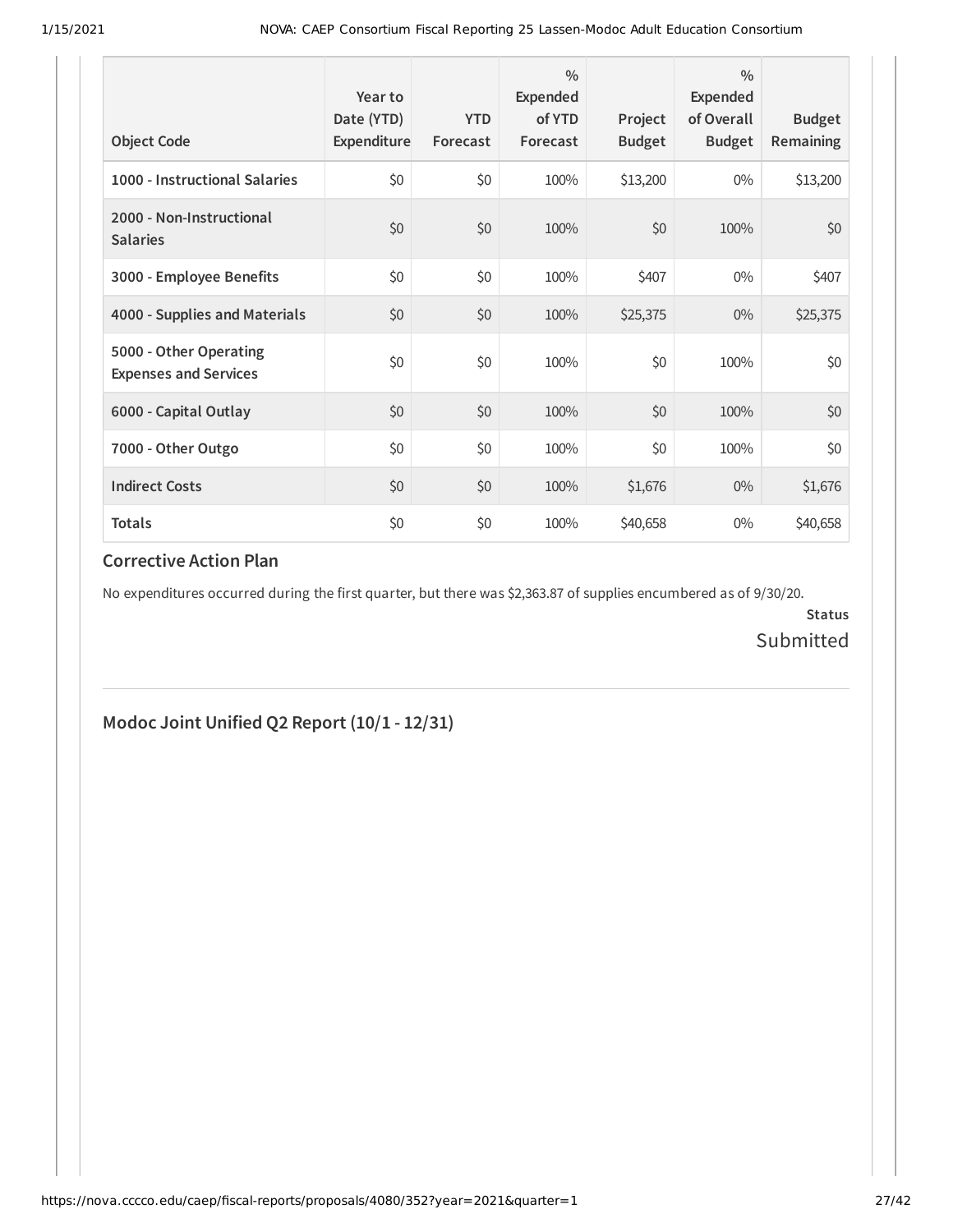| <b>Object Code</b>                                     | Year to<br>Date (YTD)<br>Expenditure | <b>YTD</b><br>Forecast | $\frac{0}{0}$<br>Expended<br>of YTD<br>Forecast | Project<br><b>Budget</b> | $\frac{0}{0}$<br>Expended<br>of Overall<br><b>Budget</b> | <b>Budget</b><br><b>Remaining</b> |
|--------------------------------------------------------|--------------------------------------|------------------------|-------------------------------------------------|--------------------------|----------------------------------------------------------|-----------------------------------|
| 1000 - Instructional Salaries                          | \$4,500                              | \$4,620                | 97.4%                                           | \$13,200                 | 34.09%                                                   | \$8,700                           |
| 2000 - Non-Instructional<br><b>Salaries</b>            | \$0                                  | \$0                    | 100%                                            | \$0                      | 100%                                                     | \$0                               |
| 3000 - Employee Benefits                               | \$139                                | \$142                  | 97.58%                                          | \$407                    | 34.15%                                                   | \$268                             |
| 4000 - Supplies and Materials                          | \$4,993                              | \$7,613                | 65.59%                                          | \$25,375                 | 19.68%                                                   | \$20,382                          |
| 5000 - Other Operating<br><b>Expenses and Services</b> | \$0                                  | \$0                    | 100%                                            | \$0                      | 100%                                                     | \$0                               |
| 6000 - Capital Outlay                                  | \$0                                  | \$0                    | 100%                                            | \$0                      | 100%                                                     | \$0                               |
| 7000 - Other Outgo                                     | \$0                                  | \$0                    | 100%                                            | \$0                      | 100%                                                     | \$0\$                             |
| <b>Indirect Costs</b>                                  | \$0                                  | \$0                    | 100%                                            | \$1,676                  | $0\%$                                                    | \$1,676                           |
| <b>Totals</b>                                          | \$9,632                              | \$12,375               | 77.83%                                          | \$40,658                 | 23.69%                                                   | \$31,026                          |

\$2,670 of supplies were encumbered but not received and paid for by the end of this reporting period.

#### **Summary of Activities:**

Teacher salaries, mandated benefits, and supplies were purchased for Adult Education Welding, Fabrication, and Woodworking courses.

## **Status** Submitted

## **Allocation Year Closeout: 2018-19**

I have reviewed the financial reports for my agency and confirm that all funds for this allocation year have been spent.

**2018-19 Reverted Funds:**

\$0

# **2018-19 Status**

Closed

**Submitting Authority** Tom O'Malley, Superintendent Elizabeth Guzman, Business Manager

**Modoc Joint Unified Q3 Report (1/1 - 3/31)**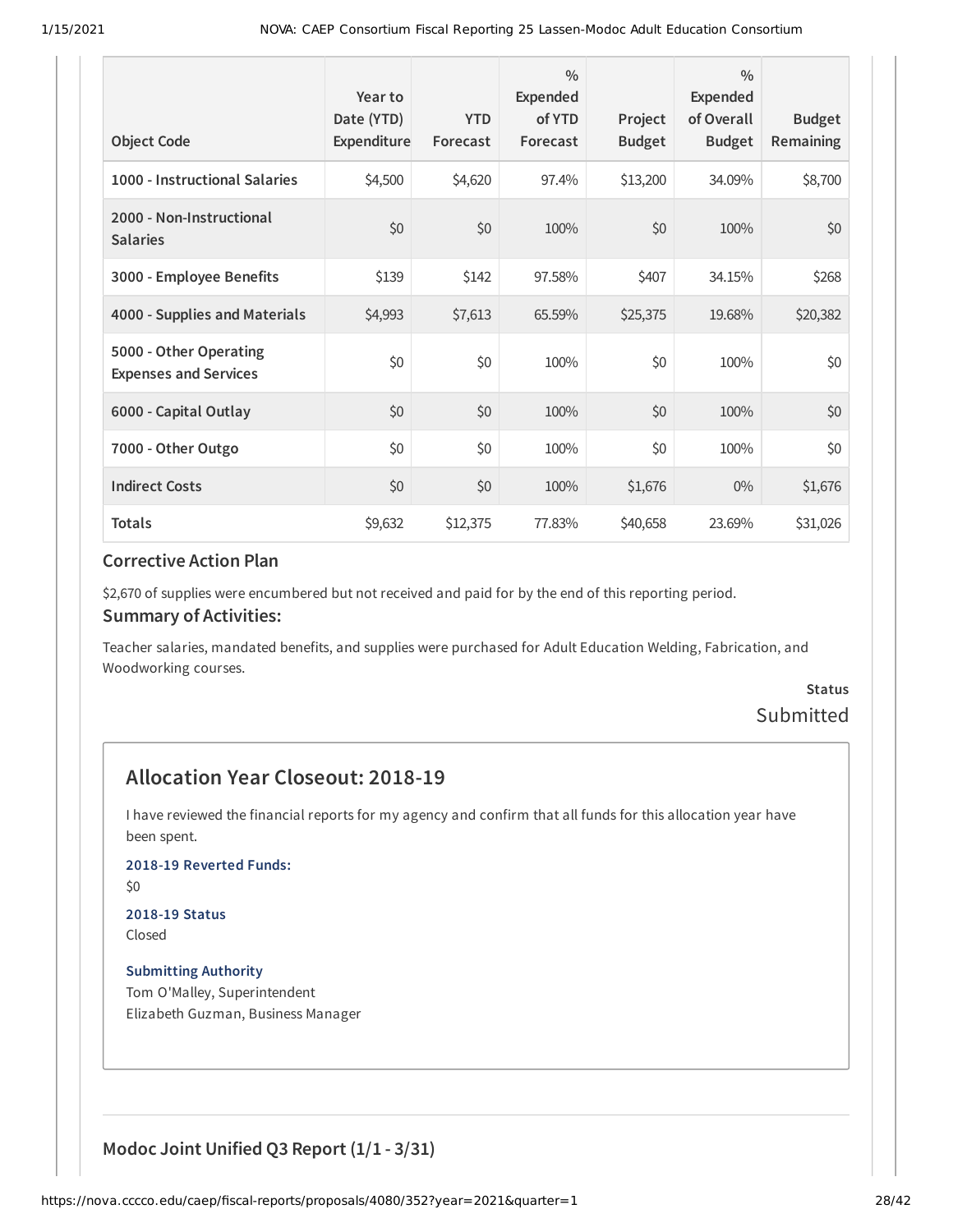| <b>Object Code</b>                                     | Year to<br>Date (YTD)<br>Expenditure | <b>YTD</b><br>Forecast | $\frac{0}{0}$<br><b>Expended</b><br>of YTD<br>Forecast | Project<br><b>Budget</b> | $\frac{0}{0}$<br><b>Expended</b><br>of Overall<br><b>Budget</b> | <b>Budget</b><br>Remaining |
|--------------------------------------------------------|--------------------------------------|------------------------|--------------------------------------------------------|--------------------------|-----------------------------------------------------------------|----------------------------|
| 1000 - Instructional Salaries                          | \$4,500                              | \$8,844                | 50.88%                                                 | \$13,200                 | 34.09%                                                          | \$8,700                    |
| 2000 - Non-Instructional<br><b>Salaries</b>            | \$0                                  | \$0                    | 100%                                                   | \$0                      | 100%                                                            | \$0                        |
| 3000 - Employee Benefits                               | \$139                                | \$273                  | 50.97%                                                 | \$407                    | 34.15%                                                          | \$268                      |
| 4000 - Supplies and Materials                          | \$4,993                              | \$11,419               | 43.73%                                                 | \$25,375                 | 19.68%                                                          | \$20,382                   |
| 5000 - Other Operating<br><b>Expenses and Services</b> | \$0                                  | \$0                    | 100%                                                   | \$0                      | 100%                                                            | \$0                        |
| 6000 - Capital Outlay                                  | \$0                                  | \$0                    | 100%                                                   | \$0                      | 100%                                                            | \$0                        |
| 7000 - Other Outgo                                     | \$0                                  | \$0                    | 100%                                                   | \$0                      | 100%                                                            | \$0                        |
| <b>Indirect Costs</b>                                  | \$0                                  | \$0                    | 100%                                                   | \$1,676                  | $0\%$                                                           | \$1,676                    |
| <b>Totals</b>                                          | \$9,632                              | \$20,535               | 46.9%                                                  | \$40,658                 | 23.69%                                                          | \$31,026                   |

# **Modoc Joint Unified Q4 Report (4/1 - 6/30)**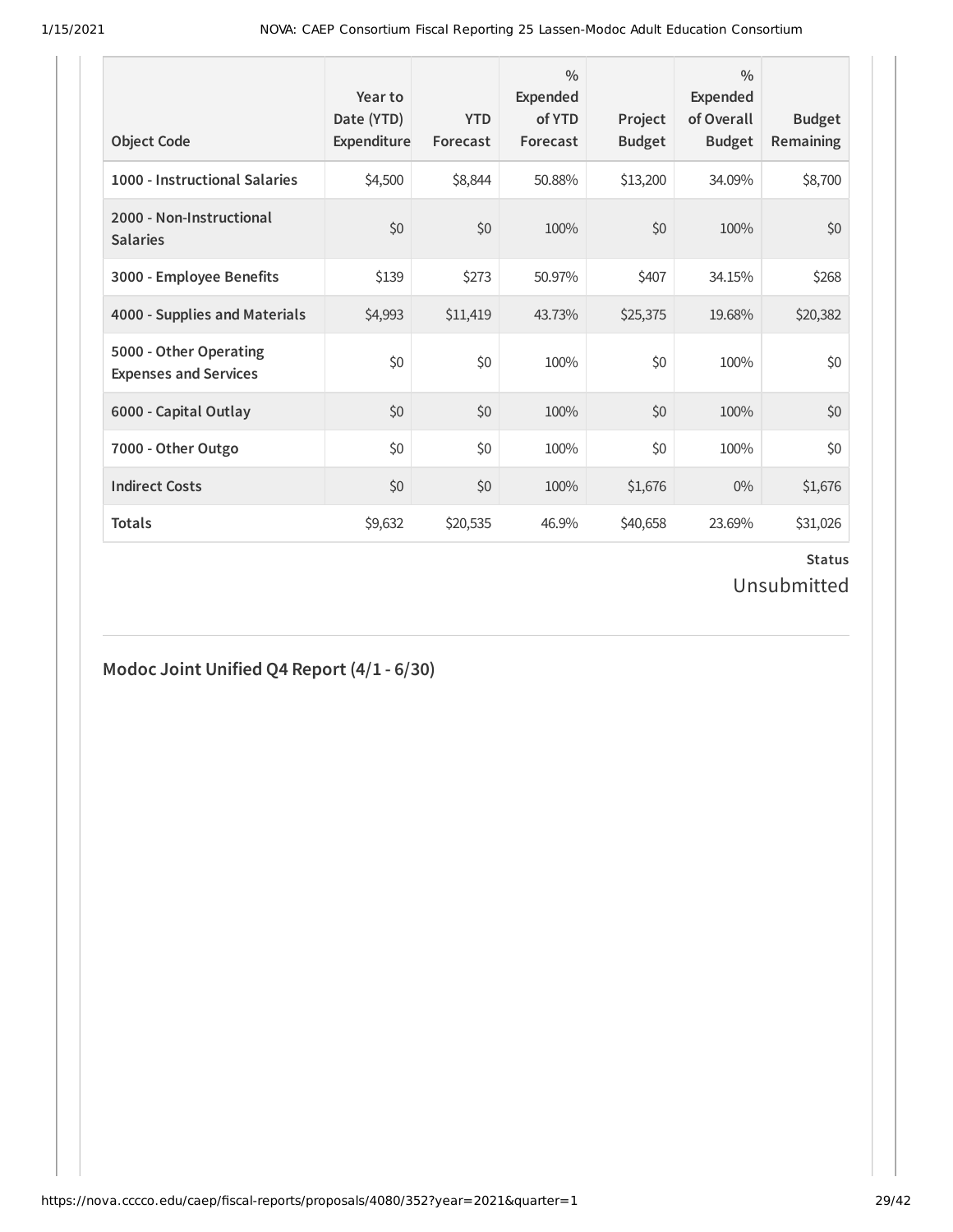| <b>Object Code</b>                                     | Year to<br>Date (YTD)<br>Expenditure | <b>YTD</b><br>Forecast | $\frac{0}{0}$<br>Expended<br>of YTD<br>Forecast | Project<br><b>Budget</b> | $\frac{0}{0}$<br><b>Expended</b><br>of Overall<br><b>Budget</b> | <b>Budget</b><br>Remaining   |
|--------------------------------------------------------|--------------------------------------|------------------------|-------------------------------------------------|--------------------------|-----------------------------------------------------------------|------------------------------|
| 1000 - Instructional Salaries                          | \$4,500                              | \$13,200               | 34.09%                                          | \$13,200                 | 34.09%                                                          | \$8,700                      |
| 2000 - Non-Instructional<br><b>Salaries</b>            | \$0                                  | \$0                    | 100%                                            | \$0                      | 100%                                                            | \$0                          |
| 3000 - Employee Benefits                               | \$139                                | \$407                  | 34.15%                                          | \$407                    | 34.15%                                                          | \$268                        |
| 4000 - Supplies and Materials                          | \$4,993                              | \$25,375               | 19.68%                                          | \$25,375                 | 19.68%                                                          | \$20,382                     |
| 5000 - Other Operating<br><b>Expenses and Services</b> | \$0                                  | \$0                    | 100%                                            | \$0                      | 100%                                                            | \$0                          |
| 6000 - Capital Outlay                                  | \$0                                  | \$0                    | 100%                                            | \$0                      | 100%                                                            | \$0                          |
| 7000 - Other Outgo                                     | \$0                                  | \$0                    | 100%                                            | \$0                      | 100%                                                            | \$0                          |
| <b>Indirect Costs</b>                                  | \$0                                  | \$1,676                | $0\%$                                           | \$1,676                  | $0\%$                                                           | \$1,676                      |
| <b>Totals</b>                                          | \$9,632                              | \$40,658               | 23.69%                                          | \$40,658                 | 23.69%                                                          | \$31,026                     |
|                                                        |                                      |                        |                                                 |                          |                                                                 | <b>Status</b><br>Unsubmitted |

# **Shaffer Union Elementary**

**Shaer Union Elementary Q1 Report (7/1 - 9/30)**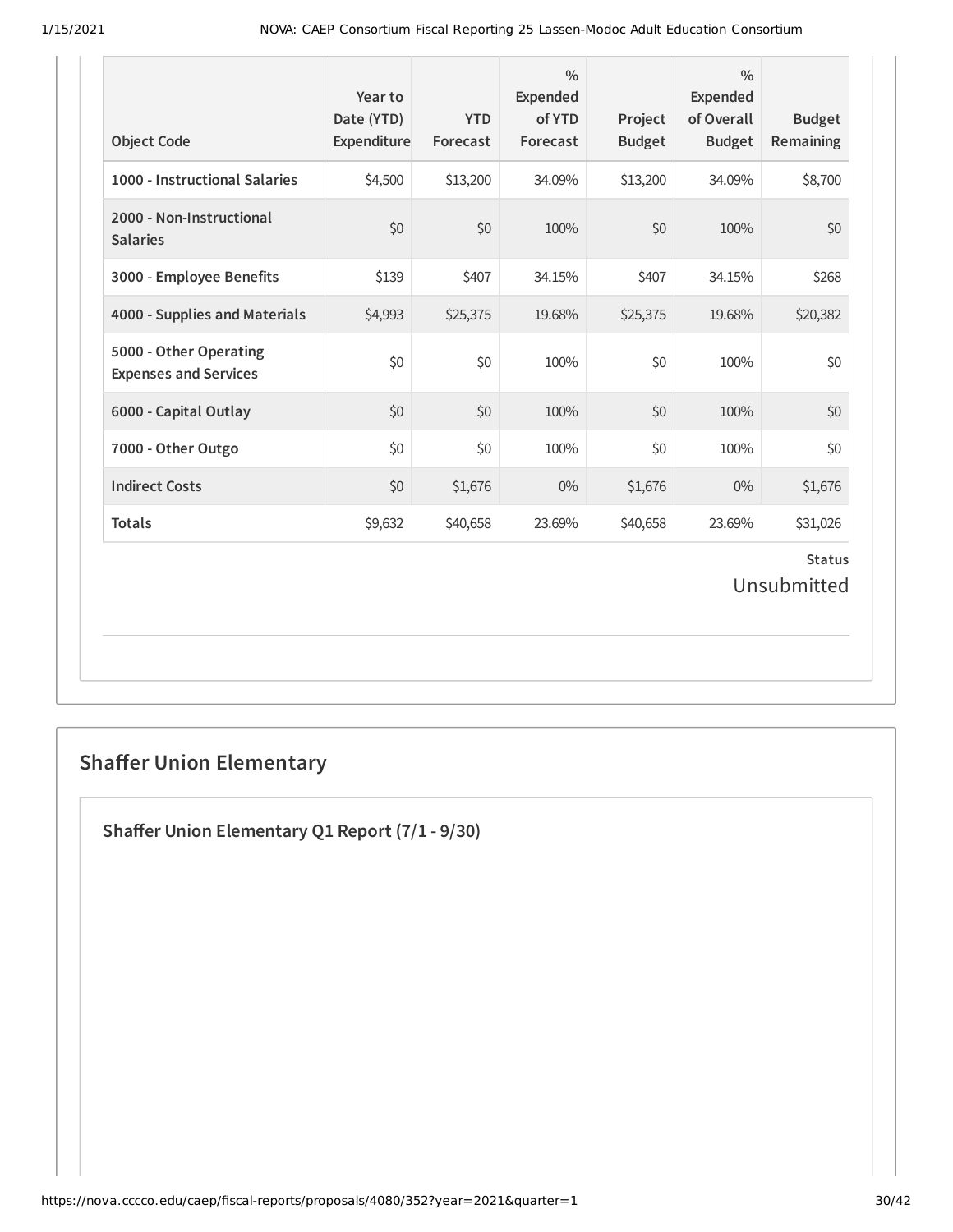| <b>Object Code</b>                                     | Year to<br>Date (YTD)<br>Expenditure | <b>YTD</b><br>Forecast | $\frac{0}{0}$<br>Expended<br>of YTD<br>Forecast | Project<br><b>Budget</b> | $\frac{0}{0}$<br>Expended<br>of Overall<br><b>Budget</b> | <b>Budget</b><br>Remaining |
|--------------------------------------------------------|--------------------------------------|------------------------|-------------------------------------------------|--------------------------|----------------------------------------------------------|----------------------------|
| 1000 - Instructional Salaries                          | \$4,000                              | \$5,000                | 80%                                             | \$20,000                 | 20%                                                      | \$16,000                   |
| 2000 - Non-Instructional<br><b>Salaries</b>            | \$2,200                              | \$3,650                | 60.27%                                          | \$14,600                 | 15.07%                                                   | \$12,400                   |
| 3000 - Employee Benefits                               | \$937                                | \$1,255                | 74.66%                                          | \$5,020                  | 18.67%                                                   | \$4,083                    |
| 4000 - Supplies and Materials                          | \$0                                  | \$0                    | 100%                                            | \$32,739                 | $0\%$                                                    | \$32,739                   |
| 5000 - Other Operating<br><b>Expenses and Services</b> | \$250                                | \$475                  | 52.63%                                          | \$4,750                  | 5.26%                                                    | \$4,500                    |
| 6000 - Capital Outlay                                  | \$0                                  | \$0                    | 100%                                            | \$0                      | 100%                                                     | \$0                        |
| 7000 - Other Outgo                                     | \$0                                  | \$0                    | 100%                                            | \$0                      | 100%                                                     | \$0                        |
| <b>Indirect Costs</b>                                  | \$0                                  | \$0                    | 100%                                            | \$1,600                  | $0\%$                                                    | \$1,600                    |
| <b>Totals</b>                                          | \$7,387                              | \$10,380               | 71.17%                                          | \$78,709                 | 9.39%                                                    | \$71,322                   |

Due to Distance Learning for a portion of the quarter, expenditures are lower.

#### **Summary of Activities:**

Salaries and Benefits for Adult Ed Teacher, Instructional Support Staff, Data Collection Staff, Technology Support Staff and Babysitter for the Adult ESL and Citizenship Programs. Supporting supplies for Adult Ed Program and operating costs for the program.

> **Status** Submitted

**Shaer Union Elementary Q2 Report (10/1 - 12/31)**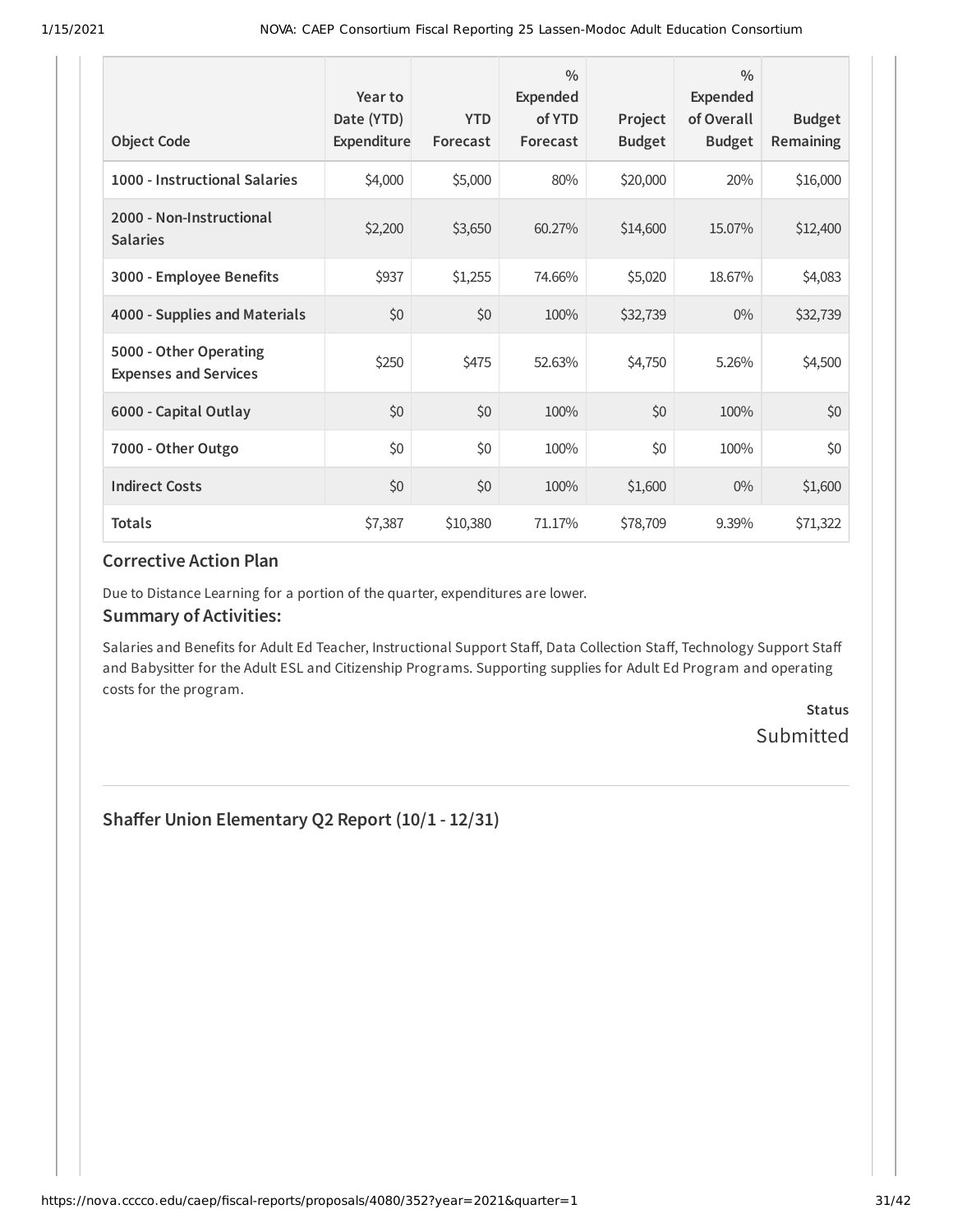| <b>Object Code</b>                                     | Year to<br>Date (YTD)<br>Expenditure | <b>YTD</b><br>Forecast | $\frac{0}{0}$<br>Expended<br>of YTD<br>Forecast | Project<br><b>Budget</b> | $\frac{0}{0}$<br><b>Expended</b><br>of Overall<br><b>Budget</b> | <b>Budget</b><br><b>Remaining</b> |
|--------------------------------------------------------|--------------------------------------|------------------------|-------------------------------------------------|--------------------------|-----------------------------------------------------------------|-----------------------------------|
| 1000 - Instructional Salaries                          | \$4,000                              | \$10,000               | 40%                                             | \$20,000                 | 20%                                                             | \$16,000                          |
| 2000 - Non-Instructional<br><b>Salaries</b>            | \$2,200                              | \$7,300                | 30.14%                                          | \$14,600                 | 15.07%                                                          | \$12,400                          |
| 3000 - Employee Benefits                               | \$937                                | \$2,510                | 37.33%                                          | \$5,020                  | 18.67%                                                          | \$4,083                           |
| 4000 - Supplies and Materials                          | \$0                                  | \$8,185                | $0\%$                                           | \$32,739                 | $0\%$                                                           | \$32,739                          |
| 5000 - Other Operating<br><b>Expenses and Services</b> | \$250                                | \$1,663                | 15.04%                                          | \$4,750                  | 5.26%                                                           | \$4,500                           |
| 6000 - Capital Outlay                                  | \$0                                  | \$0                    | 100%                                            | \$0                      | 100%                                                            | \$0                               |
| 7000 - Other Outgo                                     | \$0                                  | \$0                    | 100%                                            | \$0                      | 100%                                                            | \$0                               |
| <b>Indirect Costs</b>                                  | \$0                                  | \$0                    | 100%                                            | \$1,600                  | $0\%$                                                           | \$1,600                           |
| <b>Totals</b>                                          | \$7,387                              | \$29,657               | 24.91%                                          | \$78,709                 | 9.39%                                                           | \$71,322                          |

# **Shaer Union Elementary Q3 Report (1/1 - 3/31)**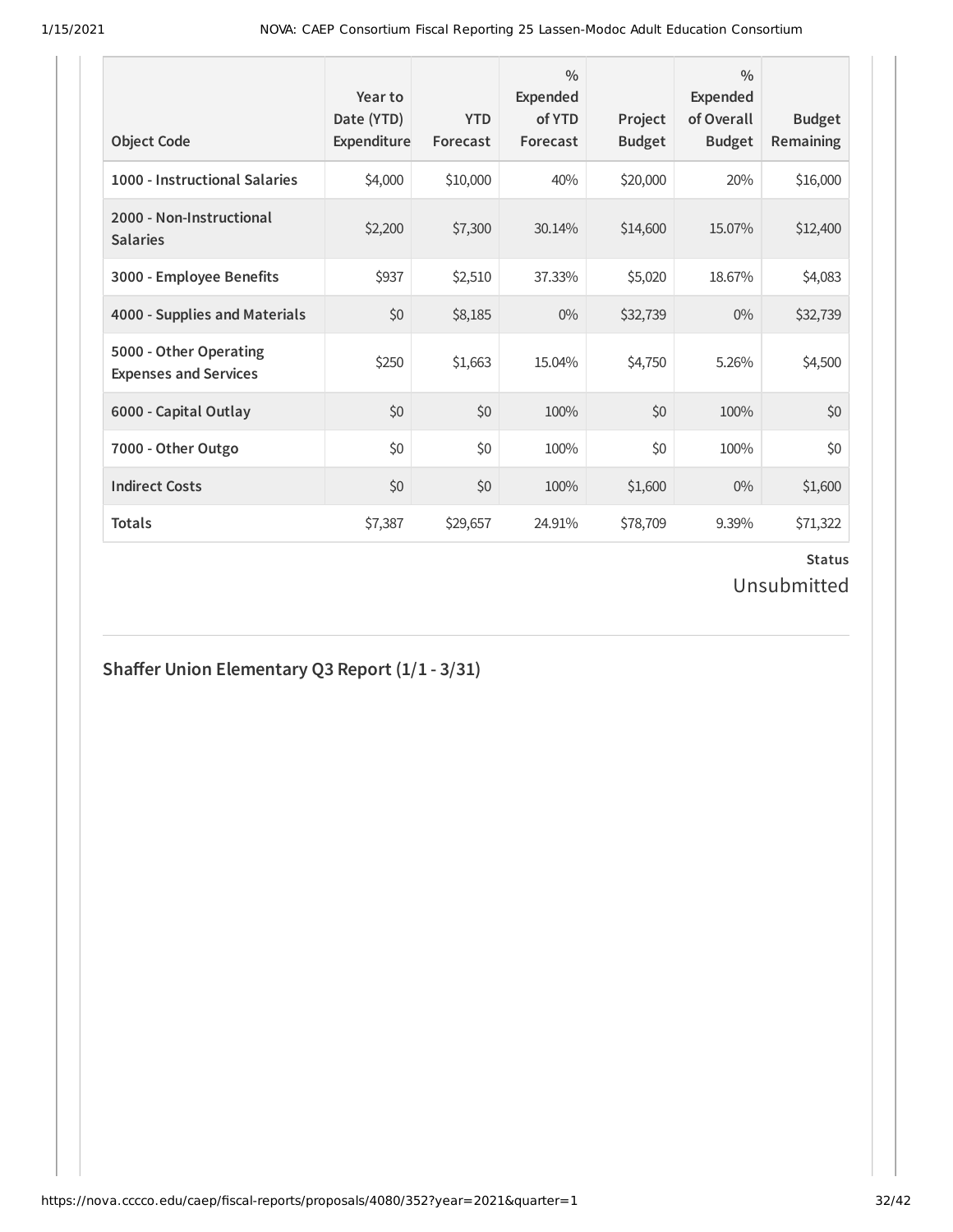| <b>Object Code</b>                                     | Year to<br>Date (YTD)<br>Expenditure | <b>YTD</b><br>Forecast | $\frac{0}{0}$<br>Expended<br>of YTD<br>Forecast | Project<br><b>Budget</b> | $\frac{0}{0}$<br><b>Expended</b><br>of Overall<br><b>Budget</b> | <b>Budget</b><br><b>Remaining</b> |
|--------------------------------------------------------|--------------------------------------|------------------------|-------------------------------------------------|--------------------------|-----------------------------------------------------------------|-----------------------------------|
| 1000 - Instructional Salaries                          | \$4,000                              | \$15,000               | 26.67%                                          | \$20,000                 | 20%                                                             | \$16,000                          |
| 2000 - Non-Instructional<br><b>Salaries</b>            | \$2,200                              | \$10,950               | 20.09%                                          | \$14,600                 | 15.07%                                                          | \$12,400                          |
| 3000 - Employee Benefits                               | \$937                                | \$3,765                | 24.89%                                          | \$5,020                  | 18.67%                                                          | \$4,083                           |
| 4000 - Supplies and Materials                          | \$0                                  | \$24,554               | $0\%$                                           | \$32,739                 | $0\%$                                                           | \$32,739                          |
| 5000 - Other Operating<br><b>Expenses and Services</b> | \$250                                | \$2,850                | 8.77%                                           | \$4,750                  | 5.26%                                                           | \$4,500                           |
| 6000 - Capital Outlay                                  | \$0                                  | \$0                    | 100%                                            | \$0                      | 100%                                                            | \$0                               |
| 7000 - Other Outgo                                     | \$0                                  | \$0                    | 100%                                            | \$0                      | 100%                                                            | \$0                               |
| <b>Indirect Costs</b>                                  | \$0                                  | \$0                    | 100%                                            | \$1,600                  | $0\%$                                                           | \$1,600                           |
| <b>Totals</b>                                          | \$7,387                              | \$57,119               | 12.93%                                          | \$78,709                 | 9.39%                                                           | \$71,322                          |

## **Shaer Union Elementary Q4 Report (4/1 - 6/30)**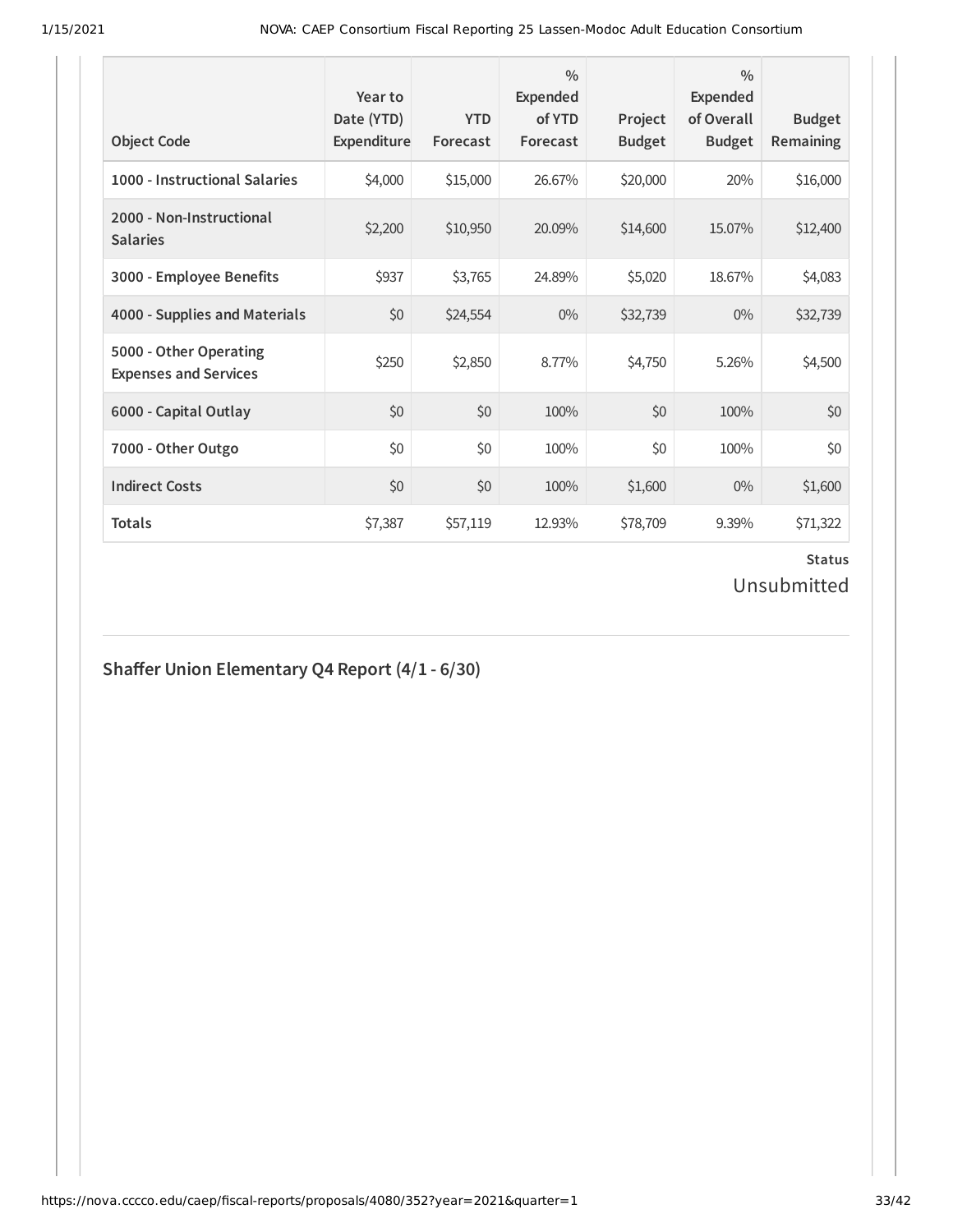| <b>Object Code</b>                                     | Year to<br>Date (YTD)<br>Expenditure | <b>YTD</b><br>Forecast | $\frac{0}{0}$<br><b>Expended</b><br>of YTD<br>Forecast | Project<br><b>Budget</b> | $\frac{0}{0}$<br>Expended<br>of Overall<br><b>Budget</b> | <b>Budget</b><br>Remaining   |
|--------------------------------------------------------|--------------------------------------|------------------------|--------------------------------------------------------|--------------------------|----------------------------------------------------------|------------------------------|
| 1000 - Instructional Salaries                          | \$4,000                              | \$20,000               | 20%                                                    | \$20,000                 | 20%                                                      | \$16,000                     |
| 2000 - Non-Instructional<br><b>Salaries</b>            | \$2,200                              | \$14,600               | 15.07%                                                 | \$14,600                 | 15.07%                                                   | \$12,400                     |
| 3000 - Employee Benefits                               | \$937                                | \$5,020                | 18.67%                                                 | \$5,020                  | 18.67%                                                   | \$4,083                      |
| 4000 - Supplies and Materials                          | \$0                                  | \$32,739               | $0\%$                                                  | \$32,739                 | $0\%$                                                    | \$32,739                     |
| 5000 - Other Operating<br><b>Expenses and Services</b> | \$250                                | \$4,750                | 5.26%                                                  | \$4,750                  | 5.26%                                                    | \$4,500                      |
| 6000 - Capital Outlay                                  | \$0                                  | \$0                    | 100%                                                   | \$0                      | 100%                                                     | \$0                          |
| 7000 - Other Outgo                                     | \$0                                  | \$0                    | 100%                                                   | \$0                      | 100%                                                     | \$0                          |
| <b>Indirect Costs</b>                                  | \$0                                  | \$1,600                | $0\%$                                                  | \$1,600                  | $0\%$                                                    | \$1,600                      |
| <b>Totals</b>                                          | \$7,387                              | \$78,709               | 9.39%                                                  | \$78,709                 | 9.39%                                                    | \$71,322                     |
|                                                        |                                      |                        |                                                        |                          |                                                          | <b>Status</b><br>Unsubmitted |

# **Surprise Valley Joint Unified**

**Surprise Valley Joint Unified Q1 Report (7/1 - 9/30)**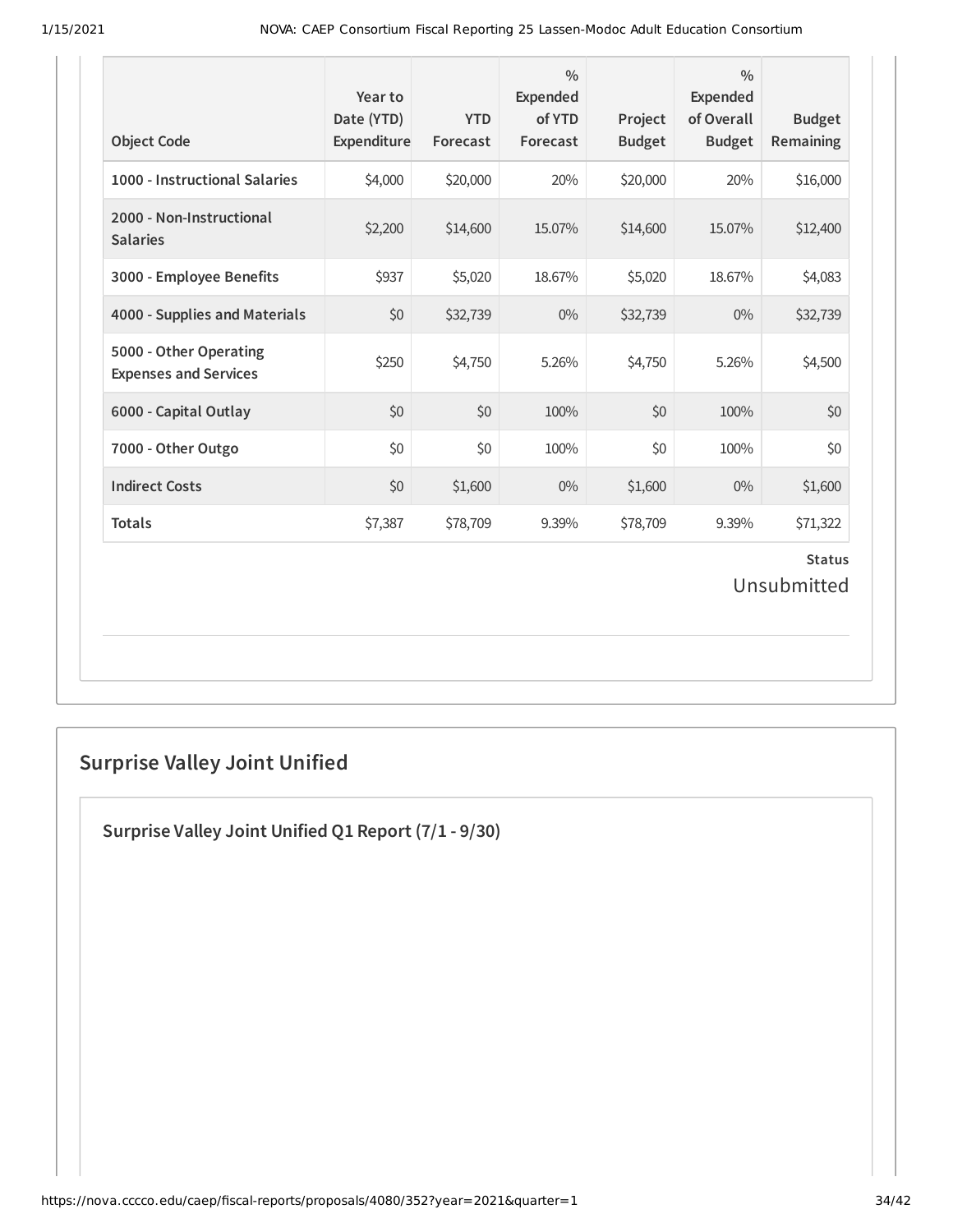| <b>Object Code</b>                                     | Year to<br>Date (YTD)<br>Expenditure | <b>YTD</b><br>Forecast | $\frac{0}{0}$<br>Expended<br>of YTD<br>Forecast | Project<br><b>Budget</b> | $\frac{0}{0}$<br>Expended<br>of Overall<br><b>Budget</b> | <b>Budget</b><br><b>Remaining</b> |
|--------------------------------------------------------|--------------------------------------|------------------------|-------------------------------------------------|--------------------------|----------------------------------------------------------|-----------------------------------|
| 1000 - Instructional Salaries                          | \$0                                  | \$0                    | 100%                                            | \$5,800                  | $0\%$                                                    | \$5,800                           |
| 2000 - Non-Instructional<br><b>Salaries</b>            | \$0                                  | \$0                    | 100%                                            | \$0                      | 100%                                                     | \$0                               |
| 3000 - Employee Benefits                               | \$0                                  | \$0                    | 100%                                            | \$0                      | 100%                                                     | \$0                               |
| 4000 - Supplies and Materials                          | \$70                                 | \$0                    | 100%                                            | \$7,850                  | 0.89%                                                    | \$7,780                           |
| 5000 - Other Operating<br><b>Expenses and Services</b> | \$11                                 | \$0                    | 100%                                            | \$19,566                 | 0.06%                                                    | \$19,555                          |
| 6000 - Capital Outlay                                  | \$0                                  | \$0                    | 100%                                            | \$0                      | 100%                                                     | \$0                               |
| 7000 - Other Outgo                                     | \$0                                  | \$0                    | 100%                                            | \$0                      | 100%                                                     | \$0\$                             |
| <b>Indirect Costs</b>                                  | \$0                                  | \$0                    | 100%                                            | \$0                      | 100%                                                     | \$0                               |
| <b>Totals</b>                                          | \$81                                 | \$0                    | 100%                                            | \$33,216                 | 0.24%                                                    | \$33,135                          |

COVID has impacted the district. It is anticipated that when classes begin the needs will increase.

**Status** Submitted

**Surprise Valley Joint Unified Q2 Report (10/1 - 12/31)**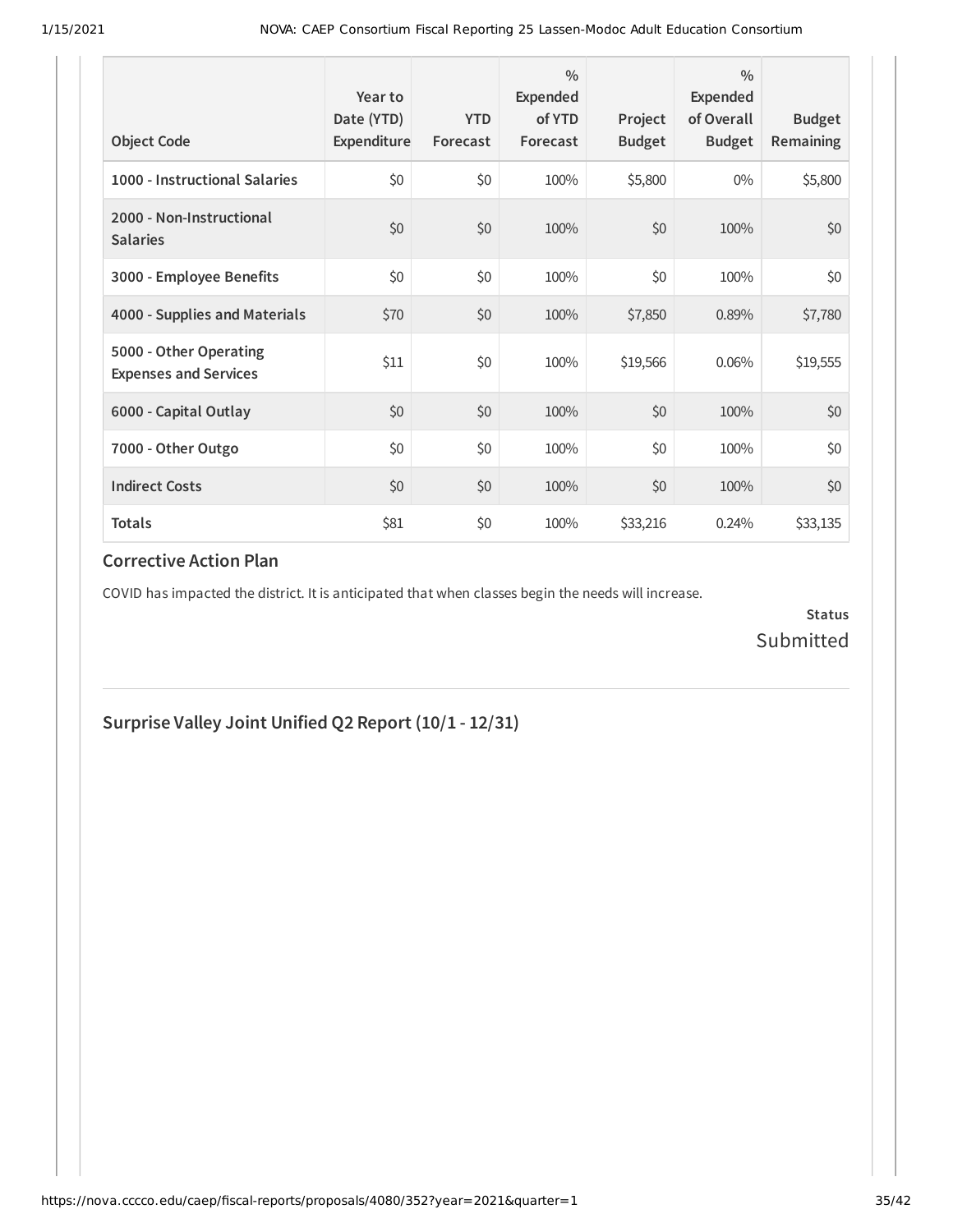| <b>Object Code</b>                                     | Year to<br>Date (YTD)<br>Expenditure | <b>YTD</b><br>Forecast | $\frac{0}{0}$<br>Expended<br>of YTD<br>Forecast | Project<br><b>Budget</b> | $\frac{0}{0}$<br>Expended<br>of Overall<br><b>Budget</b> | <b>Budget</b><br><b>Remaining</b> |
|--------------------------------------------------------|--------------------------------------|------------------------|-------------------------------------------------|--------------------------|----------------------------------------------------------|-----------------------------------|
| 1000 - Instructional Salaries                          | \$0                                  | \$0                    | 100%                                            | \$5,800                  | $0\%$                                                    | \$5,800                           |
| 2000 - Non-Instructional<br><b>Salaries</b>            | \$0                                  | \$0                    | 100%                                            | \$0                      | 100%                                                     | \$0                               |
| 3000 - Employee Benefits                               | \$0                                  | \$0                    | 100%                                            | \$0                      | 100%                                                     | \$0                               |
| 4000 - Supplies and Materials                          | \$70                                 | \$0                    | 100%                                            | \$7,850                  | 0.89%                                                    | \$7,780                           |
| 5000 - Other Operating<br><b>Expenses and Services</b> | \$11                                 | \$0                    | 100%                                            | \$19,566                 | 0.06%                                                    | \$19,555                          |
| 6000 - Capital Outlay                                  | \$0                                  | \$0                    | 100%                                            | \$0                      | 100%                                                     | \$0                               |
| 7000 - Other Outgo                                     | \$0                                  | \$0                    | 100%                                            | \$0                      | 100%                                                     | \$0                               |
| <b>Indirect Costs</b>                                  | \$0                                  | \$0                    | 100%                                            | \$0                      | 100%                                                     | \$0                               |
| <b>Totals</b>                                          | \$81                                 | \$0                    | 100%                                            | \$33,216                 | 0.24%                                                    | \$33,135                          |

## **Surprise Valley Joint Unified Q3 Report (1/1 - 3/31)**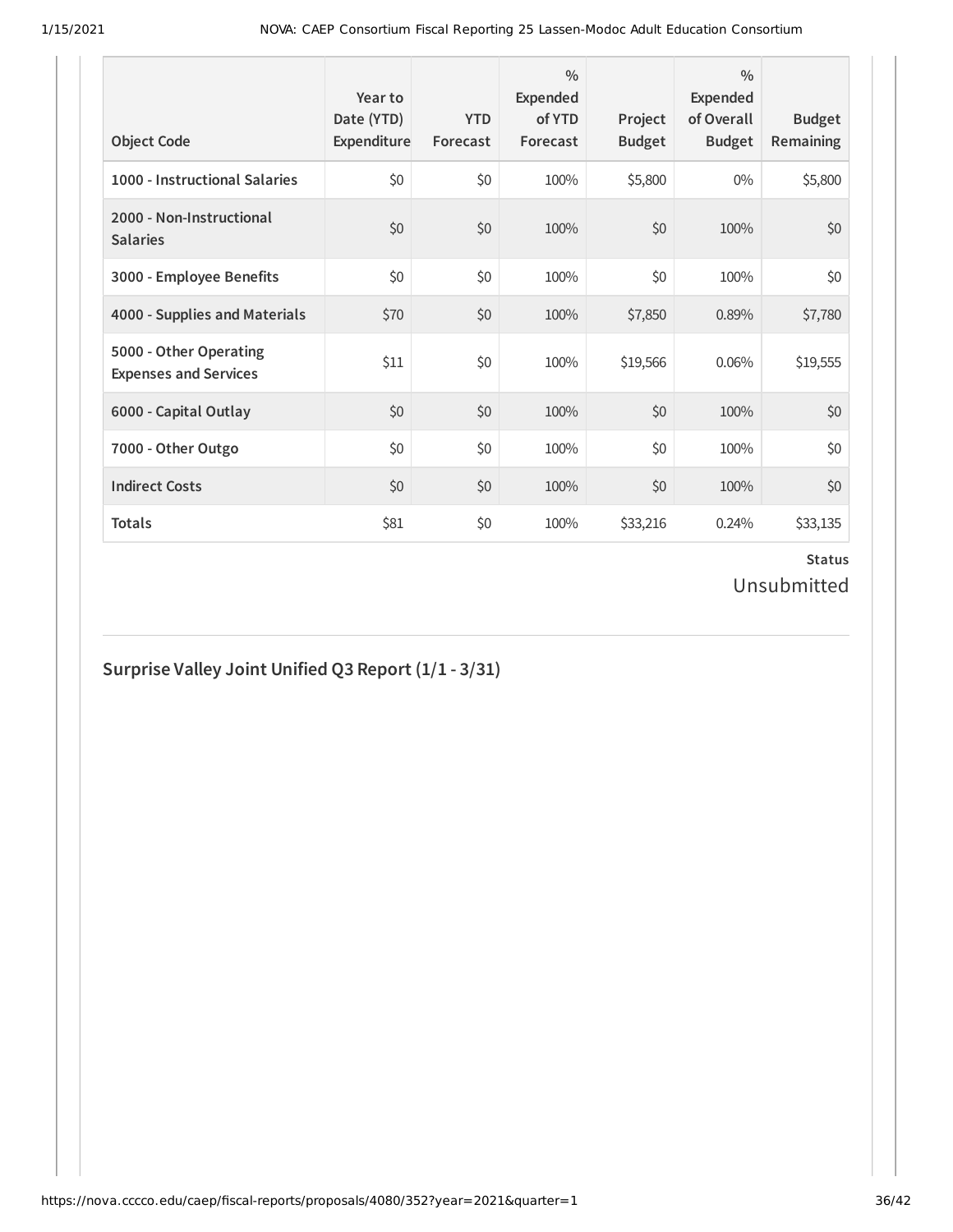| <b>Object Code</b>                                     | Year to<br>Date (YTD)<br>Expenditure | <b>YTD</b><br>Forecast | $\frac{0}{0}$<br>Expended<br>of YTD<br>Forecast | Project<br><b>Budget</b> | $\frac{0}{0}$<br>Expended<br>of Overall<br><b>Budget</b> | <b>Budget</b><br><b>Remaining</b> |
|--------------------------------------------------------|--------------------------------------|------------------------|-------------------------------------------------|--------------------------|----------------------------------------------------------|-----------------------------------|
| 1000 - Instructional Salaries                          | \$0                                  | \$2,900                | $0\%$                                           | \$5,800                  | $0\%$                                                    | \$5,800                           |
| 2000 - Non-Instructional<br><b>Salaries</b>            | \$0                                  | \$0                    | 100%                                            | \$0                      | 100%                                                     | \$0                               |
| 3000 - Employee Benefits                               | \$0                                  | \$0                    | 100%                                            | \$0                      | 100%                                                     | \$0                               |
| 4000 - Supplies and Materials                          | \$70                                 | \$0                    | 100%                                            | \$7,850                  | 0.89%                                                    | \$7,780                           |
| 5000 - Other Operating<br><b>Expenses and Services</b> | \$11                                 | \$0                    | 100%                                            | \$19,566                 | 0.06%                                                    | \$19,555                          |
| 6000 - Capital Outlay                                  | \$0                                  | \$0                    | 100%                                            | \$0                      | 100%                                                     | \$0                               |
| 7000 - Other Outgo                                     | \$0                                  | \$0                    | 100%                                            | \$0                      | 100%                                                     | \$0                               |
| <b>Indirect Costs</b>                                  | \$0                                  | \$0                    | 100%                                            | \$0                      | 100%                                                     | \$0                               |
| <b>Totals</b>                                          | \$81                                 | \$2,900                | 2.79%                                           | \$33,216                 | 0.24%                                                    | \$33,135                          |

## **Surprise Valley Joint Unified Q4 Report (4/1 - 6/30)**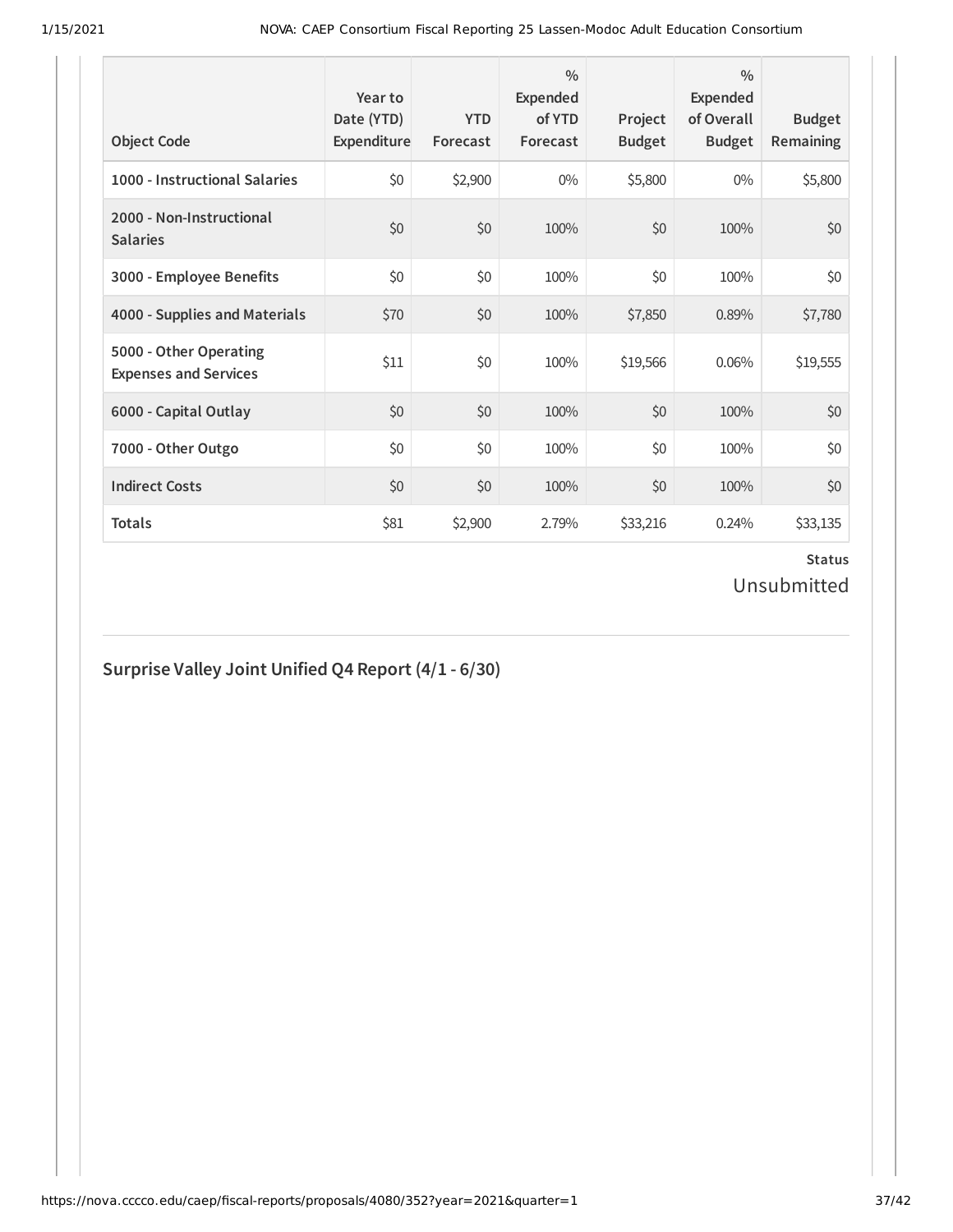| <b>Object Code</b>                                     | Year to<br>Date (YTD)<br>Expenditure | <b>YTD</b><br>Forecast | $\frac{0}{0}$<br>Expended<br>of YTD<br>Forecast | Project<br><b>Budget</b> | $\frac{0}{0}$<br><b>Expended</b><br>of Overall<br><b>Budget</b> | <b>Budget</b><br>Remaining   |
|--------------------------------------------------------|--------------------------------------|------------------------|-------------------------------------------------|--------------------------|-----------------------------------------------------------------|------------------------------|
| 1000 - Instructional Salaries                          | \$0                                  | \$2,900                | $0\%$                                           | \$5,800                  | $0\%$                                                           | \$5,800                      |
| 2000 - Non-Instructional<br><b>Salaries</b>            | \$0                                  | \$0                    | 100%                                            | \$0                      | 100%                                                            | \$0                          |
| 3000 - Employee Benefits                               | \$0                                  | \$0                    | 100%                                            | \$0                      | 100%                                                            | \$0                          |
| 4000 - Supplies and Materials                          | \$70                                 | \$0                    | 100%                                            | \$7,850                  | 0.89%                                                           | \$7,780                      |
| 5000 - Other Operating<br><b>Expenses and Services</b> | \$11                                 | \$0                    | 100%                                            | \$19,566                 | 0.06%                                                           | \$19,555                     |
| 6000 - Capital Outlay                                  | \$0                                  | \$0                    | 100%                                            | \$0                      | 100%                                                            | \$0                          |
| 7000 - Other Outgo                                     | \$0                                  | \$0                    | 100%                                            | \$0                      | 100%                                                            | \$0                          |
| <b>Indirect Costs</b>                                  | \$0                                  | \$0                    | 100%                                            | \$0                      | 100%                                                            | \$0                          |
| <b>Totals</b>                                          | \$81                                 | \$2,900                | 2.79%                                           | \$33,216                 | 0.24%                                                           | \$33,135                     |
|                                                        |                                      |                        |                                                 |                          |                                                                 | <b>Status</b><br>Unsubmitted |

#### **Westwood Unified**

**Westwood Unified Q1 Report (7/1 - 9/30)**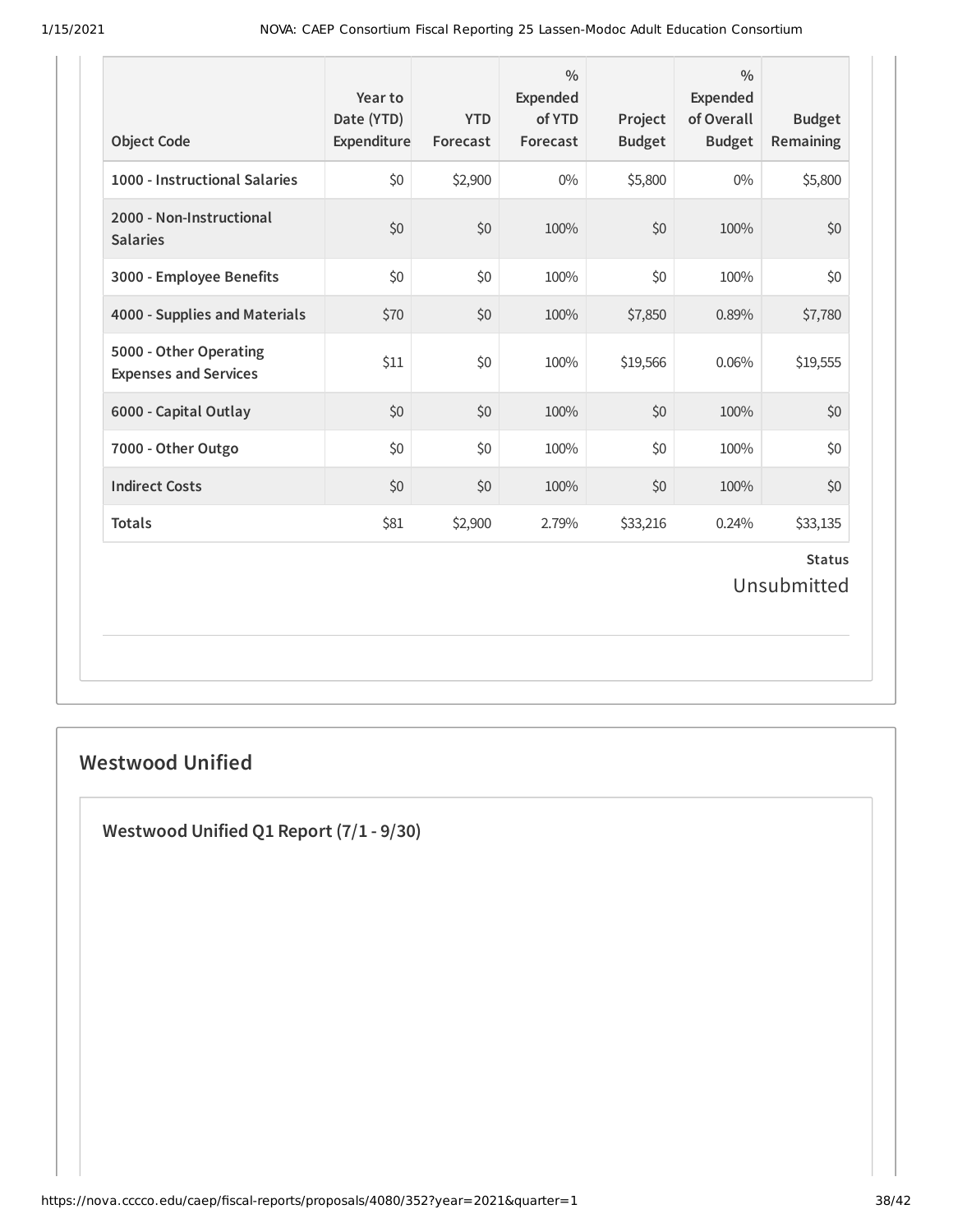| <b>Object Code</b>                                     | Year to<br>Date (YTD)<br>Expenditure | <b>YTD</b><br>Forecast | $\frac{0}{0}$<br>Expended<br>of YTD<br>Forecast | Project<br><b>Budget</b> | $\frac{0}{0}$<br>Expended<br>of Overall<br><b>Budget</b> | <b>Budget</b><br><b>Remaining</b> |
|--------------------------------------------------------|--------------------------------------|------------------------|-------------------------------------------------|--------------------------|----------------------------------------------------------|-----------------------------------|
| 1000 - Instructional Salaries                          | \$0                                  | \$0                    | 100%                                            | \$10,000                 | $0\%$                                                    | \$10,000                          |
| 2000 - Non-Instructional<br><b>Salaries</b>            | \$2,610                              | \$0                    | 100%                                            | \$20,000                 | 13.05%                                                   | \$17,390                          |
| 3000 - Employee Benefits                               | \$2,042                              | \$0                    | 100%                                            | \$10,800                 | 18.91%                                                   | \$8,758                           |
| 4000 - Supplies and Materials                          | \$650                                | \$0                    | 100%                                            | \$12,605                 | 5.16%                                                    | \$11,955                          |
| 5000 - Other Operating<br><b>Expenses and Services</b> | \$0                                  | \$1,200                | $0\%$                                           | \$12,000                 | $0\%$                                                    | \$12,000                          |
| 6000 - Capital Outlay                                  | \$0                                  | \$0                    | 100%                                            | \$7,000                  | $0\%$                                                    | \$7,000                           |
| 7000 - Other Outgo                                     | \$0                                  | \$0                    | 100%                                            | \$0                      | 100%                                                     | \$0                               |
| <b>Indirect Costs</b>                                  | \$0                                  | \$0                    | 100%                                            | \$2,175                  | $0\%$                                                    | \$2,175                           |
| <b>Totals</b>                                          | \$5,302                              | \$1,200                | 441.83%                                         | \$74,580                 | 7.11%                                                    | \$69,278                          |

COVID has greatly affected our ability to provide Adult Education classes. We are hoping to begin offering classes in the 3rd quarter both in person and online.

#### **Summary of Activities:**

To date we have paid for our Adobe subscription and our administrative assistant wages.

**Status** Submitted

**Westwood Unified Q2 Report (10/1 - 12/31)**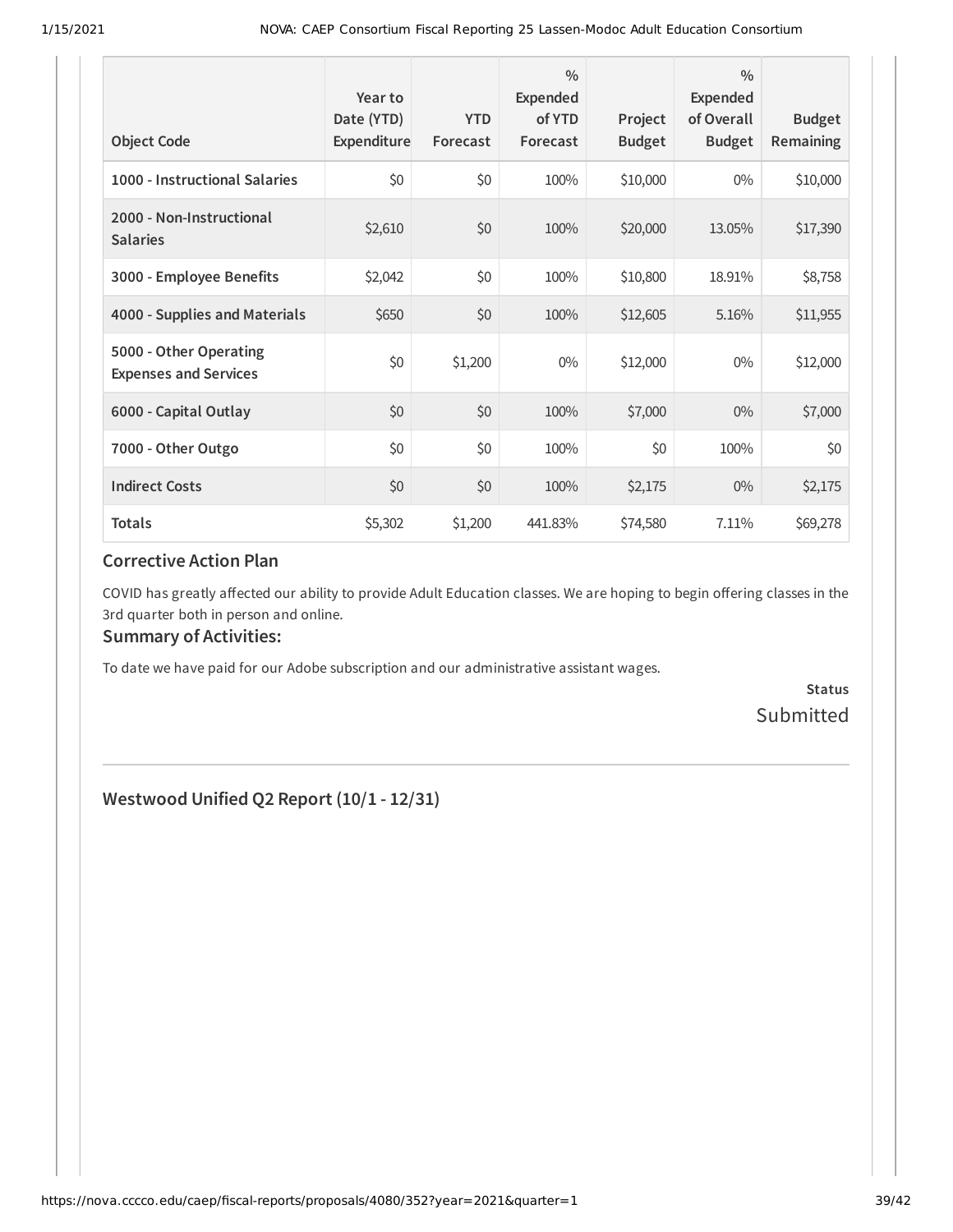| <b>Object Code</b>                                     | Year to<br>Date (YTD)<br>Expenditure | <b>YTD</b><br>Forecast | $\frac{0}{0}$<br>Expended<br>of YTD<br>Forecast | Project<br><b>Budget</b> | $\frac{0}{0}$<br>Expended<br>of Overall<br><b>Budget</b> | <b>Budget</b><br><b>Remaining</b> |
|--------------------------------------------------------|--------------------------------------|------------------------|-------------------------------------------------|--------------------------|----------------------------------------------------------|-----------------------------------|
| 1000 - Instructional Salaries                          | \$0                                  | \$3,000                | $0\%$                                           | \$10,000                 | $0\%$                                                    | \$10,000                          |
| 2000 - Non-Instructional<br><b>Salaries</b>            | \$2,610                              | \$6,000                | 43.5%                                           | \$20,000                 | 13.05%                                                   | \$17,390                          |
| 3000 - Employee Benefits                               | \$2,042                              | \$3,240                | 63.02%                                          | \$10,800                 | 18.91%                                                   | \$8,758                           |
| 4000 - Supplies and Materials                          | \$650                                | \$7,563                | 8.59%                                           | \$12,605                 | 5.16%                                                    | \$11,955                          |
| 5000 - Other Operating<br><b>Expenses and Services</b> | \$0                                  | \$4,800                | $0\%$                                           | \$12,000                 | $0\%$                                                    | \$12,000                          |
| 6000 - Capital Outlay                                  | \$0                                  | \$4,200                | $0\%$                                           | \$7,000                  | $0\%$                                                    | \$7,000                           |
| 7000 - Other Outgo                                     | \$0                                  | \$0                    | 100%                                            | \$0                      | 100%                                                     | \$0                               |
| <b>Indirect Costs</b>                                  | \$0                                  | \$0                    | 100%                                            | \$2,175                  | $0\%$                                                    | \$2,175                           |
| <b>Totals</b>                                          | \$5,302                              | \$28,803               | 18.41%                                          | \$74,580                 | 7.11%                                                    | \$69,278                          |

# **Westwood Unified Q3 Report (1/1 - 3/31)**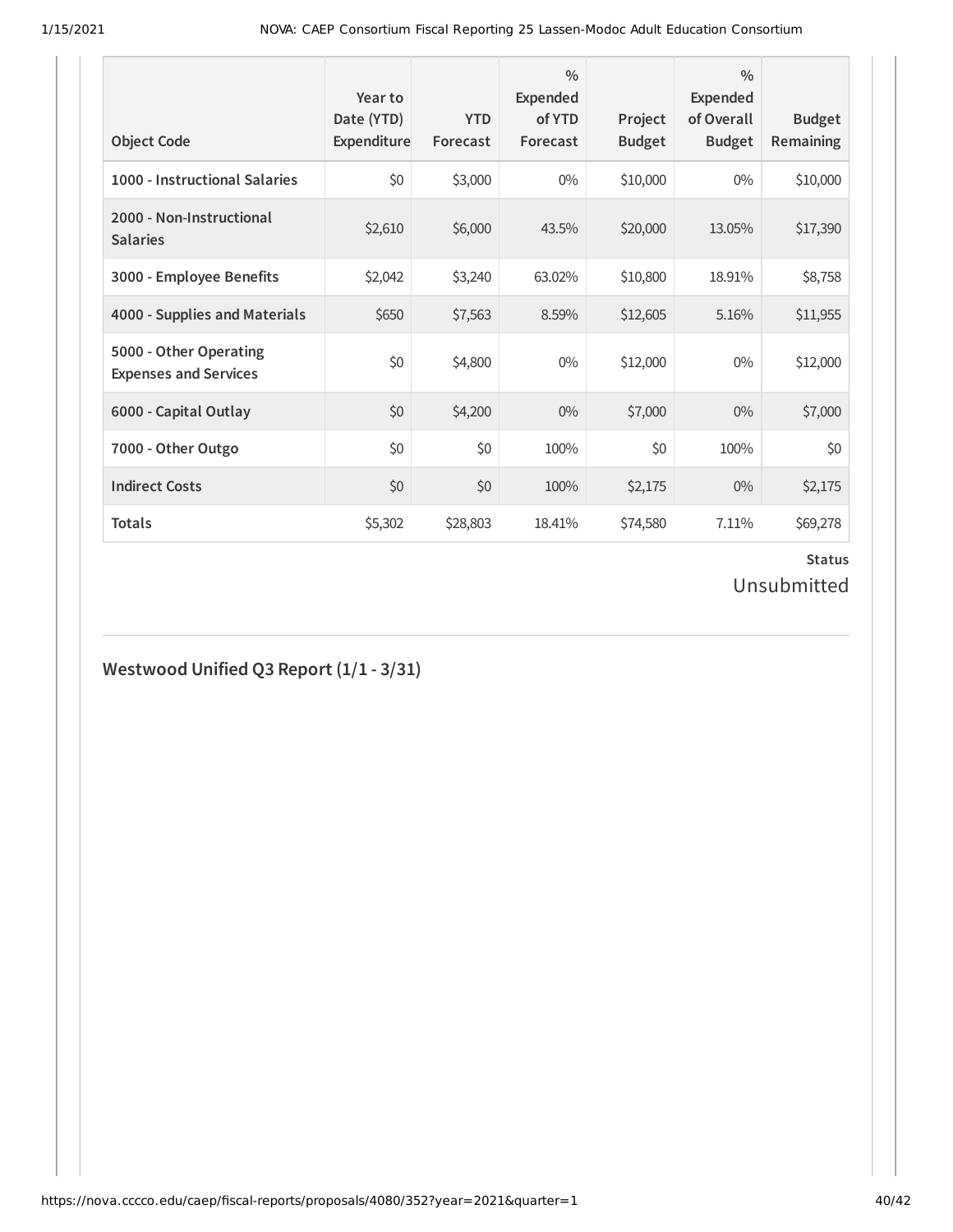| <b>Object Code</b>                                     | Year to<br>Date (YTD)<br>Expenditure | <b>YTD</b><br>Forecast | $\frac{0}{0}$<br>Expended<br>of YTD<br>Forecast | Project<br><b>Budget</b> | $\frac{0}{0}$<br>Expended<br>of Overall<br><b>Budget</b> | <b>Budget</b><br><b>Remaining</b> |
|--------------------------------------------------------|--------------------------------------|------------------------|-------------------------------------------------|--------------------------|----------------------------------------------------------|-----------------------------------|
| 1000 - Instructional Salaries                          | \$0                                  | \$7,000                | $0\%$                                           | \$10,000                 | $0\%$                                                    | \$10,000                          |
| 2000 - Non-Instructional<br><b>Salaries</b>            | \$2,610                              | \$14,000               | 18.64%                                          | \$20,000                 | 13.05%                                                   | \$17,390                          |
| 3000 - Employee Benefits                               | \$2,042                              | \$7,560                | 27.01%                                          | \$10,800                 | 18.91%                                                   | \$8,758                           |
| 4000 - Supplies and Materials                          | \$650                                | \$10,084               | 6.45%                                           | \$12,605                 | 5.16%                                                    | \$11,955                          |
| 5000 - Other Operating<br><b>Expenses and Services</b> | \$0                                  | \$8,400                | $0\%$                                           | \$12,000                 | $0\%$                                                    | \$12,000                          |
| 6000 - Capital Outlay                                  | \$0                                  | \$5,600                | $0\%$                                           | \$7,000                  | $0\%$                                                    | \$7,000                           |
| 7000 - Other Outgo                                     | \$0                                  | \$0                    | 100%                                            | \$0                      | 100%                                                     | \$0                               |
| <b>Indirect Costs</b>                                  | \$0                                  | \$0                    | 100%                                            | \$2,175                  | $0\%$                                                    | \$2,175                           |
| <b>Totals</b>                                          | \$5,302                              | \$52,644               | 10.07%                                          | \$74,580                 | 7.11%                                                    | \$69,278                          |

#### **Westwood Unified Q4 Report (4/1 - 6/30)**